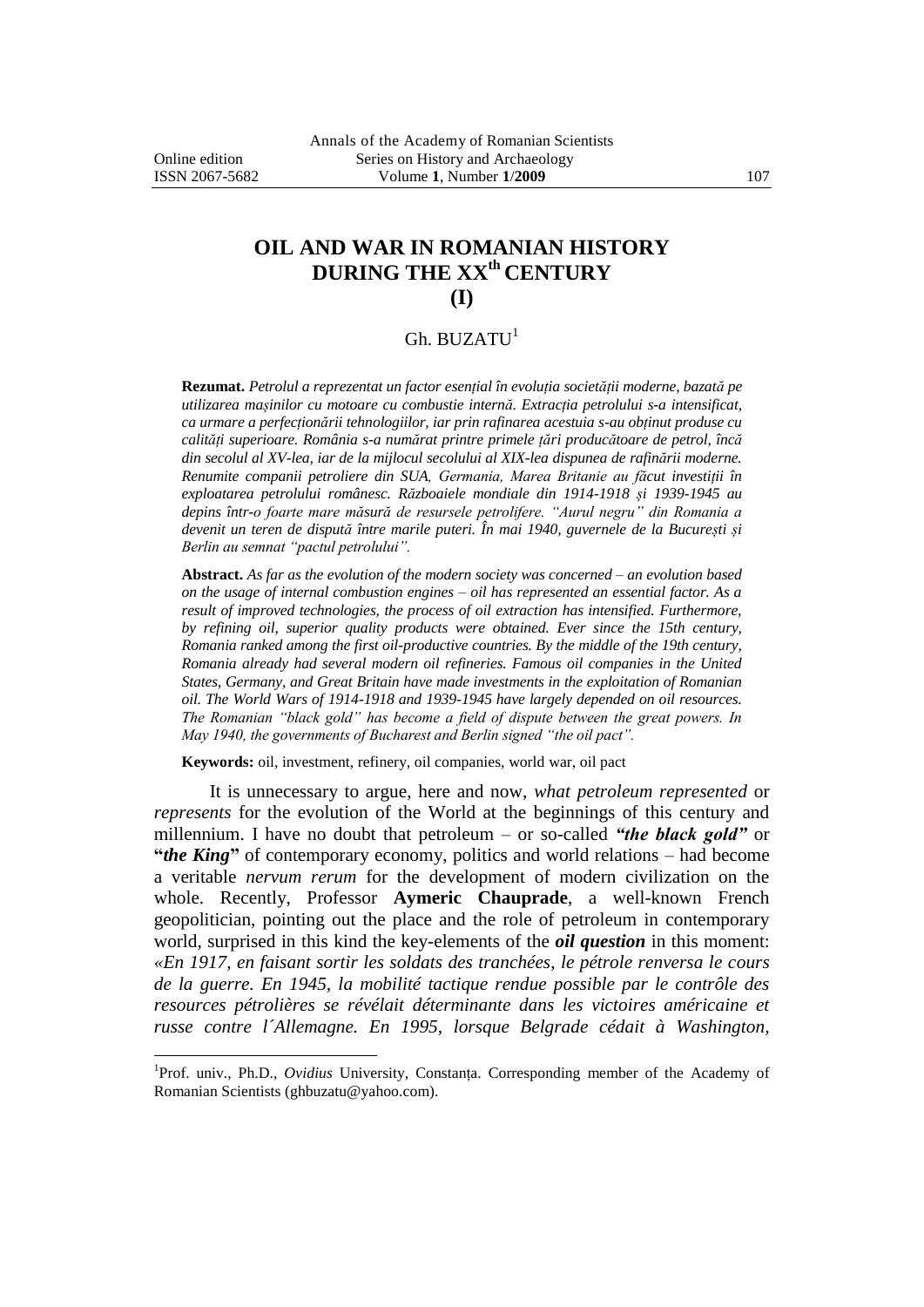*l´armée serbe, étouffée par un blocus continental et maritime, avait épuisé son carburant. L´oublierait-on aujourd´hui? En temps de guerre, l´accès à l´or noir reste un facteur clé de la victoire ...»*<sup>1</sup>

Specialized research has established that *petroleum* – also called, rightfully so, *black gold*, due to its qualities and the advantages it offers – has gained importance through a continuous and remarkable diversification of its utilization in the course of history, being present "everywhere, always universal and multiple, eternal and mysterious."<sup>2</sup> In fact, petroleum has not always been as coveted and appreciated. Only in the last century did it become a product in great demand, absolutely necessary to the development of modern economic life, an important factor in international politics, and indispensable in time of war, causing frequent and vehement diplomatic and economic conflicts, "cold" wars or armed conflicts, tensions and suspicions among states and nations.

<sup>1</sup>Aymeric Chauprade, E*tats-Unis, Russie, Chine – Guerre pour le pétrole!*, in *L´Histoire*, Paris, 279/2003, p. 56. See also Gh. Buzatu, *România şi trusturile petroliere internaţionale până la 1929*, Iaşi, Editura Junimea, 1981; *idem*, *O istorie a petrolului românesc*, Bucureşti, Editura Enciclopedică, 1998; *idem*, *A History of Romanian Oil*, I-II, Bucharest, Mica Valahie Publishing House, 2004/2006; Gavriil Preda, *Importanţa strategică a petrolului românesc. 1939-1947*, Ploieşti, Editura Printeuro, 2001; Gavriil Preda, Ilie Manole, Eugen Stănescu, eds., *Festung Ploieşti*, I-II, Ploieşti, Editura Printeuro, 2003-2004; Eugen Stănescu, Gavriil Preda, Iulia Stănescu, *Războiul petrolului la Ploieşti*, Ploieşti, Editura Printeuro, 2003; Gh. Ivănuş, Ion Ştefănescu, Ştefant-Traian Mocuţa, Ştefan N. Stirimin, Mihai Pascu Coloja, *Istoria petrolului în România*, Bucureşti, Editura AGIP, 2004; Gh. Ivănuş, Ion Şt. Ştefănescu, Nicolae Napoleon Antonescu, Ştefan-Traian-Mocuţa, Mihai Pascu Coloja, *Industria de petrol şi gaze din România. Tradiţie şi perspective*, Bucureşti, Editura AGIP, 2008; Mihai Irimiea, *Istoria economiei naţionale*, Ploieşti, Editura Universităţii, 2005; Gh. Buzatu, *Războiul şi problema petrolului românesc,* in *Istoria Românilor,* VIII, *România Întregită (1918-1940),* coordonator Ioan Scurtu, Bucureşti, Editura Enciclopedică, 2003, pp. 544-563; idem, *Petrolul românesc în anii celui de-al doilea război mondial,* in *Istoria Românilor,* IX, *România în anii 1940-1947,* coordonator Dinu C. Giurescu, Bucureşti, Editura Enciclopedică, 2008, pp. 839-872; idem, *Petroleum and the World War of 1939-1945*, I-II, in *Euro-Atlantic Studies*, University of Bucharest/ Centre for Euro-Atlantic Studies, nr. 12/2008 and 13/2009; idem, *Sfârşitul petrolului ori un nou început?*, în *Historia*, May 2009, pp. 18-19.

<sup>2</sup> Cf. Jean-Jacques Berreby, *Histoire mondiale du pétrole*, Paris, Éditions du Pont Royal, 1961, pp. 9-10. According to René Sédillot, from the biblical times until the beginning of the modern age, petroleum was a product that was "good for everything" – for lighting and heating, in wars, in constructions and as medicine, etc. (see René Sédillot, *Istoria petrolului*, translation from French, with a preface by Bujor Almăşan, Bucureşti, Editura Politică, 1979, pp. 28-55). Until 100-150 years ago, when the specific qualities of petroleum were identified – for the beginning for lighting and heating, afterwards that of ideal fuel –, the product had "too many utilizations" but "none of them decisive" (*ibidem,* p. 53). Once the latest progress was registered, petroleum was "proclaimed" without any reservations *king of modern economy*, becoming, around the year 1900, *the basis of "the first industry" of the world* (cf. Jacques de Launay, Jean-Michel Charlier, *Istoria secretă a petrolului. 1859-1984*, translation from French, with a preface by Gh. Buzatu, Bucureşti, Editura Politică, 1989, p. 19).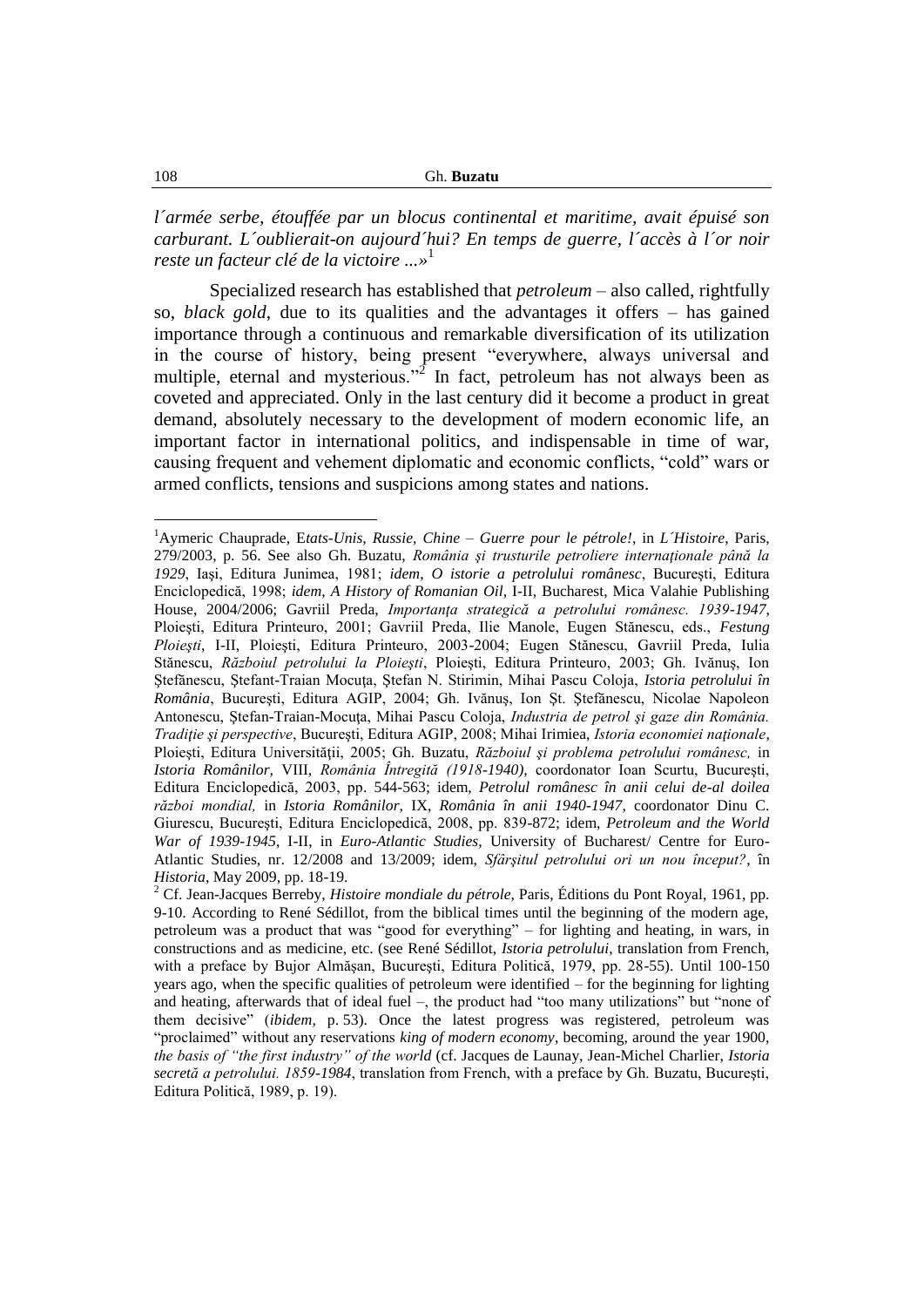At an international level, a real question of petroleum occurred at the end of the nineteenth century and the beginning of the twentieth century, when the derivates obtained from the extraction of "black gold" began to be used for the first time as *fuel*. In the second half of the last century, kerosene alone – a product obtained through the distillation of petroleum or crude oil – was solicited most frequently at market, as it served pre-eminently for lighting. The other oil byproducts that are in great demand and largely used today (*black oil* or *mazut*, *essences* or *gasoline*, *mineral oils*, *paraffin*, etc.) were very little known or had not been yet given a wide utilization. Moreover, towards the year 1900, even kerosene began to have a serious competitor in the gas lamp, so that the reduction of the crude oil production, already rather insignificant, was considered at a certain moment. Throughout the entire period until 1900, namely for as long as kerosene alone presented interest, as Delaisi showed in a famous work published after World War I, the extraction and processing of petroleum represented "the most pacific industry", and no one suspected that it would "one day disturb the world peace".<sup>1</sup> The interest for petroleum increased suddenly, with the invention of the internal combustion engine in the last decade of the nineteenth century. As it is well known, in 1897 Diesel patented the engine, which has since been named after it, that functioned exclusively with black oil and that soon gained a large utilization in industry, the railway system, the mercantile marine and the navy. In the first decade of the twentieth century, due to the continuous improvement of the explosion engine functioning with essences, automobiles and aviation experienced an intense development. Coal, the solid fuel that in the second half of the twentieth century contributed substantially to the economic prosperity of Great Britain, Germany, and the U.S., began to have serious competition from the oil products.<sup>2</sup> In the field of the energy producing factors of the world, the overthrow of coal by the liquid fuel – namely petroleum – was truly spectacular. Thus, it is sufficient to mention that already in 1930 over 26% of the world's energy was provided by petroleum, while today the respective proportion has doubled.<sup>3</sup>

The wide utilization that petroleum has gained  $-$  by virtue of the previously mentioned facts – at the end of the nineteenth and the beginning of the twentieth century resulted in the rapid increase of the international demand for liquid fuel. In its turn, this resulted in the growing in leaps of the production of crude oil. Thus, while between 1857 and 1900 the world"s annual production of crude oil increased from 275 tons to 22.3 million tons, in 1921 it had already reached 104.9 million tons, amounting to 172.8 million tons in 1927. The increase

<sup>&</sup>lt;sup>1</sup> Francis Dealisi, *Le pétrole*, Paris, Payot, 1921, p. 35.

<sup>2</sup>Cf. Pierre l"Espagnol de la Tramerye, *La lutte mondiale pour le pétrole*, III-e édition, Paris, Éditions de la Vie Universitaire, 1923, p. 16.

<sup>3</sup> See Cesare Alimenti, *Il petrolio nell'economia mondiale*, Torino, Giulio Einaudi Editure, 1939, p. 67; *Lumea*, 5/1971, p. 16.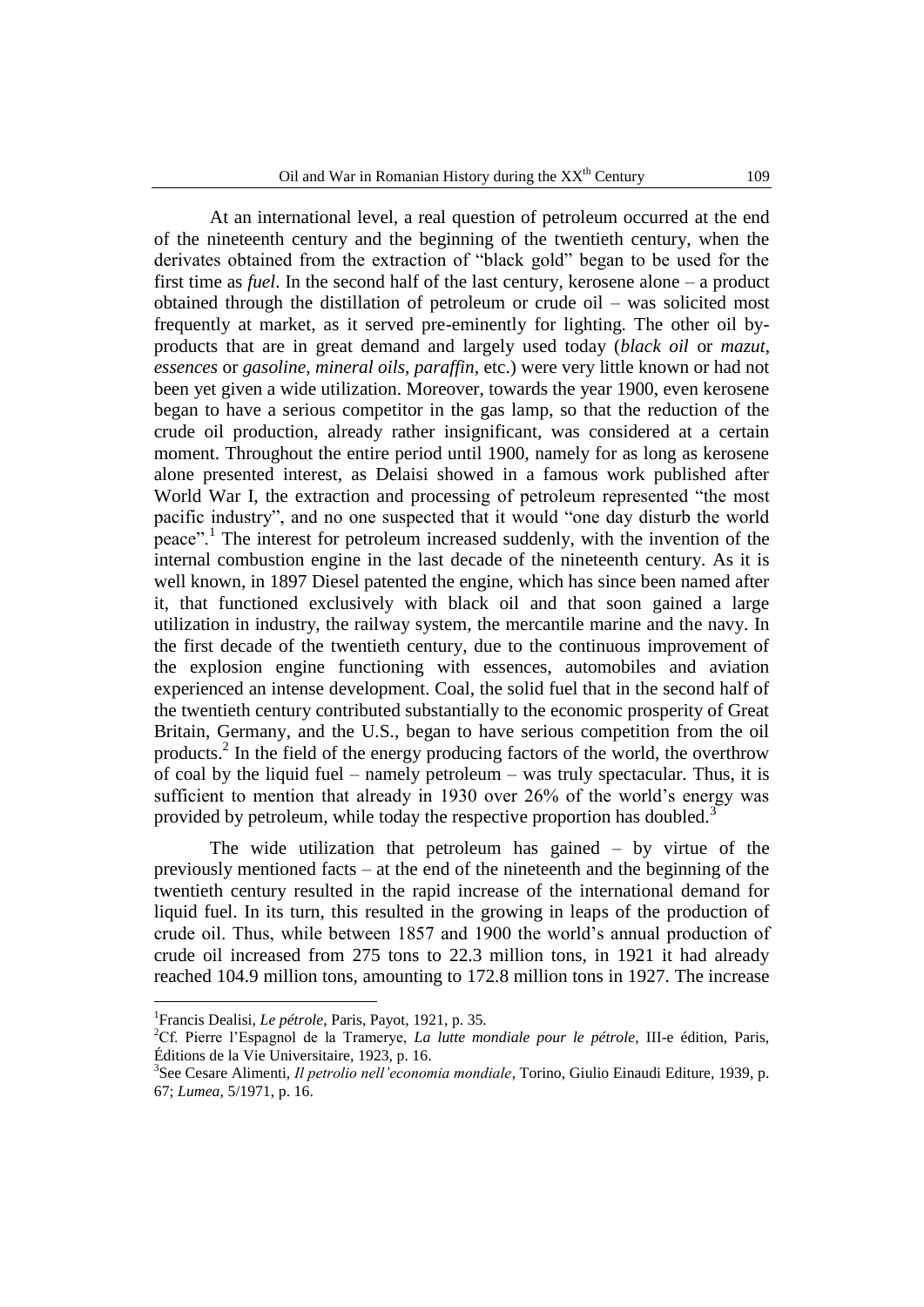registered in comparison to the year 1900 represented therefore 500% in 1921 and approximately 1000% in  $1927$ .<sup>1</sup>

In the course of only a few decades from the end of the nineteenth and the beginning of the twentieth century, petroleum has turned into one of the fundamental elements of modern economic life. It became – according to the felicitous expression of Anton Zischka – "the blood of economy".<sup>2</sup> In the opinion of Cesare Alimenti, petroleum represents today the "keystone" of industry and transportation and the first condition for the national defence of the states.<sup>3</sup> Also, a famous Romanian specialized in fuels showed that, over four decades ago, petroleum represented "a permanent value, in demand at any time and by everyone. Without it energy, movement cannot be conceived, without it life cannot exist".<sup>4</sup> Petroleum – Ward wrote in 1960 to the same effect – became "universal and international. All the countries began to frantically search for it in their ground, because it brings economic independence and wealth."<sup>5</sup> And the author of the first world history of "black gold" wrote, recently, that contemporary civilization raised the precious liquid fuel and raw material to the rank of "king".<sup>6</sup> And, indeed, in our age, which is inconceivable without the existence of various types of engines that function with by-products obtained from crude oil, the English adage *Petroleum is the King<sup>7</sup>* reflects an indisputable reality. Due to the great importance that it gained in modern economic life, petroleum has drawn more and more – ever since sometime around  $1900$  – the attention of both the states that were producers of liquid fuel as well as of those that were not. All of them were concerned with ensuring the quantities necessary first of all for a good development of their economic life. For the producing states, the issue did not present any difficulties, and some of them (especially the United States of America) used their advantage of owning rich crude oil reserves in order to extend their economic and political domination in various regions of the world. Other states, lacking crude oil resources, but being aware of the importance of "black gold", carried on an intense activity of monopolizing large oil fields in the most diverse spots on the globe. In this respect, remarkable were, until World War I, the outspokenly offensive actions of Great Britain and Germany, and, after 1918,

<sup>&</sup>lt;sup>1</sup>Cf. Alexandru Topliceanu, *Lupta pentru petrol. Trusturile străine și politica României*, București, 1929, p. 6; *Moniteur du Pétrole Roumain*, Bucarest, no. 8/ April 15, 1931.

<sup>2</sup>Anton Zischka, *op. cit.*, p. 14.

<sup>3</sup>Cesare Alimenti, *op. cit.*, p. 57.

<sup>4</sup>G. H. Damaschin, *Problema combustibilului şi politica de Stat*, Bucureşti, Tip "Cartea Medicală", 1924, p.1.

<sup>5</sup>Edward Ward, *op. cit.*, pp. 7-8.

<sup>6</sup> Jean-Jacques Berreby, *op. cit.*, p. 9.

<sup>7</sup>Edgar Faure, *Le pétrole dans la paix et dans la guerre*, Paris, Éditions de la Nouvelle Revue Critique, 1939, p. 12.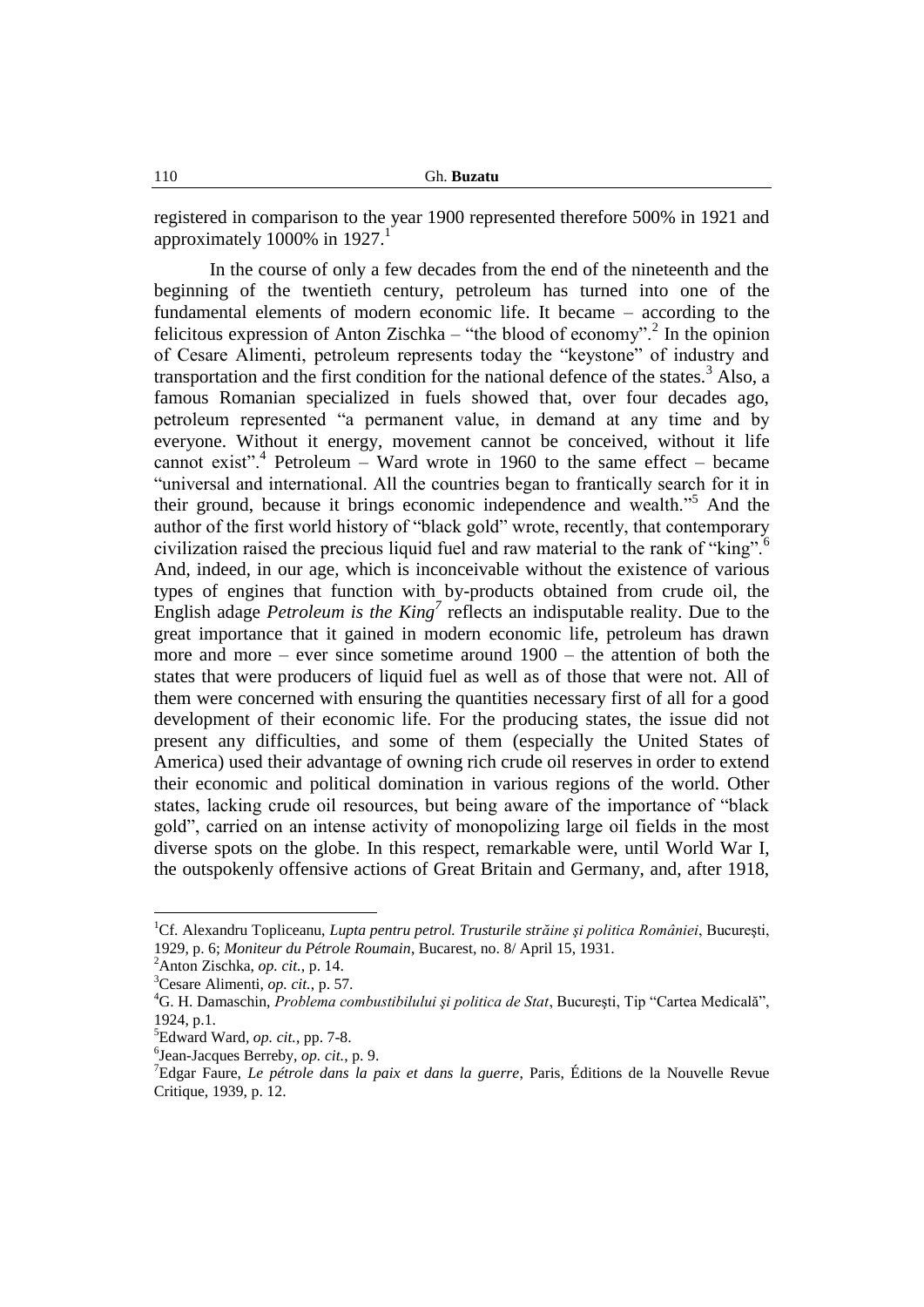those of France, Belgium, the Netherlands, Italy and Japan. On the other hand, the small producing states have promoted throughout time a policy that has continuously evolved, from an almost total indifference toward the fate of their own crude oil reserves to the adoption of more or less effective measures – according to the case – for defending their national wealth from the danger of foreign monopoly. As far as the small states that lacked liquid fuel, they could not afford to intervene in any way in the international oil policy, being content with obtaining the necessary quantities through purely commercial exchanges.

In the course of the twentieth century, the situation presented above conferred "black gold" an important role in the political and economic relations among states. In Berreby"s opinion, ever since 1901, "international politics has smelled like petroleum".<sup>1</sup> Under the circumstances in which the actions of retracing new areas of influence intensified, petroleum became not only an *object of dispute* among the great powers, but also an indispensable *means* for reaching the goals pursued by each of them. Grasping precisely this situation, Henry Bérenger, commissary of France for liquid fuels during World War I, pointed out, in a diplomatic note delivered to the French prime minister Clemenceau in December 1919, the major significance presented by the possession of oil resources by each of the great powers in the modern age: "Those who will have oil will have the Empire! The Empire of the seas through heavy petroleum; the Empire of the air through the light essences, the continents through gasoline and kerosene; the Empire of the world through the financial power attached to a matter of the planet more precious, more charming, more dominating than gold itself!"

As I have emphasized, the dominating force of petroleum at an international level did not occur suddenly. Petroleum became so coveted only gradually, as the technical and scientific discoveries pointed out more and more its immense qualities. Broadly speaking, this process can be considered closed around the year 1914, when petroleum was finally established among the great energy producers of the world. From that moment it became an important factor of international politics, causing frequent and fierce political, diplomatic and even military conflicts among states.

\*\*\*

However, before becoming an important factor in international politics, petroleum was the object of economic disputes that always increased in intensity.

According to information offered by Nicolae Iorga and Constantin C. Giurescu, in Romania the extraction of oil – used for a long time for the lubrication of cart axels, the lighting of boyar courts or the treatment of certain

<sup>1</sup> Jean-Jacques Berreby, *op. cit.*, p. 175.

<sup>2</sup> Pierre l"Espagnol de la Tramerye, *op. cit.*, pp. 14-15.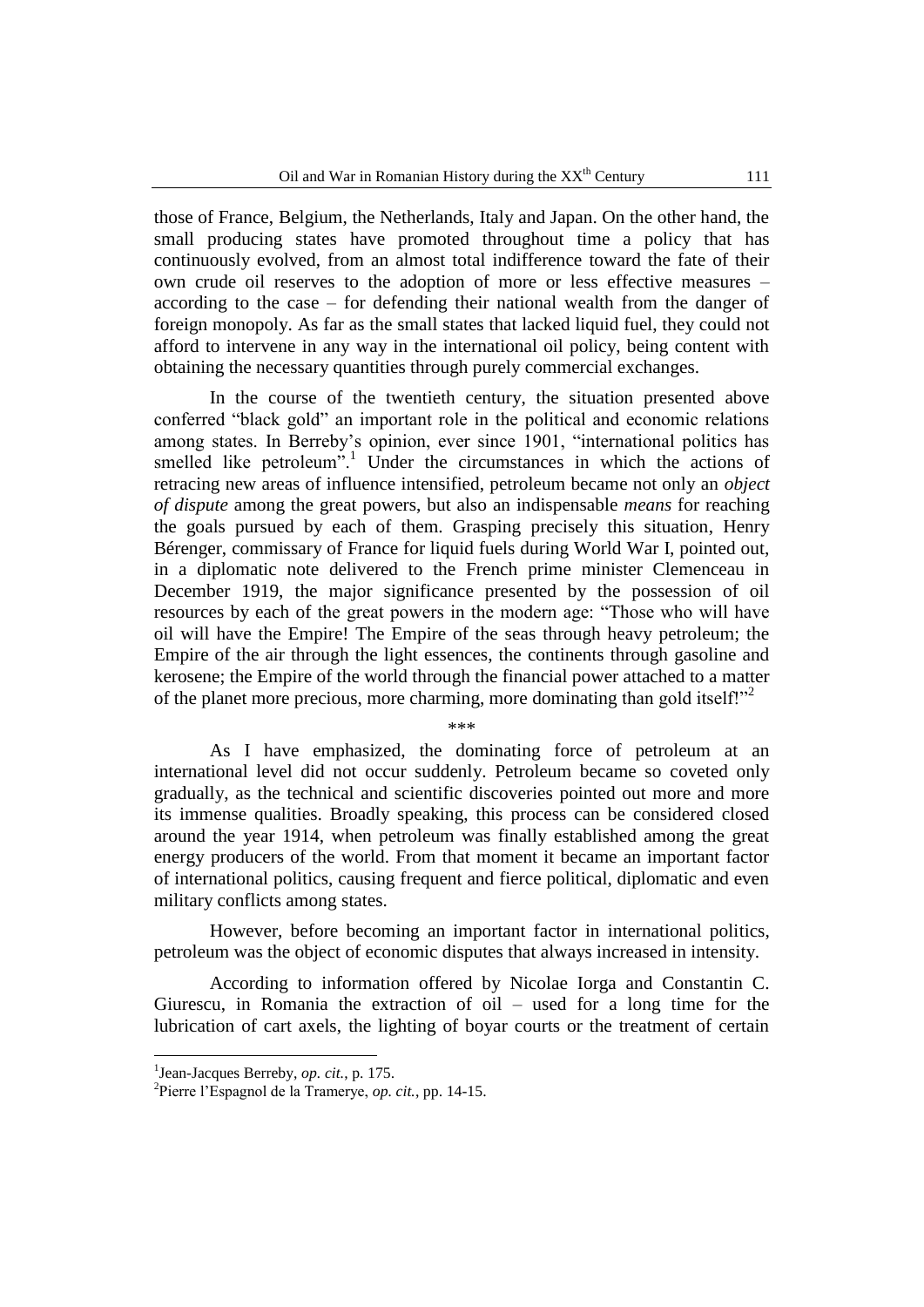diseases in people or animals  $-$  dates from very old times.<sup>1</sup> The oldest documentary information about the existence of oil fields refers to the ones in Moldavia (the region of Bacău). A document written on October 4, 1440 in the chancellery of princes Iliaş and Stephen, Alexander the Good"s sons and his successors, related the village "Lucăşeşti on the Tazlăul Sărat River, opposite from the black oil."<sup>2</sup> After this date, the number of documentary sources that report the presence of "black oil wells" in Moldavia increases. In 1646, the exploitations of black oil in the county of Bacău caught the attention of the foreign monk Bandini, who left a detailed description of these activities.<sup>3</sup>

Beginning with the sixteenth century there are mentions of black oil exploitation in Wallachia (the county of Prahova). The first one – dating from November 22, 1517 – certifies, among the borderline areas of the village of Secăreni (today's Țintea), the place called "*la Păcuri*" ("Black Oil's Place").<sup>4</sup> The first crude oil exploitations are mentioned only a few decades later. Thus, a deed from the eighteenth century certifies the fact that, in 1676, the freeholders in the village of Hizeşti-Păcureţi, "as well as their parents (great-grandfathers, grandfathers and fathers) possessed, with full ownership, the Hireşti domain on which there were oil derricks". Taking into consideration the generations mentioned in the deed quoted above, it results that the beginnings of oil exploitation in Hizesti can be established as far back as 1550.<sup>5</sup>

As we can see, the documentary sources from the fifteenth and sixteenth centuries consistently use the term "black oil" ("*păcură*") for the places with or the exploitations of petroleum or crude oil recorded on the territory of the Romanian Principalities. Research<sup>6</sup> has established that the term "*păcură*" – deriving from the Latin word *picula* and found in documents only in the Romanian language – comes to confirm that, in this region, there has been "a continual exploitation of the respective product from the Roman period until the present. It is very probable that, before the Romans, the Dacians knew black oil and used it…"

<sup>&</sup>lt;sup>1</sup>See N. Iorga, *Introduction*, in Mihail Pizanty, *Le pétrole en Roumanie*, Bucarest, 1931, p. 3; Constantin C. Giurescu, *Istoria Românilor*, III/2, Bucureşti, 1946, pp. 559-561.

<sup>2</sup>Cf. *Documente privind istoria României*, seria A, *Moldova (veacul XIV-XV)*, I, Bucureşti, Editura Academiei, 1954, p. 171; Constantin C. Giurescu, *op. cit.*, III/2, p. 561.

<sup>3</sup>Valerian Popovici, *Începuturile exploatării capitaliste şi a "cerii de pământ" în ţările româneşti*, in *Studii şi materiale de istorie modernă*, I, Bucureşti, 1957, pp. 218-219.

<sup>4</sup>Cf. Constantin C. Giurescu, *Vechimea exploatării petrolului şi a "cerii de pământ" în ţările româneşti*, in *Cibinium*, Sibiu, 1967-1968, pp. 15-16.

<sup>5</sup>Cf. Armand Rabischon, *Cucerirea petrolului în România de către fântânarii-moşneni (1550- 1854) şi mica burghezie autohtonă (1854-1896)*, I, in *M.P.R.*., nr. 22/1.XI.1925, p. 1804.

<sup>6</sup>Constantin C. Giurescu, *op. cit.*, pp. 16-17; Constantin C. Giurescu, Dinu C. Giurescu, *Istoria Românilor din cele mai vechi timpuri şi până astăzi*, Bucureşti, Editura Albatros, 1971, p. 120, 156, 229.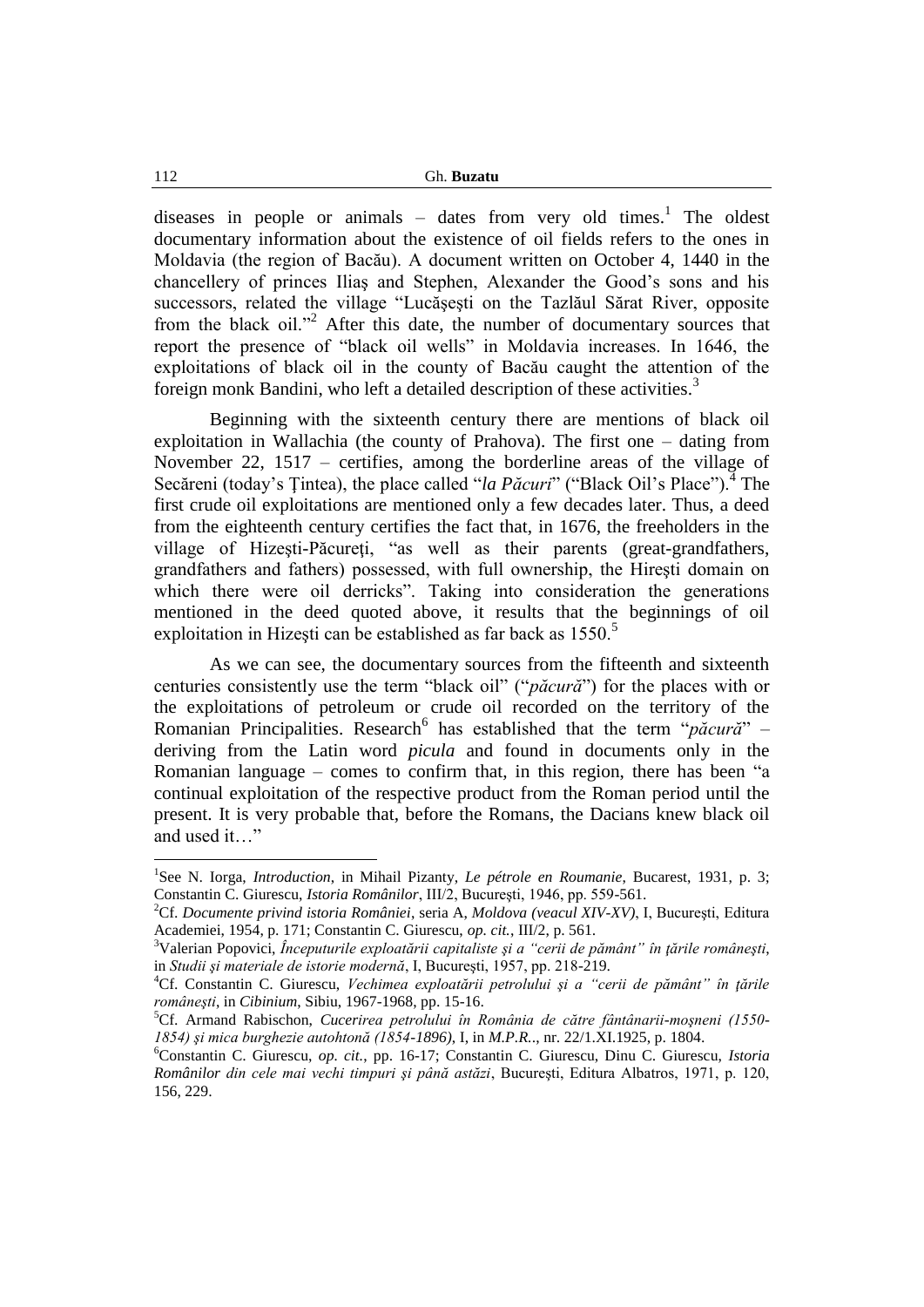In the Romanian Principalities, oil exploitation was done for a long time (until the beginning of the twentieth century) through rudimentary means and methods. For centuries the so-called black oil "derricks" (*puţuri*), "pits" (*groape*) or "mines" (*băi*) were used, being exploited by monasteries, boyars, freeholders or princes. Around the middle of the nineteenth century, oil derricks became very widely spread, many of which were drilled to a depth of over  $250 \text{ m}$ .<sup>1</sup> The black oil extracted in rudimentary conditions was sold by the *băieş* or *gropar* peasants in Moldavia and Wallachia. Beginning with 1780, the sources of the time attest to the export of the first quantities of black oil to Turkey and Austria. In the Danubian ports the price of the petroleum exported to Turkey became quite high around the year  $1800 - 220$  lei/100 kg.<sup>2</sup> In the fifth and sixth decades of the nineteenth century, important quantities of petroleum were sent to Austria and Russia. Thus, Moldavia alone exported to the two neighbouring empires around 348,000 *ocale* (435,000 kg), receiving 230 460 lei.<sup>3</sup> Also around the middle of the nineteenth century there was an increase in the demand for petroleum, as a result of the intensification of the consumption of kerosene, a by-product obtained at the time through the distillation of crude oil. In a very short time, this derivate became widely used, at first for public lighting and then for home lighting as well. Beginning with 1840, the first oil distilleries were built (Lucăceşti-Bacău), in reality small workshops where the distillation of oil was done in rudimentary boilers.<sup>4</sup> The first oil refineries provided with modern equipment were inaugurated only in the second half of the nineteenth century. The first one was built in 1875 at Râfov, near Ploiești, by Teodor Mehedințeanu,<sup>5</sup> and in 1858 it became the property of his brother, Marin Mehedinteanu.<sup>6</sup> On the basis of a contract signed in October 1856 between Teodor Mehedinteanu and the city of Bucharest, this oil refinery obtained the exclusive right of providing the Wallachian capital with kerosene. The contract was put into execution on April 1, 1857 when, by replacing the colza oil with the products provided by the Râfov refinery, Bucharest became the first city in the world lighted entirely with distilled oil.<sup>7</sup> In April 1858, oil lamps began to be used for the public lighting of the

<sup>1</sup>V. Puşcariu, *Exploatarea petrolului*, in *Industria petrolului din România în 1908*, Bucureşti, Tip. F. Göbl Fii, 1909, p. 67.

<sup>2</sup>Armand Rabischon, *op. cit.*, I, p. 1811.

<sup>3</sup>Cf. Valerian Popovici, *op. cit.*, p. 269.

<sup>4</sup> See Gh. Răvaş, *Din istoria petrolului românesc*, Bucureşti, Editura de Stat pentru Literatură Politică, 1955, p. 28.

<sup>5</sup>Constantin M. Boncu, *Contribuţii la istoria petrolului românesc*, Bucureşti, Editura Academiei, 1971, p. 88 and the following.

<sup>6</sup>Apostol Mihai and Florica Dumitrică, *Despre începutul prelucrării petrolului în Muntenia*, in *Revista Arhivelor*, nr. 2/1967, p. 234.

<sup>7</sup>Constantin Alimănişteanu, *Patruzeci de ani în industria petrolului din România. 1866-1906*, in *Convorbiri Literare*, no. 3-5/1906, p. 442.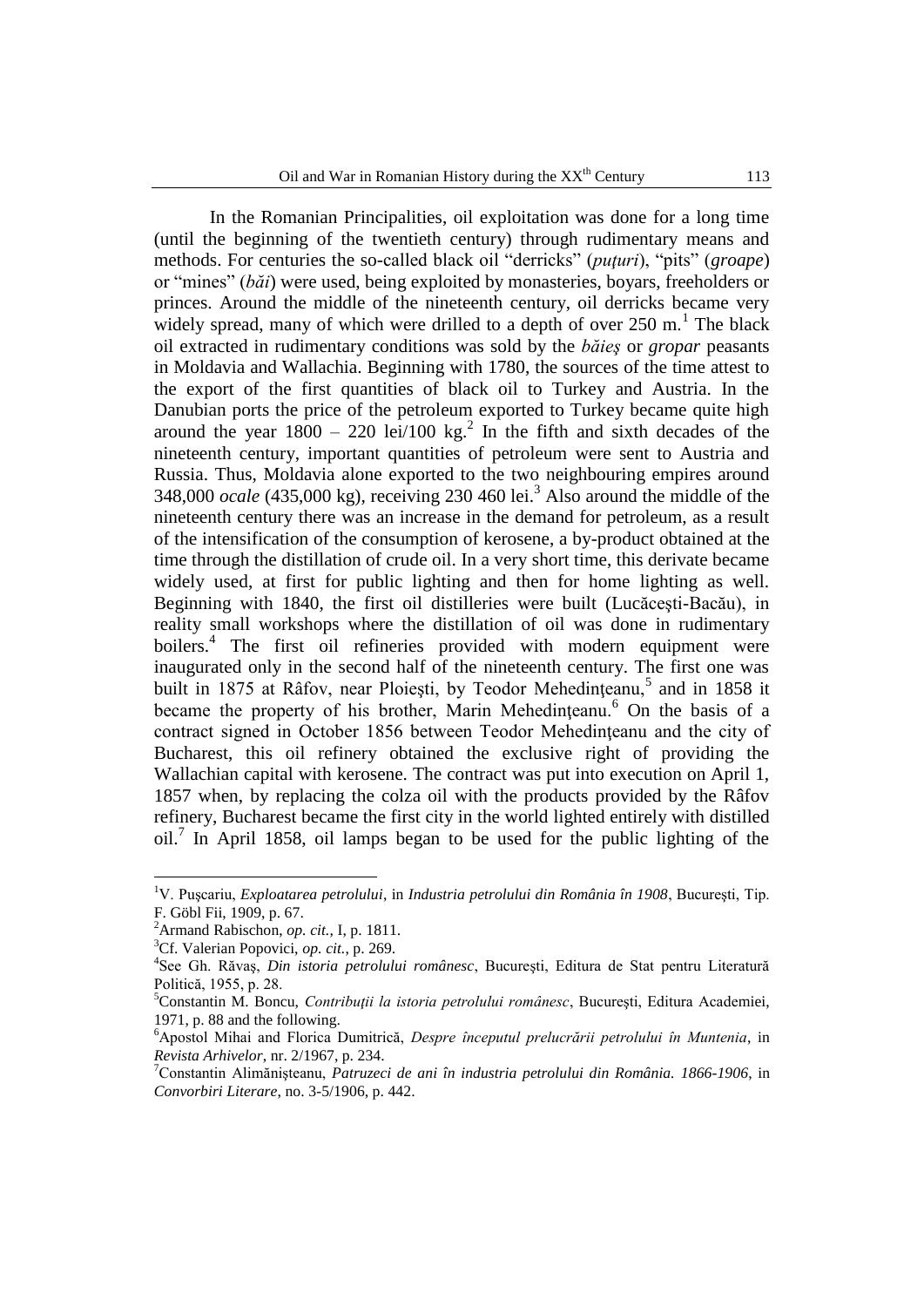Moldavian capital, Iași, $<sup>1</sup>$  and only in 1859 the procedure was introduced in the</sup> great European city – Vienna. In 1857, the total production of the Romanian Principalities amounted to 275 tons of crude oil. With this figure, Romania occupied the first place in the world statistics of oil production, $2$  before other great producers of liquid fuel, as follows: the U.S.A. (1860), Russia (1863), Mexico (1901), Persia (1913), etc.

Beginning with the drilling of the first oil derrick by the North-American "colonel" Edwin L. Drake in 1859, a date unanimously accepted as having inaugurated the modern age of "black gold" exploitation,<sup>3</sup> petroleum was constantly under the attention of international economic organizations, which tried to obtain great profits from the capitalization of petroleum derivates, especially of kerosene. We have shown that, toward the end of the nineteenth century, kerosene had a powerful competitor in the gas lamp and, only 40 years after Drake's discovery, the oil industry was already experiencing depression.

At that moment, the discovery of the internal combustion engine, with its multiple qualities and applications, again stirred the interest for petroleum, continuing to secure an "extraordinary empire that today – in the atomic era – is still ruled by it".<sup>4</sup> Liquid fuel was the product that favoured (through the unification of great capitals necessary for its research and extraction, through the construction of powerful industries, developed vertically and horizontally, for its processing, sale and transportation, etc.) the formation of powerful capitalist organizations,<sup>5</sup> typical for the development stage at the end of the nineteenth century and the beginning of the twentieth century. Thus, the first capitalist trust – *Standard Oil Co.* – was founded precisely in the oil industry by John Rockefeller in  $1882.^6$ 

The history of the trust *Standard Oil Co.* began, in fact, in 1859, when Rockefeller carried out his first operation with a modest capital of 5,000 dollars. It was only in 1870 that the company *Standard Oil of Ohio* was formed, which did not deal with the extraction but with the refining and transportation of oil. After 1870, the transportation of crude oil through pipe-lines knew an intense development in the United States. Rockefeller managed, in the course of only seven years, to secure his monopoly over the U.S. oil pipe-lines, which enabled

 $\overline{a}$ 

<sup>3</sup>Cf. Daniel Durand, *La politique pétrolière internationale*, Paris, P.U.F., 1962, p. 5.

<sup>1</sup>Valerian Popovici, *op. cit.*, p. 273.

<sup>2</sup>Cf. The American Geographical Society of New York, *World Geography of Petroleum*, Princeton University Press, 1950, pp. 22-23; M.P.R., no. 8/15.VI.1931 (Supliment).

<sup>4</sup> Jean-Jacques Berreby, *op. cit.*, p. 114.

<sup>5</sup>Cesare Alimenti, *op. cit.*, p. 77; Karl Hoffmann, *Oelpolitik und angelsächsischer Imperialismus*, Berlin, Ring-Verlag, 1927, pp. 24-26.

<sup>6</sup>Henry Peyret, *La bataille des trusts*, Paris, P.U.F., 1954, pp. 21-22.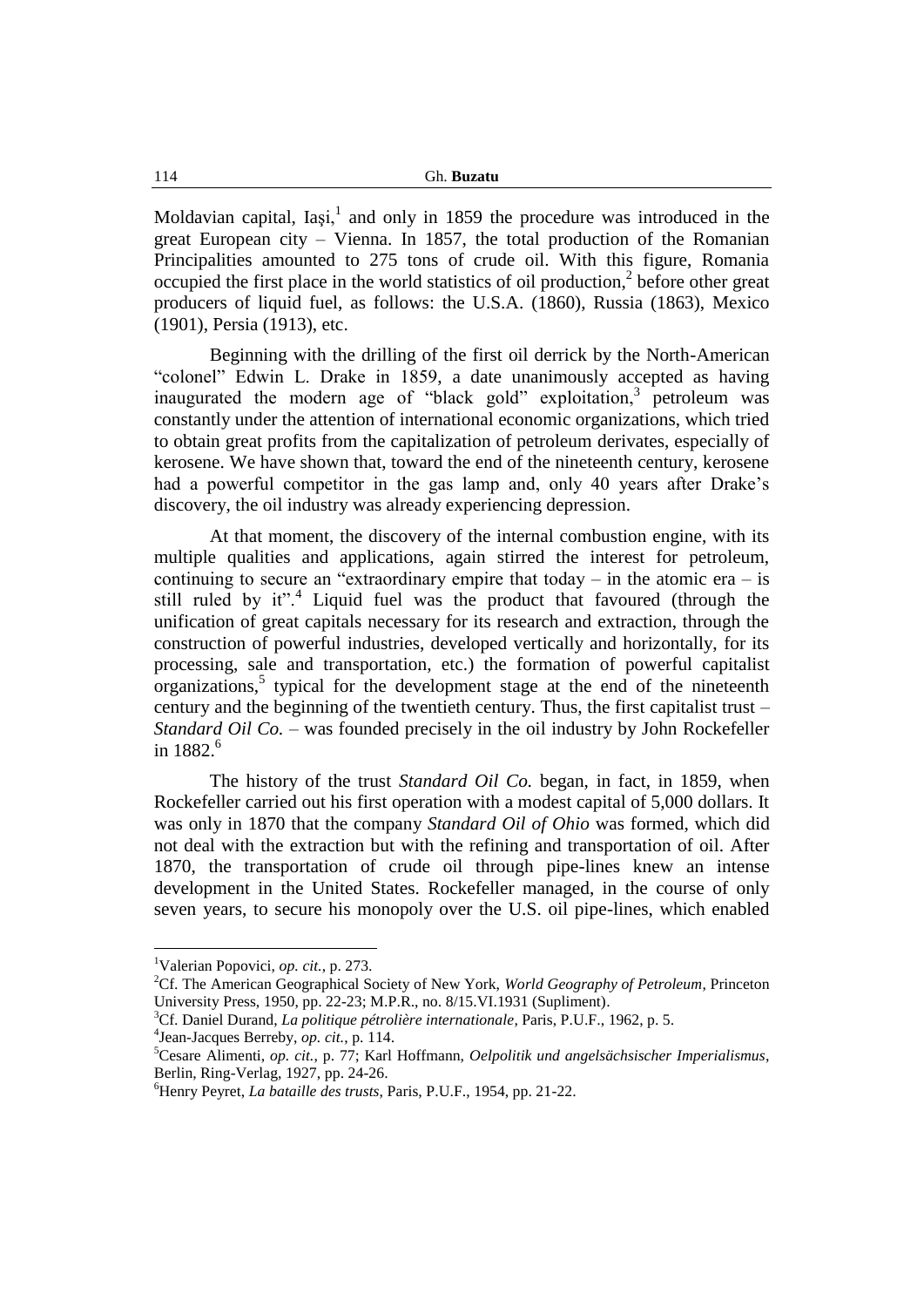him to subordinate most of the isolated internal producers.<sup>1</sup> In 1882, he organized the company in the form of a trust, which in the next three decades came to own 90% of the U.S. pipe-lines and 86.5% of the U.S. production.<sup>2</sup> Concurrently, the Company oriented toward winning foreign markets as well, so that around 1919 it dominated the commerce with kerosene in Europe and China.<sup>3</sup>

The domination of *Standard Oil Co.* over the main pipe-lines (the U.S.A., Europe, China, and others) began to be jeopardized precisely at the moment when it was close to its apogee, namely during the first decade of the twentieth century. At that time, a few powerful international oil trusts were created in Europe, which soon began to compete, either with each other or with the North-American trust, for the monopoly over the crude oil resources of the world and the division of the markets. Among these, a special place was held by *Royal Dutch-Shell*, founded in 1907 through the unification of the British interests represented by *Anglo-Saxon Petroleum* and the Dutch interests represented by *Bataafsche Petroleum Maatschappij*. <sup>4</sup> Under the leadership of Henry Deterding, nicknamed "Napoleon of petroleum",<sup>5</sup> the British-Dutch trust became in a short time the most serious competitor of the North-American trust. Closely supported by the British and the Dutch governments, *Royal Dutch-Shell* had important successes in the new oil policy it initiated, namely: parallel with the competition with the adverse organizations for the monopoly over the sale of oil products, it tried to secure its production centres by taking hold of as many oil fields on the globe as possible (in Europe, Asia, the U.S.).<sup>6</sup> From this standpoint, the British-Dutch trust gained a serious ascendancy over *Standard Oil Co.*, which did not seriously engage in this direction until the end of World War I. $'$ 

Another important international trust, *Anglo Persian Oil Co. Ltd.*, was formed in 1909. It was created by the British company *Burmah Oil* with the purpose of taking over the exploitation of the immense 500,000 square mile concession, obtained in 1901 by the Australian William Knox d"Arcy from the shah of Persia.<sup>8</sup> In 1914, through the intervention of Lord Fisher and of Winston Churchill, the British government acquired an important stock (representing 56%

<sup>1</sup>G. Damougeot-Perron, *La Standard Oil Company (1870-1925)*, Paris, Éditions Jean Budry, 1925, pp. 29-38. 2 Pierre l"Espagnol de la Tramerye, *op. cit.*, p. 50.

<sup>3</sup> *Ibidem*.

<sup>4</sup> Pierre l"Espagnol de la Tramerye, *op. cit.*, pp. 60-61.

<sup>5</sup>R. Jouan, *Le pétrole, roi du monde*, Paris, Payot, 1949, p. 88.

<sup>6</sup>Cf. *A Petroleum Handbook (Compiled by the Members of the Staff of the Royal Dutch-Shell Group)*, London, 1933, pp. 348-356.

<sup>7</sup>G. Damougeot-Perron, *op. cit.*, p. 94.

<sup>8</sup> See details in Zuhayr Mikdashi, *A Financial Analysis of Middle Eastern Oil Concessions: 1901- 1965*, New York – Washington – London, Frederick A. Praeger, Publishers, 1966, pp. 10-15.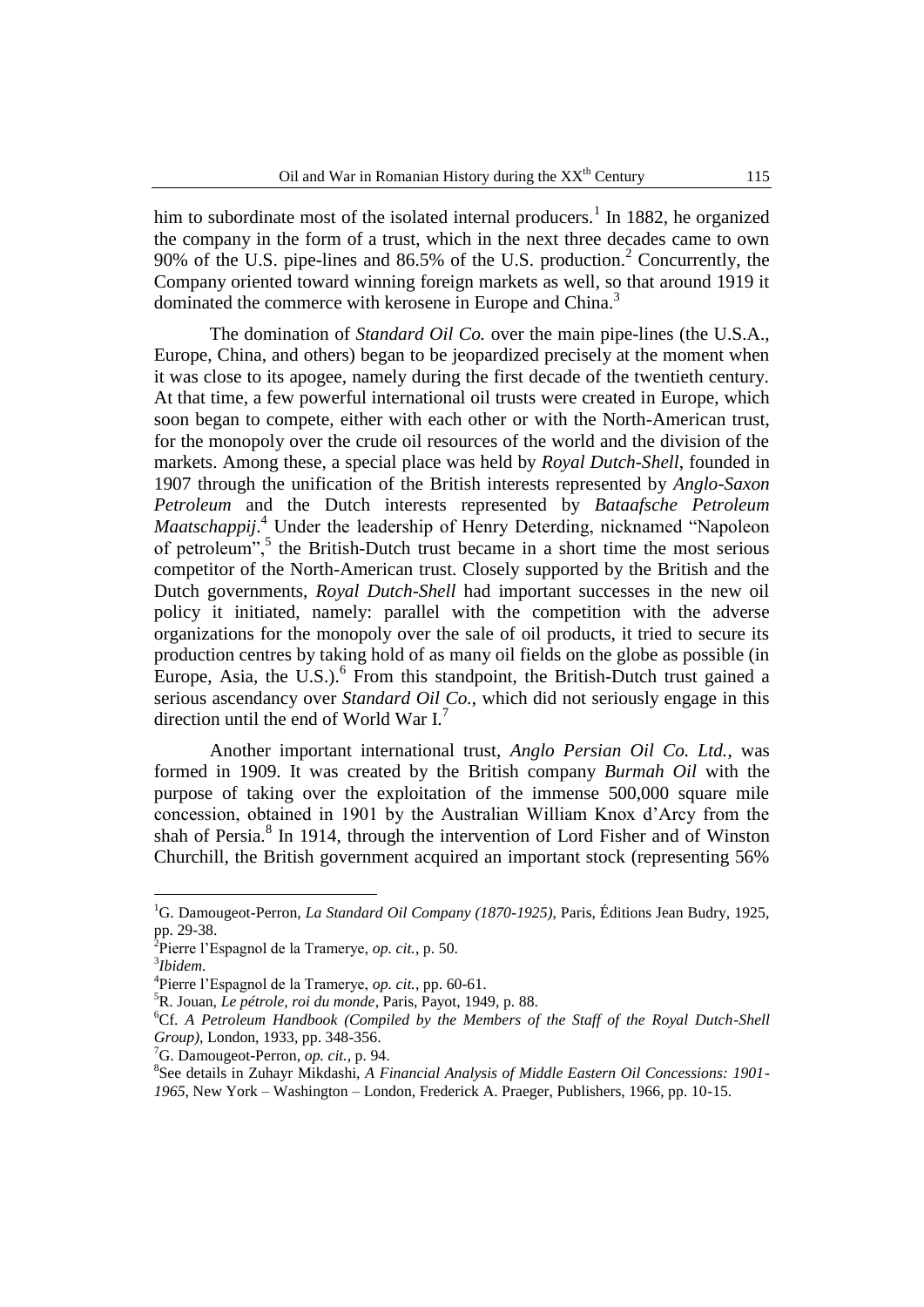of the trust"s capital) which was going to secure its actual control over *Anglo Persian Oil Co. Ltd.*<sup>1</sup>

As we have pointed out, towards the years 1900-1910 *Standard Oil Co.* had managed to establish a true monopoly over the European kerosene market, which, at the end of the nineteenth century and the beginning of the twentieth century began to be threatened by the development of the oil exploitations in Romania, Galiţia and the Caucasus. Then, between 1901 and 1914 there were multiple attempts by some powerful European economic-financial groups (*Rothschild*, *Nobel*, *Deutsche Bank*, *Royal Dutch-Shell* and others) to concentrate the European interests against Rockefeller"s monopoly. Parallel with these actions, an intense activity was carried on by the governments of some great European powers (Great Britain, Germany) that were directly interested in securing their independence as far as oil was concerned.<sup>2</sup> Assiduous efforts were made in this direction by Wilhelm II"s Germany, which needed petroleum for achieving its expansionist plans. In fact, as early as 1897, the government in Berlin had made a proposition to Russia for the closing of an oil agreement directed against *Standard Oil Co.*<sup>3</sup> In the same direction, the officials in Berlin closely supported the joint interests of *Deutsche Bank*, *Disconto Gesellschaft*, *Dresdner Bank*, *S. Bleichröder* in the oil exploitations in Europe and the Caucasus.<sup>4</sup> The German governments also insisted on settling the differences between the two powerful oil interest groups gathered around *Deutsche Bank* and *Disconto Gesellschaft*, the latter allied with *S. Bleichröder*. Until World War I, the efforts made in this direction by the officials in Berlin were unsuccessful. The two groups continued their rivalry in matters of oil. They each created a holding company and these competed openly in the European markets. Thus, in 1904 *Deutsche Bank* founded *Deutsche Petroleum Aktiengesellschaft*, with ramifications on the entire continent.<sup>5</sup> In the following year, the group *Disconto Gesellschaft-S. Bleichröder* created, in its turn, the company *Allgemeine*  Petroleum Industrie A. G., with important positions especially in Romania.<sup>6</sup> In Europe, *Deutsche Bank* was the one that most closely served the plans of the

<sup>1</sup> *Ibidem*, pp. 15-16.

<sup>2</sup> Pierre l"Espagnol de la Tramerye, *op. cit.*, pp. 90.

<sup>3</sup>A. A. Fursenko, *Neftianîie trestî i mirovaia politika. 1880-1918 gody*, Moskva, 1965, pp. 139- 141.

<sup>4</sup>Cf. Henri Hauser, *Les méthodes allemandes d'expansion économiques*, III-e éd., Paris, A. Colin, 1916, p. 88 and the following. For the positions gained in Romania, see Frederik Wirth, *Deutsche Arbeit und deutsches Kapital in der rumänischen Erdölindustrie*, Erkelenz, J. Brands"sche Buchdruckerei, 1927, pp. 24-42.

<sup>5</sup> Frederik Wirth, *op. cit.*, p. 31.

<sup>6</sup> See Dr. Nicolae N. Leon, *Die rumänische Petroleumwirtschaft unter besonderer Berücksichtigung des Bergbaugesetzes ("Nationalisierungsgesetzes") vom 4 Juli 1924*, Bukarest, Bucovina, 1927, p. 82.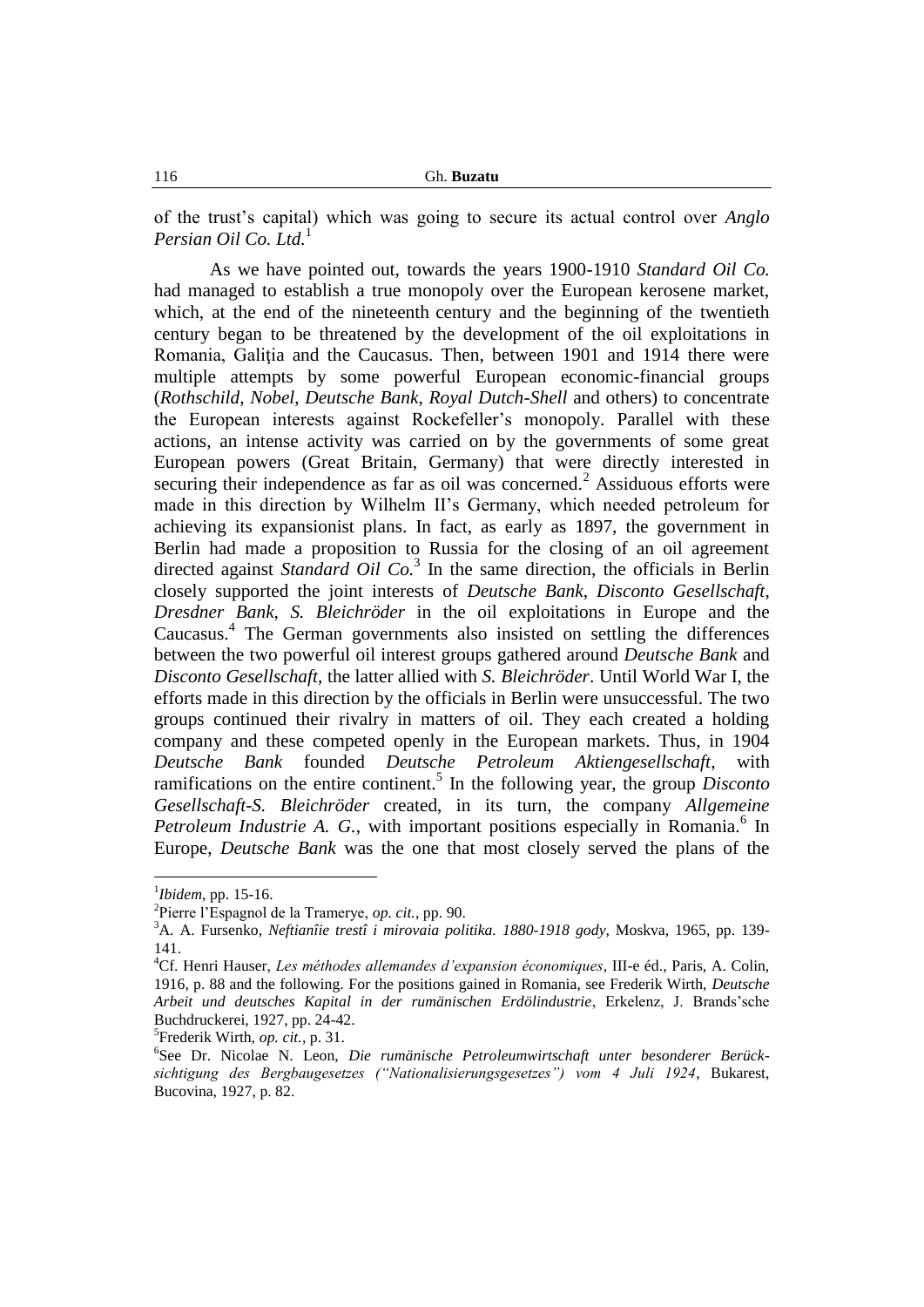German governments. The opponent group *Disconto Gesellschaft - S. Bleichröder* did not hesitate at certain moments – in 1900 in Romania and in 1911 in Germany – to ally itself with *Standard Oil Co.*<sup>1</sup> On the contrary, *Deutsche Bank* assumed the official German plans regarding the "liberation" of the European kerosene market from Rockefeller"s domination. In 1905, at the initiative of *Deutsche Bank*, negotiations took place for the coalition of the European producers, which were finalized on July 25 through the formation of *Europäische Petroleum Union (E.P.U.)*, a true continental oil trust combining the interests of *Nobel*, *Rothschild* and *Deutsche Bank* against *Standard Oil Co.*<sup>2</sup> However, *E.P.U.* did not prove capable of reaching its goals, being constantly destabilized by serious contradictions. Moreover, the group was not able to acquire the quantities of oil necessary for covering Europe"s always increasing demands, in the case of the elimination of *Standard Oil Co.* After 1902, Russia"s production was definitively exceeded by that of the U.S., and Romania was producing yet too little to be able to satisfy the ambitions of *E.P.U.* In fact, in 1907, the latter was brought to terms and it entered into a cartel with *Standard Oil Co.*, valid for 8 years, from which *E.P.U.* attempted to secede prior to the agreed term. In 1919, a strong propaganda was started in Germany for the introduction of a state monopoly over the oil trade. A bill was even drafted in Reichstag, which seriously threatened *Standard Oil Co.*"s monopoly. Allied with *Disconto Gesellschaft*, the North-American trust immediately took the offensive. The voting of the bill was postponed and, in December 1912, the German Secretary of State for Finance addressed the North-American trust, asking it to continue supplying the Reich.<sup>3</sup>

In the last analysis, until the outbreak of World War I the German groups did not manage to "free" Europe from the domination of *Standard Oil Co.* They registered important successes in strengthening their influence in Europe, managing to obtain far from negligible positions in the exploitation of the oil fields in Romania,<sup>4</sup> Russia or Galiția. In 1912-1914, the German groups carried on on an intense activity aimed at gaining positions in Turkey, which then owned the rich vilayets of Mossul and Bagdad. These efforts were finally successful only a month before the outbreak of World War I. Then, *Deutsche Bank*, together with *Royal Dutch-Shell* and *Anglo Persian Oil Co. Ltd.*, obtained a large concession in the respective vilayets from the sultan"s government. For the exploitation of this concession, the three groups formed *Turkish Petroleum Co.*<sup>5</sup>

<sup>1</sup>A.A. Fursenko, *op. cit.*, pp. 214, 414-415.

<sup>2</sup> *Ibidem*, pp. 256-257; Karl Hoffmann, *op. cit.*, p. 41.

<sup>3</sup>A. A. Fursenko, *op. cit.*, p. 427.

<sup>&</sup>lt;sup>4</sup>For the place occupied by the Germans in the Romanian oil industry see dr. Marcel Bibiri-Sturia, *Germania în România*, Bucureşti, 1916, pp. 92-97.

<sup>5</sup>Cf. G. Damougeot-Perron, *op. cit.*, pp. 188-189.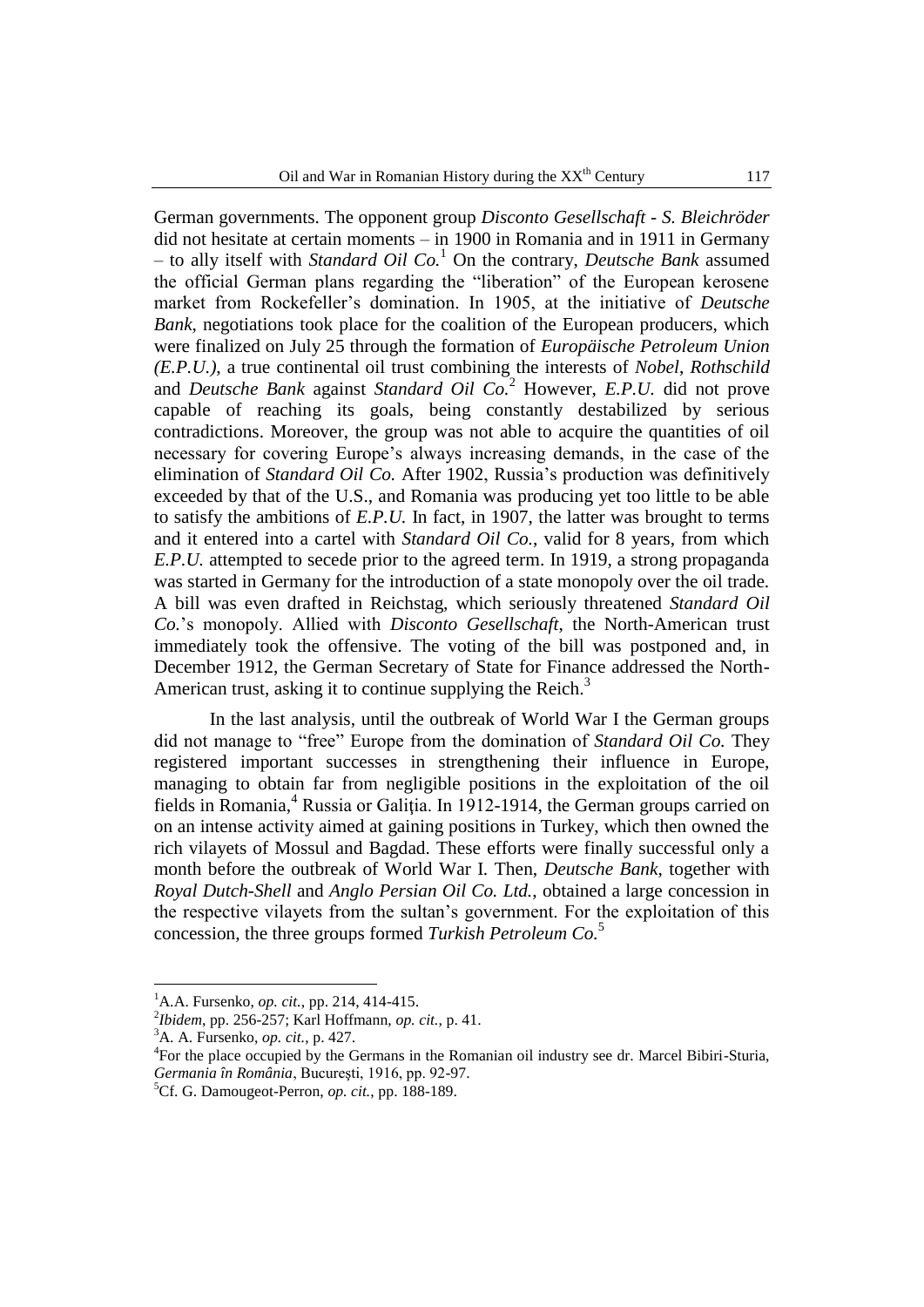## 118 Gh. **Buzatu**

On the eve of World War I, the fight for supremacy among the four international oil trusts (*Standard Oil Co.*, *Royal Dutch-Shell*, *Anglo Persian Oil Co. Ltd.* and *E.P.U*) had reached its climax. Ever since around 1910, each of these trusts had owned real "natural spheres" of influence whose invasion had caused conflicts more than once.<sup>1</sup> In this context, it is clear that, among other things, the First World War, unleashed in the summer of 1914, was also caused by open or latent conflicts, accumulated over many years, brought about by the tendencies of the monopolistic groups to take over the oil fields around the world or to maintain their "spheres of influence". During the course of the war, each party aimed at eliminating the other dangerous competitors; in the end, the great eliminated party – following Germany"s defeat in November 1918 – was *E.P.U*. and, in its absence – after the war – the competition was between the trusts that had been "allies" for a while – the British and the North-American. $<sup>2</sup>$ </sup>

What was, during the pre-war period, the attitude of the governments of the great powers toward the oil trusts? With a few exceptions, they supported the offensive of the great trusts, which were already *international* only through the area of their preoccupations and dealings, but very *national* through their organization and the nature of their capital. In the respective period, the British cabinets distinguished themselves through their attitude, by lending substantial assistance to *Royal Dutch-Shell* and *Anglo Persian Oil Co. Ltd.* The explanation for this fact is not difficult to find. The force and the existence of the British Empire were based on its marine fleet. From the moment when the great advantages of using maze for operating the engines of the merchant and military ships became obvious, $3$  it was natural for the British governments to be interested – as the parent state lacked liquid fuel – in helping any initiative of the British citizens in the oil business, either within the empire or in other places on the globe. It goes without saying that the interest manifested by the governments in London in the oil issue increased with the application of the vast program of naval arming before World War I. Thus, when Winston Churchill took over the command of the Admiralty in October 1911, he found an extensive arming program, and the ships that were being built were going to operate on liquid fuels, which offered "inestimable" advantages for the navy<sup>4</sup> regarding: speed, range of action, storage, etc. Churchill developed the program of his predecessors, which

<sup>&</sup>lt;sup>1</sup>Cf. V. Iscu, *Răsboaele mondiale ale petrolului între marele organisațiuni de petrol de la înfiinţarea lui "E.P.U." şi până la răsboiul mondial din iulie 1914, al popoarelor*, Câmpina, Tip. George I. Gologan, 1915, p. 10.

<sup>2</sup>Cf. Pierre l"Espagnol de la Tramerye, *op. cit.*, p. 92.

<sup>&</sup>lt;sup>3</sup>Lord Fisher, who commanded the British Admiralty for a long time, predicted as early as 1880 that, in matters of fuels for the supply of the fleet, there would be a shift from coal to petroleum (cf. *Petroleum Twenty-Five Years Retrospect 1910-1935*, London, Clayand Sons Ltd. 1935, p. 1). <sup>4</sup>Cf. Winston S. Churchill, *La crise mondiale*, I Paris, Payot, 1925, pp. 121-129.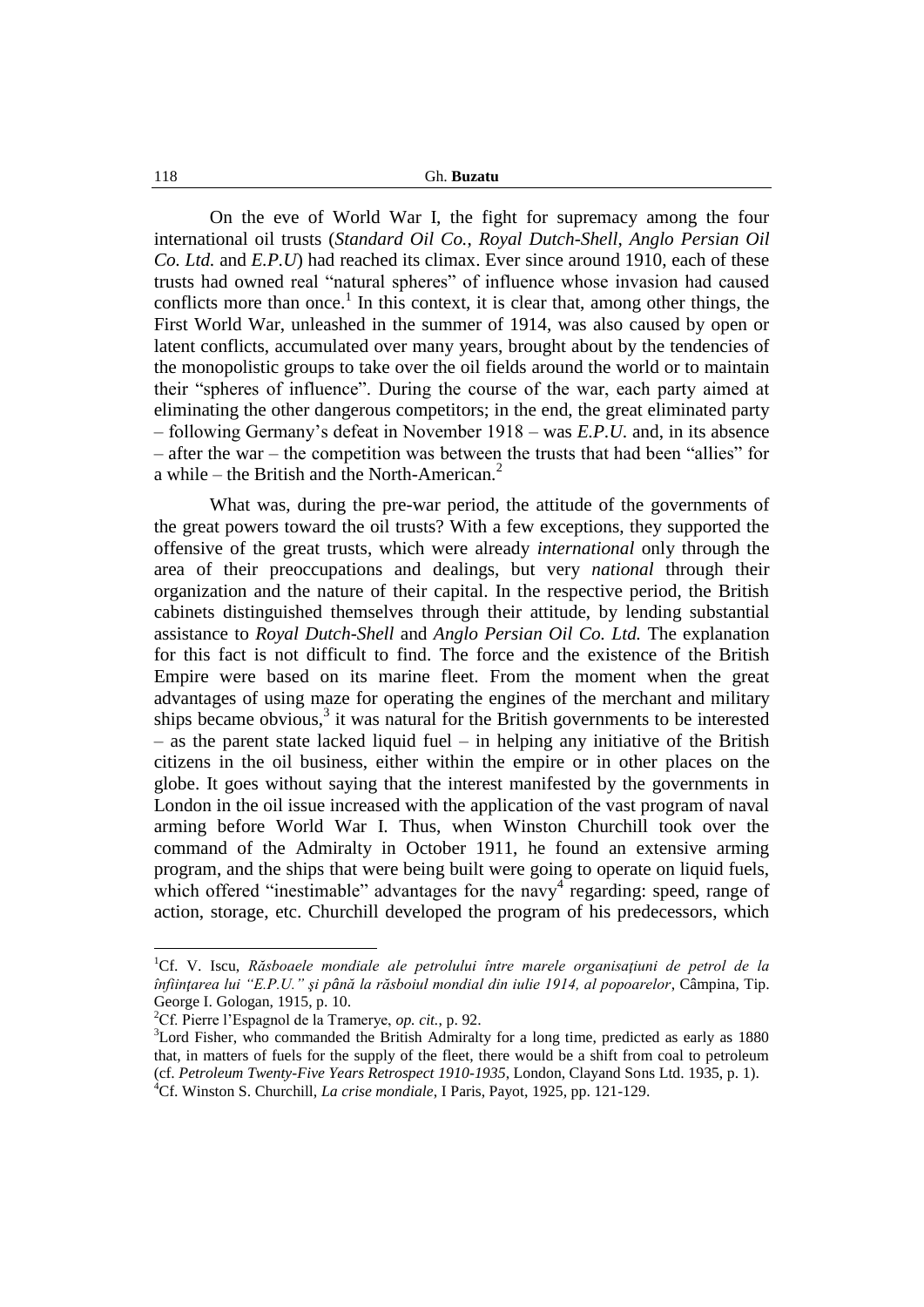required that Great Britain secure its oil sources. Under these circumstances, the British government lent its full support to *Royal Dutch-Shell* and *Anglo Persian Oil Co. Ltd.* everywhere in the world. At Churchill's suggestion,<sup>1</sup> in 1914 the British government took over a large portion of *Anglo Persian Oil Co. Ltd.*"s stocks, from that moment becoming interested directly in the oil business. From then on, the respective trust became "the main fighting instrument in the official British oil policy".<sup>2</sup> This way, Great Britain was the first state<sup>3</sup> that, realizing the great importance of petroleum, began to unreservedly replace coal with liquid fuel in the military and the merchant fleet. Churchill, under whose guidance this program was carried out, subsequently appropriated by the other powers (in order, Germany, the United States, France, and others), appreciated that the decision that had been taken was "formidable": a fuel that Great Britain had in secure and sufficient quantities (coal) was being replaced with another (petroleum), found in various provinces of the empire or in other regions of the globe. $4$  In conformity with the situation presented above, in the following decades Great Britain promoted an openly expansionist oil policy, supporting the actions of the British citizens and of the conational trusts directed at taking over important oil fields in all the areas of the globe.

The example of Great Britain was closely followed by Germany, which, understanding the importance of petroleum, did not neglect to strengthen its positions in this area. We have mentioned earlier that, until 1914, the German oil trusts had important successes in this direction in Europe, the Caucasus, and Turkey, achieved, always, with the assistance and "under the direct advice" of Wilhelm's Ministry of Foreign Affairs.<sup>5</sup>

In comparison to Great Britain or Germany, the governments in Washington carried on a different policy toward *Standard Oil Co.* until the First World War. In the U.S., the abuses committed by *Standard Oil Co.* – first of all the high prices established for oil products – gave rise to an intense campaign of the public opinion and of the various states of the Union against the Rockefeller trust. As a result, on July 2, 1890, President Benjamin Harrison signed the *Sherman Act*, which later was the basis of the entire U.S. antitrust legislation.<sup>6</sup> Article 1 of the above mentioned law declared "illegal" any contract or economic-

<sup>1</sup> *Ibidem*, p. 133.

<sup>2</sup>Alexandru Topliceanu, *op. cit.*, p. 24.

<sup>3</sup>Cf. Dr. Paul Horia Suciu, *op. cit.*, I, p. 130.

<sup>4</sup>Winston S. Churchill, *op. cit.*, I, p. 130.

<sup>5</sup>Vintilă I. C. Brătianu, *Petrolul şi politica de stat*, Bucureşti, Imprimeriile Independenţa, 1919, p. 10.

<sup>6</sup> Simon N. Whitney, *Antitrust Policies, American Experience in Twenty Industries*, I, New York, 1958, pp. 3-8; John Ise, *The United States Oil Policy*, New Haven, Yale University Press, 1928, p. 225 and the following.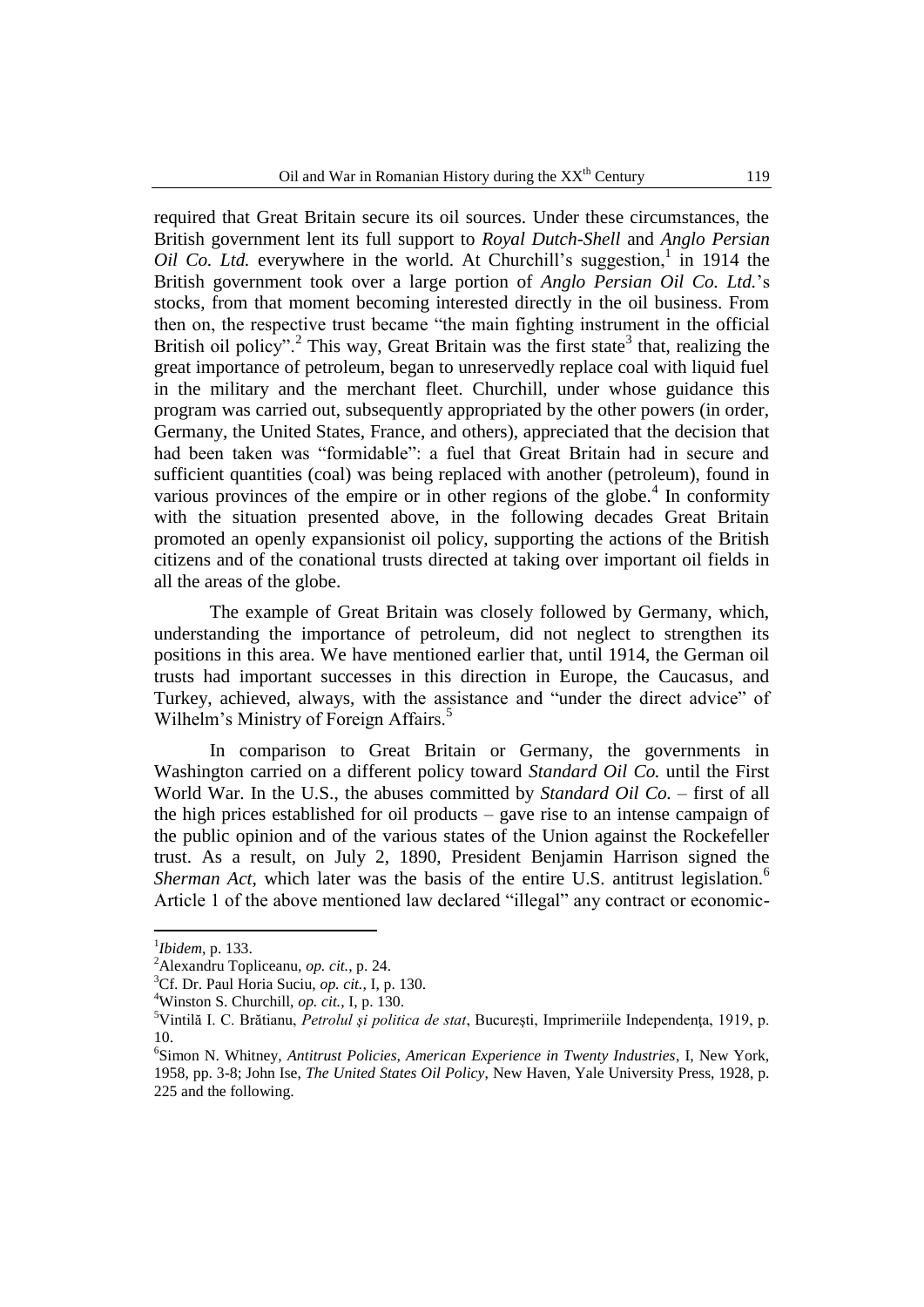financial combination that would have restricted "the freedom of business and trade".<sup>1</sup> On the basis of this article, the trust controlled by Rockefeller was declared illegal in Ohio in 1892, an example soon followed by other states as well, with the exception of New Jersey, where no restriction was imposed regarding *Standard Oil Co.*<sup>2</sup> This fact allowed the rapid ascent of *Standard Oil of New Jersey*, which in 1899 increased its capital from 10 to 108.3 million dollars, and then the acquisition by this company of half or even the majority of the stocks owned by the other companies united in the trust, thus becoming a holding company.<sup>3</sup> The change was only in the name, as it continued to operate as a trust. In fact, in 1907 it was fined for 1,462 contraventions (including the contraventions to the antitrust law) for the sum of 29.1 million dollars.

Finally, on May 15 1911, the Supreme Court issued an order for the dissolution of the trust. Consequently, Rockefeller's group was divided in 33 companies, among which *Standard Oil of New Jersey* remained the most powerful one.<sup>4</sup> At the same time, John Rockefeller turned the actual leadership of the business into the hands of John D. Archbold. In 1917, Walter Teagle became the chief executive officer of *Standard Oil of New Jersey*.

In 1914, the group founded by Rockefeller was confronted, for the last time, with the antitrust measures dictated by President Woodrow Wilson at the beginning of his term of office. Afterwards, new events (the outbreak of the world war, the penetration of *Shell* in the U.S. market, etc.) caused a serious breach within the antitrust legislation. In April 1918, under Teagle's new leadership, the trust obtained the first derogations from the *Sherman Act*. From that moment, the attitude of the Washington administration toward *Standard Oil Co.* contrasted deeply with that adopted in the previous period: the U.S. governments supported more and more firmly the trust's policy of expansion abroad and they no longer "hindered" its internal activity.<sup>5</sup>

It is worth mentioning that, although until 1918, the U.S. governments "persecuted" *Standard Oil Co.* inside the country, they however supported Rockefeller's actions abroad. Conclusive in this respect was the U.S. military intervention in Mexico, a country that between 1910 and 1919 represented an "object of dispute" between the powerful rivals *Royal Dutch Shell* and *Standard Oil Co.*<sup>6</sup> With the help of their governments, the two oil trusts provoked civil wars

<sup>1</sup> Simon N. Whitney, *op. cit.*, p. 15.

<sup>2</sup>G. Damougeot-Perron, *op. cit.*, p. 68.

<sup>3</sup> *Ibidem*, p. 71.

<sup>4</sup> *Ibidem*, pp. 80-81; John Ise, *op. cit.*, p. 226.

<sup>5</sup> See Anton Zischka, *op. cit.*, pp. 12-13.

<sup>6</sup>Alexandru Topliceanu, *op. cit.*, p. 31.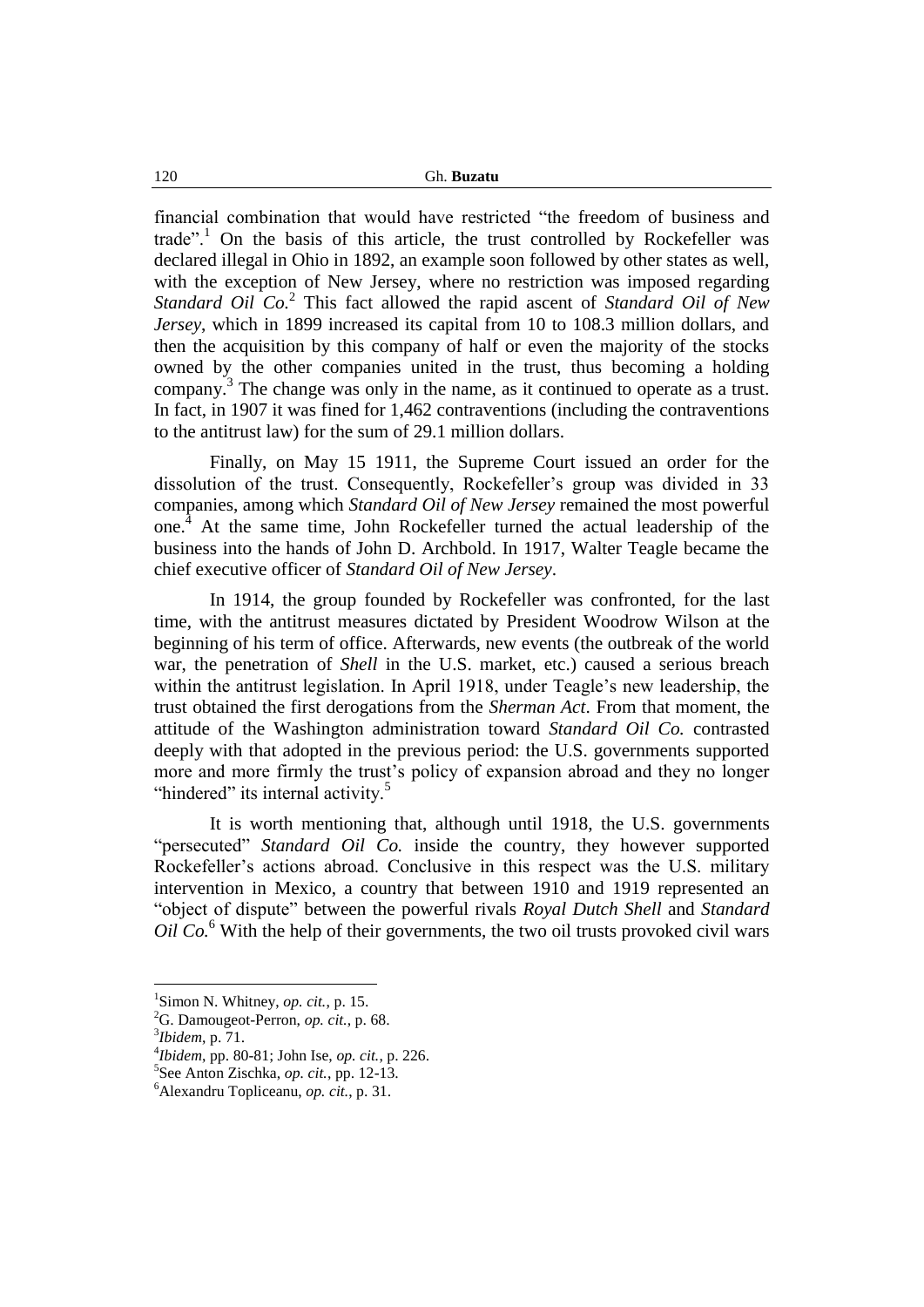wars and revolutions, frequent coups d'état, etc. in Mexico,<sup>1</sup> finally reaching an agreement (Paris, 1919) directed against the president in office, a continuer of his predecessor, Carranza, who, in 1917, had nationalized the entire Mexican subsoil. $^{2}$ 

As we have pointed out, until the First World War, not all the capitalist powers carried on an active foreign oil policy. With the exception of Great Britain, Germany and the United States, the actions of the other powers of the capitalist world (France, Italy, and others) did not have any effects at an international level until the outbreak of the conflict between  $1914$  and  $1918$ .<sup>3</sup> Japan was in the same situation, as well as Russia, which, although the owner of extremely rich oil fields, did not act as an active factor in the international oil policy, being rather a confrontation field for the great North-American, British, and German trusts or for the French-Belgian organizations.<sup>4</sup>

Therefore, the impetuous increase of petroleum"s international role took place at the end of the nineteenth and the beginning of the twentieth century. For as long as it was used for lighting, oil represented a "pacific" industry. The discovery of the internal combustion engines, which gained a very large application in the modern age, suddenly increased the importance of petroleum, transforming it into one of the main sources of energy on the globe, into the "idea fuel"<sup>5</sup> of the twentieth century. As a result, crude oil became a product in great demand and extremely appreciated, especially due to its unequal reputation on the globe. The international oil trusts contended vehemently for supremacy over the main known oil reserves, managing, until the First World War, to take over important centres that were producing or that were possibly rich in crude oil in Mexico, Latin America, the Dutch Indies, the Caucasus, Persia, Turkey, Romania or Galiţia. The division made then was not and could not be final. The tendencies of the great trusts to constantly expand their possessions, the appearance of new candidates, the always firmer reaction of the countries transformed in "battle fields" for the international organizations, etc., caused permanent mutations and endless conflicts. The First World War was going to eliminate some of the serious candidates (the Germans) to the possession of the world"s oil, but it showed signs of serious conflicts among the trusts that, for a while, were allied.

 1 See Scott Nearing and Joseph Freeman, *Dollar Diplomacy. A Study in American Imperialism*, New York, B.W. Huebsch and the Viking Press, 1925, pp. 84-121; Frank Freidel, *Les États d'Amérique au XX-e siècle*, Paris, Éditions Sirey, 1966, pp. 86-87.

<sup>2</sup>Alexandru Topliceanu, *op. cit.*, p. 35.

<sup>3</sup>Cesare Alimenti, *op. cit., passim*; Charles Pomaret, *La politique française des combustibles liquides*, Paris, Éditions de la Vie Universitaire, 1923, *passim*.

<sup>4</sup>A. A, Fursenko, *op. cit.*, *passim*.

<sup>5</sup>M. Baumont, R. Isay et H. Germain-Martin, *L'Europe de 1900 à 1914*, Paris, Éditions Sirey, 1966, pp. 354-355.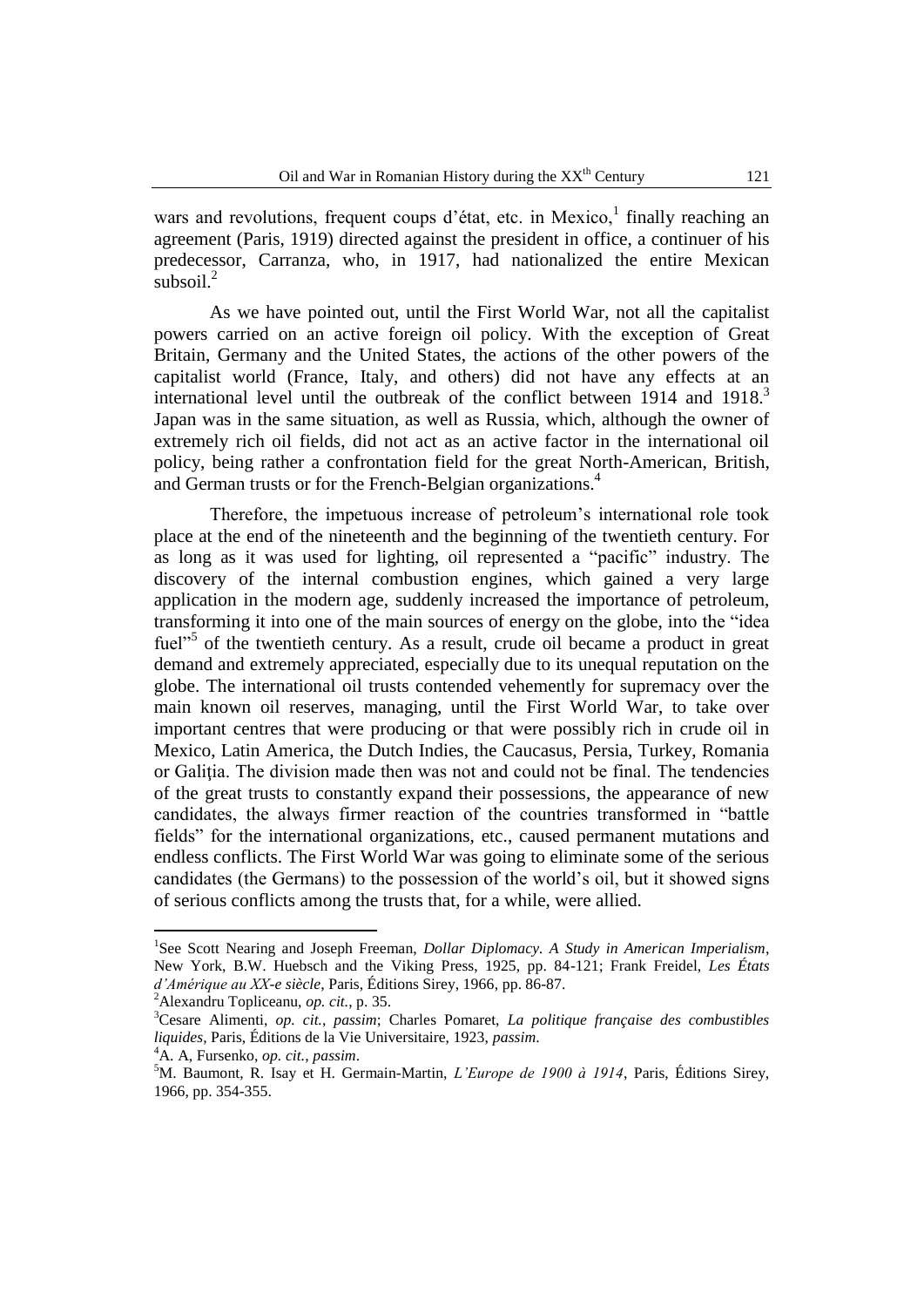This was how, 15 years before the outbreak of World War I, the true power of petroleum manifested itself – in all its plenitude –, first of all as a source of energy and then as a raw material. Without having played a decisive role in the world politics of the time, as it has been maintained by most of those who have studied the matter,<sup>1</sup> petroleum represented however an important factor in the international life. The special importance of petroleum would later increase when, after the First World War, almost all the states and nations gained "full awareness" of its value.<sup>2</sup>

\*\*\*

In comparison to the world war of 1914-1918, the development of the conflagration from 1939-1945 depended infinitely more on the **petroleum factor**. Not only the admittance of those interested and involved, but also the evolution of the military operations as well as the numerous political-diplomatic measures, the economic policy of the belligerent states, the special concern of all the states for the preservation, exploitation, and conquering of the main oil resources everywhere in the world are categorical in this sense. Ample and thorough specialized studies have established with precision the fact that having/lacking liquid fuel depended greatly on the success/failure of the crucial military operations in Western Europe and the Eastern Front, in North Africa and Asia, in the Atlantic Ocean, the Mediterranean Sea, or in the Pacific Ocean, the air battles on all the major theatres of war, and, at a global scale, the approaching or the failure of the 1945 victory.<sup>3</sup> A French publicist was of the opinion that, if in 1914-

<sup>&</sup>lt;sup>1</sup>See the critique of these opinions in A. A. Fursenko, *op. cit.*, p. 4.

<sup>2</sup> Jean-Jacques Berreby, *op. cit.*, pp. 171-172.

<sup>3</sup> See, especially, Robert Goralski, Russel W. Freeburg, *Oil and War. How the Deadly Struggle for Fuel in WWII Meant Victory or Defeat***,** New York, William Morrow and Company, Inc., 1978, *passim*; Jean-Jacques Berreby, *Le pétrole dans la stratégie mondiale*, Paris, Casterman, 1974, *passim*; George Lenczowski, *The Middle East in World Affairs*, second edition, Ithaca (New York), Cornell University Press, 1956, p. 438 and the following; E. M. Friedwald, *Oil and the War*, London-Toronto, William Heinemann Ltd., 1941, *passim*; Benjamin Shawdran, *The Middle East, Oil and the Great Powers*, second edition, Boulder – London, Westview Press, 1985, p. 5 (petroleum – "the most decisive force in war"); F. Venn, *Oil Diplomacy in the Twentieth Century*, London, Macmillan, 1986, pp. 83-104; Maurice Levêque, *Le pétrole et la Guerre*, quoted edition, *passim*; Eugen Preda, *Miza petrolului*, quoted edition, *passim*; Constantin Croutziou, *L'importance du pétrole dans la vie économique*, Paris, Librairie Sociale et Économique, 1941, p. 28 (petroleum – "vim of the war"); Jaques de Launay, Jean-Michel Charlier, *Istoria secretă a petrolului*, quoted edition, pp. 79-88; René Sédillot, *Istoria petrolului*, quoted edition; *passim*; Henri Michel, *La drôle de guerre*, Paris, Hachette, *passim*; Viorica Moisuc, *Diplomaţia României*, quoted edition, *passim*; Horia Brestoiu, *Acţiuni secrete în România*, quoted edition, *passim*; Maurice Pearton, *Oil and the Romanian State*, quoted edition, p. 223 and the following. During the war years, the successful works of Anton Zischka were published in Romanian, *Războiul petrolului*, Bucureşti, Editura Cartea Românească, 1942; idem, *Ştiinţa distruge monopolurile*, second edition, Bucureşti, Editura Gorjan, 1942. From this last work we quote: "petroleum has become the blood of the war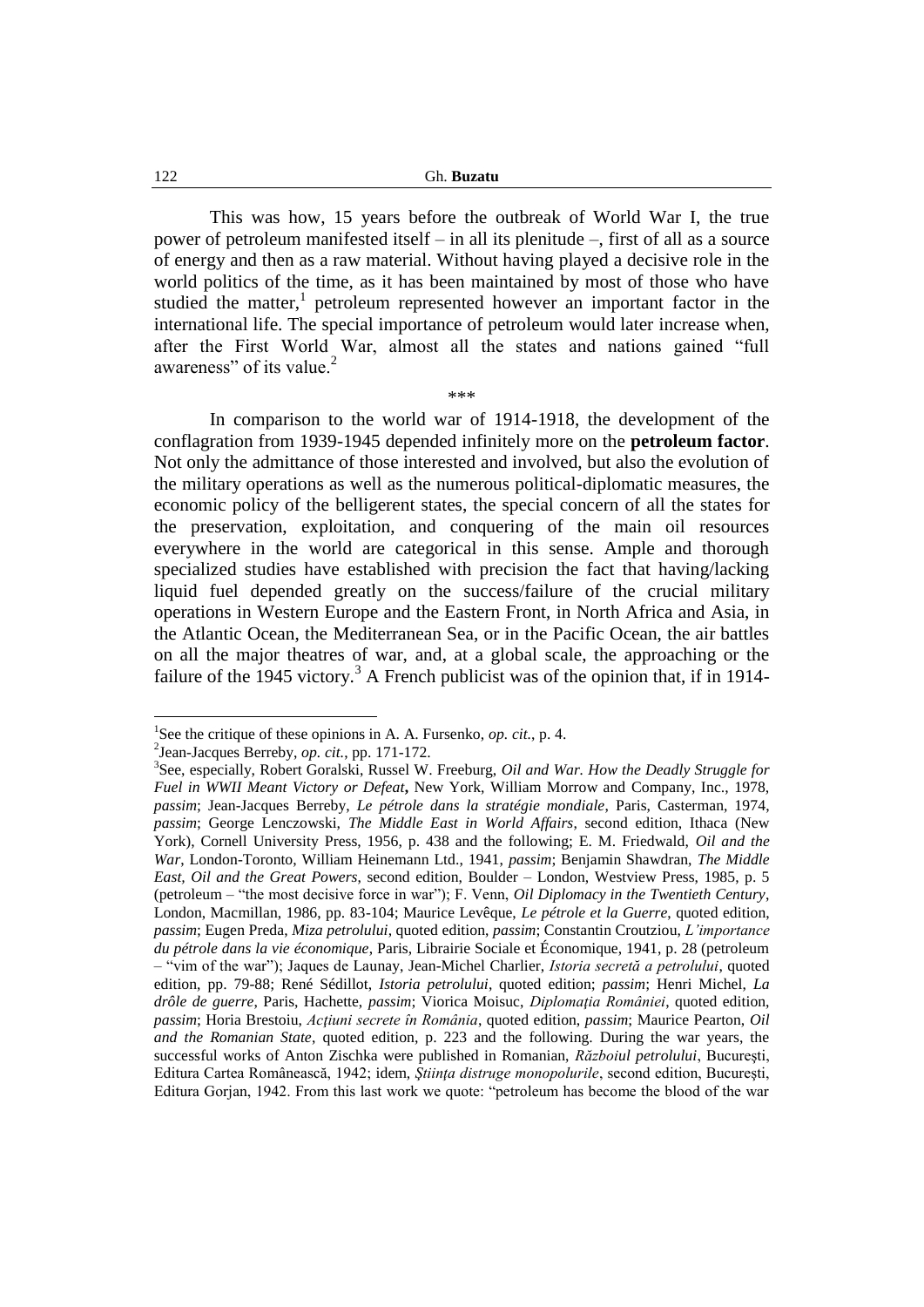1918, petroleum helped the Anglo-French-American allies "to win the war", later, in the inter-war period, it caused them to "lose the peace,"<sup>1</sup> imposing itself as "master of peace and war."<sup>2</sup> René Sédillot noticed remarked that, **"apparently, petroleum has greater responsibilities in unleashing the second conflict of the**  century than the first one."<sup>3</sup> The development of the century's conflagration conferred to some specialists like Pierre Renouvin and Jean-Baptiste Duroselle a fruitful and exemplary field of research in the history of international relations, confirming the extent to which their evolution between 1939 and 1945 depended decisively on the **profound** forces (the geographical factors, the demographic conditions, the economic and financial forces, the national and pacifist sentiments, nationalisms) or on the **actions of the state men**. 4 Showing that, in 1935-1939, the world battle for the reserves of raw materials accentuated, the two French specialists pointed out that, more than the economic interests, the political preoccupations were the essence of the phenomenon, **the policy of raw materials being dominated by military and strategic reasons**,<sup>5</sup> both on the eve of as well as during the world war, we add. Of the authors we have mentioned, the majority dealt especially with or talked also about the role and place of Romania as an oil possessing country in the plans of the belligerents, either in the initial period of the war, as objective of Germany, or later on as its "satellite" (1940-1944) and adversary of the United Nations, or, in the end, as partner of the latter in the decisive assault on the Nazi Reich in Europe. The development of the hostilities proved to what degree the possession/lack of "black gold" resources favoured/disadvantaged the two hostile camps, respectively the **Axis** powers (Germany, Italy, Japan and their allies) and the **Allied** powers, whose coalition was formed gradually between 1939 and 1941 (Great Britain, France, the U.S.S.R., the U.S.A., and China). Consequently, already from the beginning the world war unfolded, for each of the belligerent camps, under the sign of oil possession of penury. René Sédillot commented: **"From the beginning it is… obvious that petroleum was found in the camp of the Allies, not in the camp of the nations of the Axis. The latter concluded an iron pact: it is not an iron pact. From the beginning it is clear that, in the unfolding of the conflict, petroleum worked for the victory of the nations that already possessed it and** 

<u>.</u>

5 *Introduction …*, p. 85.

fleets and of automobiles, of airplanes and Diesel engines" (p. 271). In *Războiul petrolului* the author demonstrated the role of **blood of economy** gained by "black gold" (p. 14).

<sup>&</sup>lt;sup>1</sup>Cf. Edmond Bloch, 1919-1939. Le pétrole mène le jeu..., Paris, G. Durassié et C-ie, Éditeurs, 1961, p. 119.

<sup>2</sup> *Ibidem*, p. 116-119.

<sup>3</sup>René Sédillot, *Istoria petrolului*, p. 228.

<sup>4</sup> See *Introduction à l'histoire des relations internationales*, quoted edition, *passim*; Jean-Baptiste Duroselle, *Tout empire périra. Théorie des relations internationales*, Paris, A. Collin, 1992, p. 129 and the following.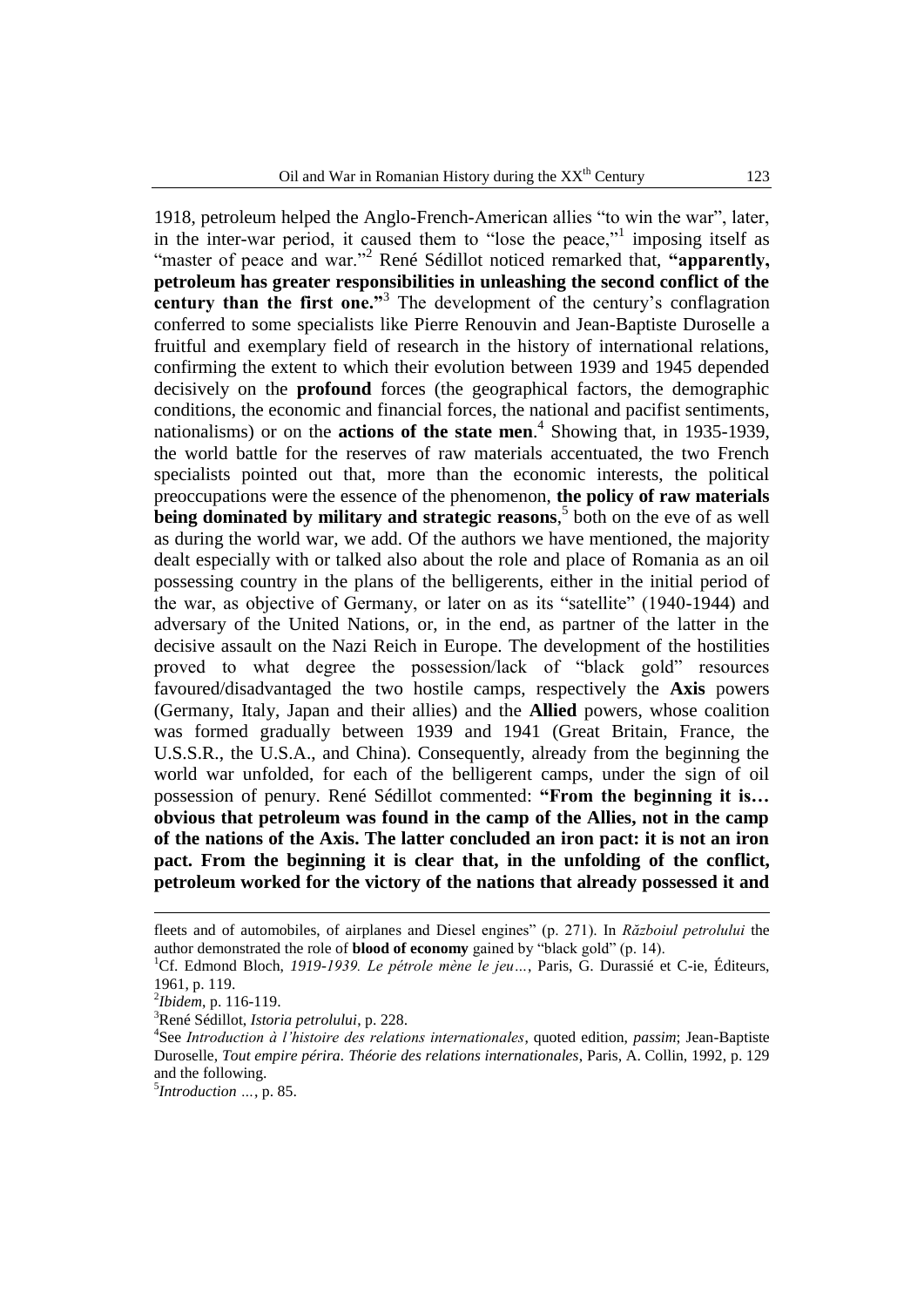**for the** defeat **of the** nations **that lacked it. The stakes are down. Germany's – or Japan's – only chance would be a victorious express war: they would have to triumph in a few weeks. Otherwise, the lack of petroleum would annihilate their hope of success. Or they would have to conquer as soon as possible important resources – the Caucasus in the case of the Germans, the Dutch Indies in the case of the Japanese. Without them, their cause is lost."**<sup>1</sup> Jean-Jacques Berreby stated with good reason: **"More than the First World War, the war from 1939-1945 depended on petroleum, whose importance was**  essential."<sup>2</sup> In the unleashed battle, Romania, as subject, but especially as object, had an indisputable role. According to the statistics of the period, Romania obtained 2.2% of the world"s crude oil production, being the sixth producer in the world and the second in Europe, following the United States, the U.S.S.R., Venezuela, Iran-Bahrein, and the Dutch Indies.<sup>3</sup> The documents published after the war emphasized on the major role played by the question of Romanian petroleum in the great military and political-diplomatic decisions of the camps that warred against each other on the battlefield. From a multitude of information, we mention the declaration made by Herman Göring, the Marshal of the Nazi Reich, during his meeting in Berlin, on November 26, 1941, with Mihai Antonescu, the vice-president of the Council of Ministers and the titular of Bucharest"s Ministry of Foreign Affairs, namely that petroleum, after the blood sacrifice on the Eastern Front, underlined the place and the role the oil represented **"the most precious contribution the Romania can bring to the common cause** (namely of the **Axis** Berlin-Rome-Tokyo, author's bold)."

The outbreak of the hostilities, in September 1939, opened immediately and with utter brutality the issue of petroleum, both for the belligerents as well as the non-belligerents. The political and military observers of the events immediately agreed in this respect. Cesare Alimenti, a name known to the reader, spoke in 1939 of the role of petroleum as "war weapon",<sup>5</sup> and he was not alone.<sup>6</sup> alone.<sup>6</sup> In Bucharest, *Monitorul Petrolului Român*, noticing that exactly 25 years

<sup>1</sup>René Sédillot, *Istoria petrolului*, p. 228.

<sup>2</sup> Jean-Jacques Berreby, *Histoire mondiale du pétrole*, quoted edition, p. 207.

<sup>3</sup>Cf. Mihail Pizanty, *Aperçu général sur l'industrie pétrolière de Roumanie*, Bucureşti, Editura Cartea Românească, 1940, p. 4; *idem*, *Privire retrospectivă asupra industriei petrolifere în perioada 1930-1939*, Bucureşti, 1940, p. 6.

<sup>4</sup>*Documents on German Foreign Policy, 1918-1945*, Series D, vol. XIII, London, HMSO, 1964, p. 844. While in Berlin, at the end of November 1941, Mihai Antonescu also met with Joseph Goebbels, Joachim von Ribbentrop, and Adolph Hitler.

<sup>5</sup>Cf. Cesare Alimenti, *Il petrolio nell'economia mondiale*, quoted edition, p. 62.

<sup>6</sup> See Stefan Th. Possony, *L'économie de la guerre totale*, quoted edition, *passim*; Edgar Faure, *Le pétrole dans la paix et dans la guerre*, quoted edition*, passim*; André Labarthe, *La France devant la guerre. La balance des forces*, Paris, Éditions B. Grasset, 1939, p. 10; V. Forbin, *Le pétrole*, Paris, 1940, p. 5 ("those belligerents who can count on a sufficient reserve of oil products hold the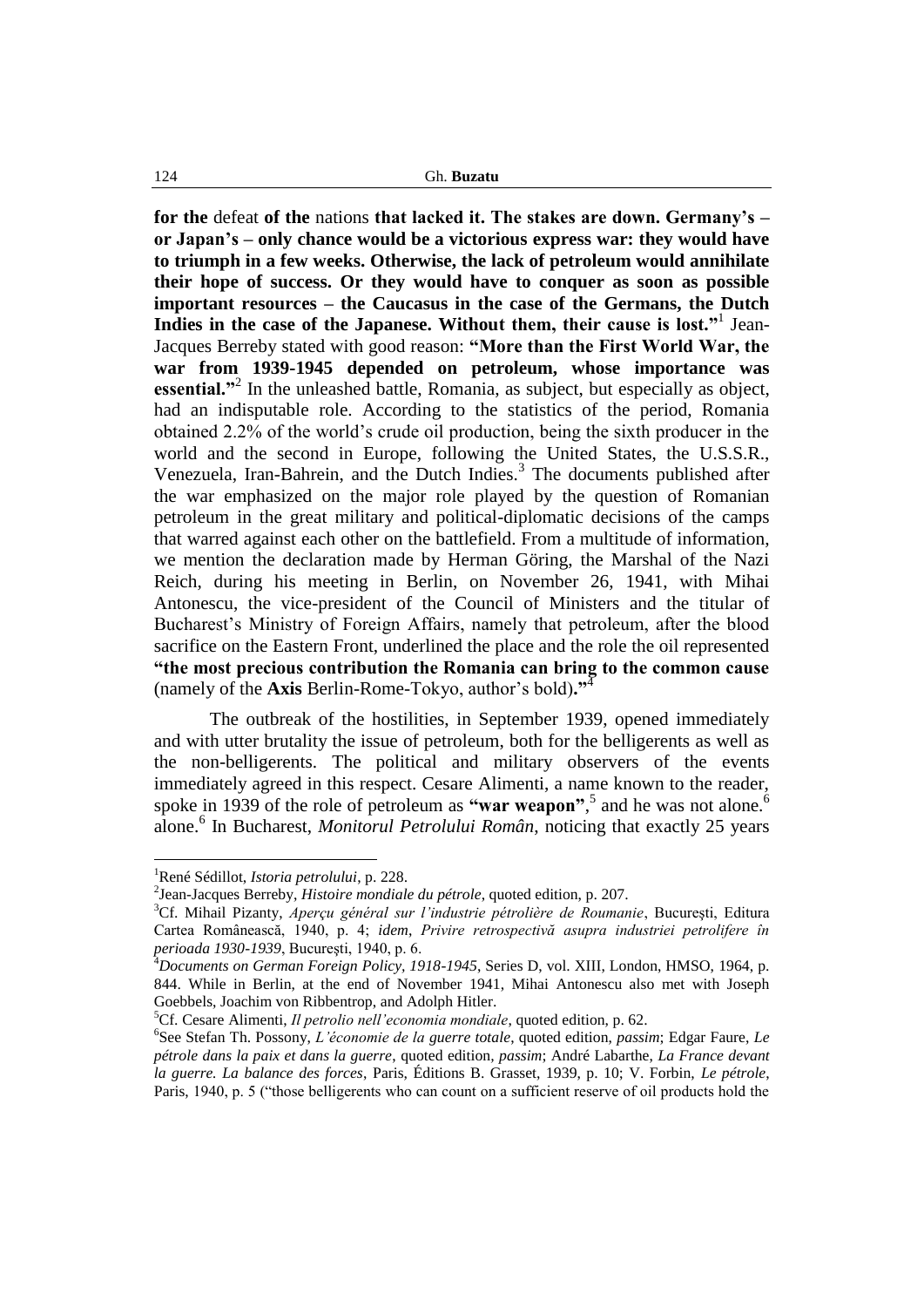later the war cataclysm war ravaging the old continent again, wrote that the oil industry had become **"a vital element for the means used by the modern war. More than in the past conflict, the derivates obtained from crude oil can be partly replaced with synthetic products found in the raw materials that exist in abundance in many countries that have no petroleum or have an insufficient production. On the other hand, alcohol and benzyl, mixed in variable proportions in products obtained from crude oil, increase the quantities that can be utilized. The potential of aviation and of motorized armaments increased enormously in comparison to the past, requiring immense quantities of liquid fuel. Next to the food for the troops, ensuring the fuel for the engines that enable their movement and the flight of the planes appears as a primary concern."**<sup>1</sup>

The world war, unleashed on September 1, 1939 through Germany"s attack against Poland, clearly divided the belligerents regarding the manner in which they approached or were confronted with the issue of petroleum. In fact, already from the previous period, Germany and Great Britain – as the Reich"s Minister for Foreign Affairs, Joachim von Ribbentrop, remarked – had been on clearly antagonistic positions both as far as the German military supremacy on the continent, as well as regarding the redistribution of raw materials, Berlin claiming a place not only in Europe, but also in some of its old colonies.<sup>2</sup> It goes without saying that, due to the war, these disputes became more critical, **the Axis** and **the United Nations** fighting a life-and-death battle in 1941-1942; in 1943 (Casablanca), the well-known formula of **imposing an unconditional capitulation** to Germany and its smaller or bigger allies was launched, which, practically, meant that the confrontation could not end except with the elimination of one of the camps. In maters of petroleum, as we have mentioned, each of the two camps benefited from different situations. At a complete disadvantage, the countries of **the Axis** tried to buy some time, drawing up their political-economic

<u>.</u>

forfeit of victory"). A decade after the outbreak of the hostilities, R. Jouan specified that petroleum had been "the soul of the military operations", that **"owning it, once the first surprises passed, played a capital, even decisive role in the fall of Germany and, especially, of Japan"** (*Le pétrole, roi du monde*, Paris, Payot, 1949, p. 155).

<sup>&</sup>lt;sup>1</sup>"Zgomotul armelor a înlocuit acțiunea diplomaților", in *M.P.R.*, no. 18/September 15, 1949, p. 1 185; *M.P.R.*, no. 23/1940, p. 1225 (preface by G. Macovei, dated September 1940, to the work by L. Mrazec *Le problème du pétrole en Roumanie par rapport au problème mondial en 1915*, also published in Romanian: *Problema petrolului în România faţă de problema mondială din 1915*, Bucureşti, 1940); *M.P.R.*, no. 1.1941, p. 35; *M.P.R.*, no. 8/1941, p. 375; *M.P.R.*, no. 11/1941, p. 521.

<sup>2</sup>Cf. Joachim von Ribbentrop, *De Londres à Moscou*. Bucureşti, Editura Cartea Românească, 1939, p. 3.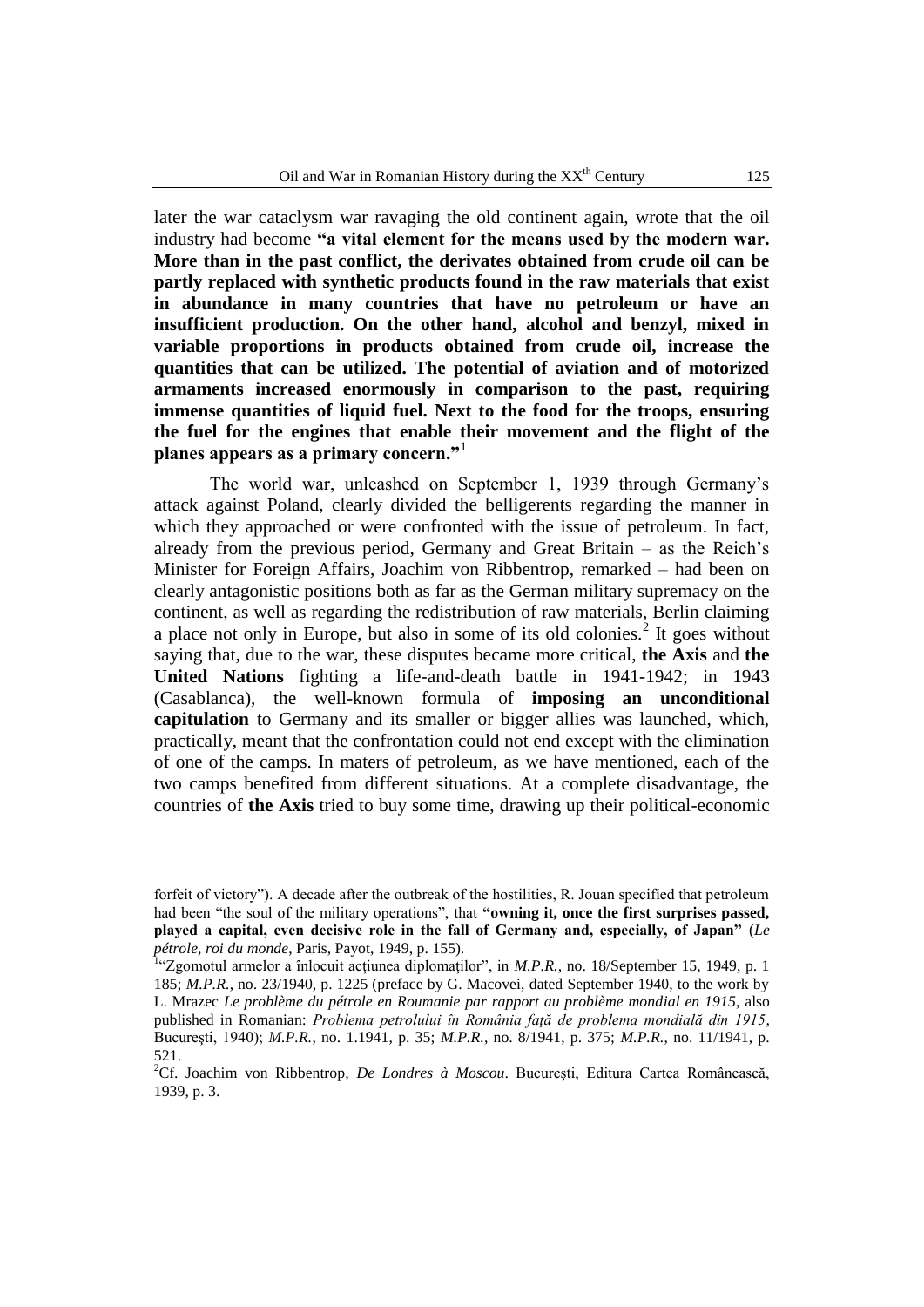and military-strategic plans in accordance with **the petroleum factor as well.**<sup>1</sup> Already in the first year of the conflict, "blocked" on the old continent, Germany, besides its own oil resources and those (insignificant) of the occupied countries, or counting on the (totally insufficient) quantities obtained through modern procedures, $\frac{1}{2}$  oriented towards Romania<sup>3</sup> and benefited from the good relations established by Hitler and Stalin in the years 1934-1941. After the Reich"s aggression took place on June 22, 1941, Stalin claimed that the Führer also intended to **conquer the Soviet resources of "black gold"**,<sup>4</sup> and later, the operational plans of the Wehrmacht<sup>5</sup> in the crucial year  $1942$  depended categorically on the intention of Hitler and the German High Command (*O.K.W.*) to capture the Caucasus.<sup>6</sup> The basic principles of the economic policy of the Reich in the war years<sup>7</sup> or the plans regarding the area of the Near East and the Middle East were also inspired by the petroleum factor.<sup>8</sup> Today it seems totally strange

<sup>1</sup>Cf. Robert Goralski, Russel W. Freeburg, *Oil and War*, p. 324, 334. The Second World War proved **"the crucial connection"** between petroleum and the national security of the states, the role of **"crucial pivot"** of the liquid fuel in determining the general policy of all the states; Constantin Croutziou, *L'importance du pétrole dans la vie économique*, quoted edition, pp. 149- 151 (about the role of **fuels** in the battle between Great Britain and Germany).

<sup>2</sup> *Ibidem*, pp. 77-80.

<sup>3</sup> In the years 1940-1944, Romania represented **"the main source for supply with oil products"** for the Nazi Reich (cf. S. M. Lisičikin, *Neftianaia promîşlennost stran narodnoi demokratii*, Moskva, 1960, p. 133). According to F. Venn, Romania, through the deliveries of oil products from 1939-1944, had "a substantial contribution to [the functioning] of the German war machine" (cf. *Oil Diplomacy in the Twentieth Century*, quoted edition, p. 85).

<sup>4</sup> See I .V. Stalin, *Despre Marele Război al Uniunii Sovietice pentru Apărarea Patriei*, third edition, Bucureşti, Editura PMR, 1952, p, 22 (from the speech made by Stalin on the radio on July 3, 1941: **"…[Germany] intends [in the war started on June 22, 1941] to conquer our land, bedewed with our sweat, to take our grain and** *our petroleum***, obtained through our work…"**).

<sup>5</sup> For the activity of **O.K.W.** between 1940 and 1945, see a fundamental document, edited by the well known German historians Hans-Adolf Jacobsen, Andreas Hillgruber, Walther Hubatsch, and Percy Erns Schramm, *Kriegstagebuch des Oberkommandos der Wehrmacht (Wehrmachtführungsstab)*, I-IV, Frankfurt am Main, Bernard Graefe Verlag für Wehrwesen, 1961-1965. See also the **war directives** of Adolph Hitler, edited by Walther Hubatsch, *Hitlers Weisungen für die Kriegführung 1939-1945. Dokumente des Oberkommandos der Wehrmacht*, Frankfurt am Main, Bernard und Graefe Verlag für Wehrwesen, 1962 (followed by the English and the French editions: Adolph Hitler, *Directives de guerre*, presentées par H.R. Trevor-Roper d"après Walther Hubatsch, Paris, Arthaud, 1965).

<sup>&</sup>lt;sup>6</sup>Cf. Robert Goralski, Russell W. Freeburg, *Oil and War*, p. 174 and the following (chapter 11 – *Germany Bleeds for Oil: The Caucasus and Stalingrad*, with this **motto: "If I do not capture the petroleum in Maikop and Groznîi, then I will have to end the war"**, A. Hitler, June 1, 1941).

<sup>7</sup> See Dietrich Eichholtz, *Geschichte der deutschen Kriegswirschaft 1939-1945*, I, *1939-1941*, Berlin, Akademie-Verlag, 1971, p. 168 and the following.

<sup>8</sup> See Andreas Hillgruber, *Die Zerstörung Europa. Beiträge zur Weltkriegsepoche 1914 bis 1945*, Frankfurt am Main – Berlin, Propyläen, 1989, p. 219 and the following; idem, *Deutsche Grossmacht-und Weltmacht im 19. und 20. Jahrhundert*, Düsseldorf, Droste Verlag, 1979, *passim*.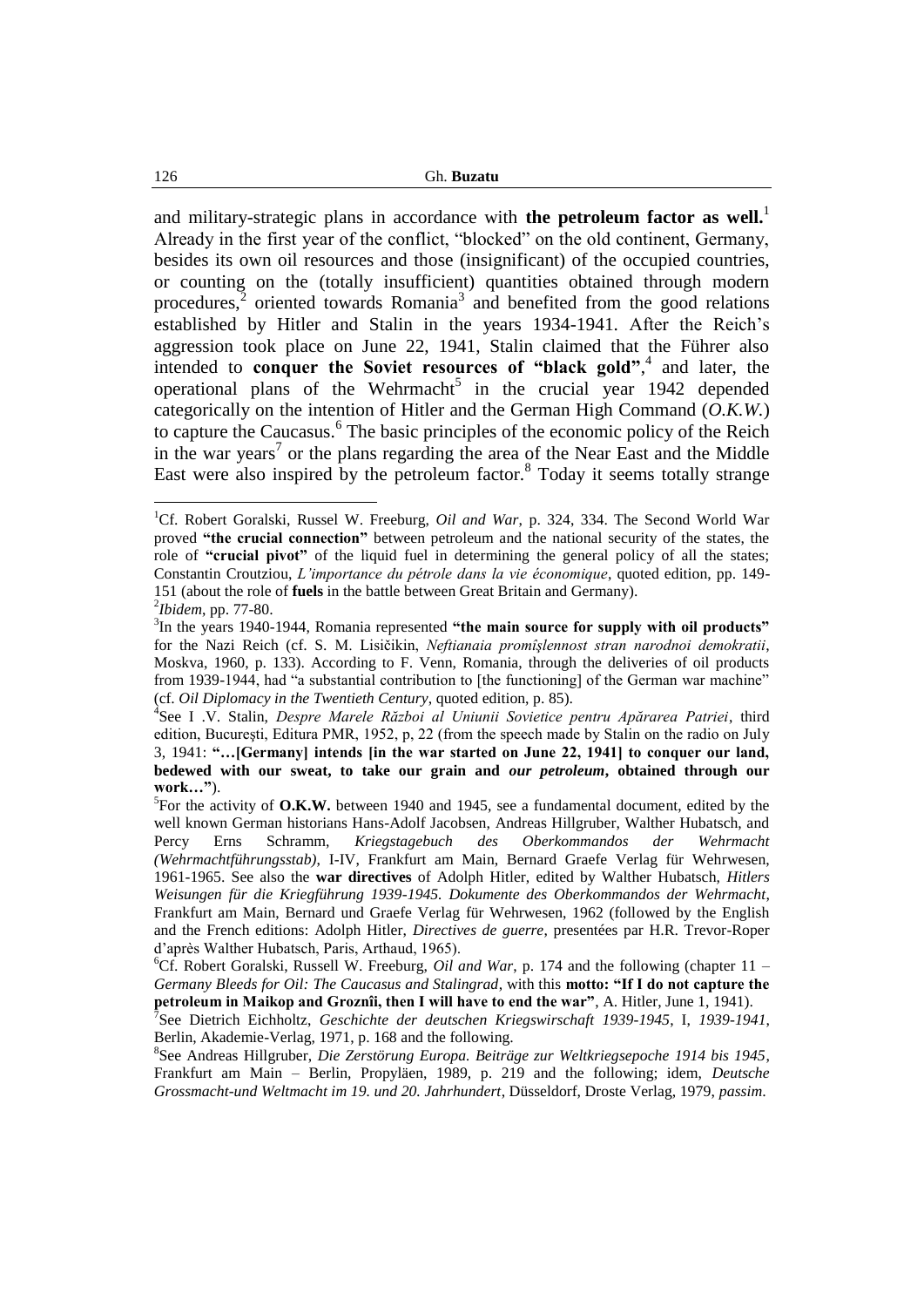that, in 1940-1943, acting in the North-African space, the German and Italian troops suffered from the lack of liquid fuel, although a few decades later... a "sea of oil" was discovered in the area  $(Libya)$ .<sup>2</sup> The petroleum problem was no less stressful for Japan than it was for Germany or Italy.<sup>3</sup> On the other hand, for Great Britain and France the petroleum question assumed different coordinates. Their possibility to "block" Germany in the winter of  $1930-1940<sup>4</sup>$  offered them a different perspective, and at that stage they were studying plans of preventing the supplying of the Reich with resources from the U.S.S.R. $^5$  and Romania.<sup>6</sup> Based on on our research, we have concluded that, in the first months of the war (September-December 1939), the *War Cabinet* in London, which assembled 123 times, gave special attention to the question of Romanian oil,<sup>7</sup> which was dealt with and solved in connection with the **economic blockade**<sup>8</sup> instituted by the Anglo-French allies with the purpose of "suffocating" the Nazi Reich. In this sense, the British official history of the 1939-1945 war recorded that, in order to be able to carry on the hostilities, Berlin gave "great importance" to ensuring the provisioning with steel from Sweden and oil from the U.S.S.R., Poland, and Romania.<sup>9</sup> It was to be expected that, planning the total blockade of the Reich already in the first days of the conflagration,<sup>10</sup> the London officials would investigate the sources of liquid fuel available to Hitler, among which were the

 $\overline{a}$ 

<sup>5</sup>Cf. Henri Michel, *La drôle de guerre*, p. 240-249.

<sup>&</sup>lt;sup>1</sup>Robert Goralski, Russell W. Freeburg, *Oil and War*, p. 124 and the following (chapter  $8 -$ "Mideast Oil and the Mediterranean").

<sup>2</sup> *Ibidem*.

<sup>&</sup>lt;sup>3.</sup> Le Combustible liquide au Japon", in *M.P.R.*, no. 5/1941, p. 243 and the following; Robert Goralski, Russell W. Freeburg, *Oil and War*, p. 141 and the following (chapter "Japan"s Oil Gains").

<sup>4</sup>Robert Goralski and Russel W. Freeburg insisted on the fact that the success of the **economic blockade** of Germany, depending on the accomplishing of the **naval blockade**, "exacerbated" for Berlin the problem of liquid fuel for the entire course of the world war (cf. *Oil and War*, p. 38).

<sup>6</sup> *Ibidem*, pp. 244-245; Sir Llewellyn Woodward, *British Foreign Policy in the Second World War*, I, London, HMSO, 1970, *passim*.

<sup>7</sup>Cf. Gh. Buzatu, *Din istoria secretă a celui de-al doilea război mondial*, I, pp. 200-201.

<sup>8</sup> See W. N. Medlicott, *The Economic Blockade*, I, quoted edition, *passim*. About the preoccupations of the British Government to ensure the oil quantities necessary for the war, see D.J. Payton-Smith, *Oil. A Study of War-time Policy and Administration*, London, HMSO, 1971, *passim*; W.K. Hancock, ed., *History of the Second World War. United Kingdom Civil Series, Statistical Digest of the War*, London – Neudeln, HMSO and Kraus Reprint, 1975, pp. 87-94 (*Petroleum*). Relative to the determinant role of petroleum in the specification of the strategic plans of the British Empire during the war years, cf. Sir Charles Webster, Noble Frankland, *The Strategic Air Offensive against Germany 1939-1945*, vols. I/1-3, II, III/5, IV, London, HMSO, 1961. About the **blockade** of the first years of the world war, cf. Marion C. Siney, *The Allied Blockade of Germany 1914-1916*, The University of Michigan Press, 1957.

<sup>9</sup>Cf. J. R. M. Butler, *Bolşaia strateghiia*, I, *Sentiabr 1939-iun 1941*, Moskva, 1959, p. 86. <sup>10</sup>*Ibidem*, p. 85.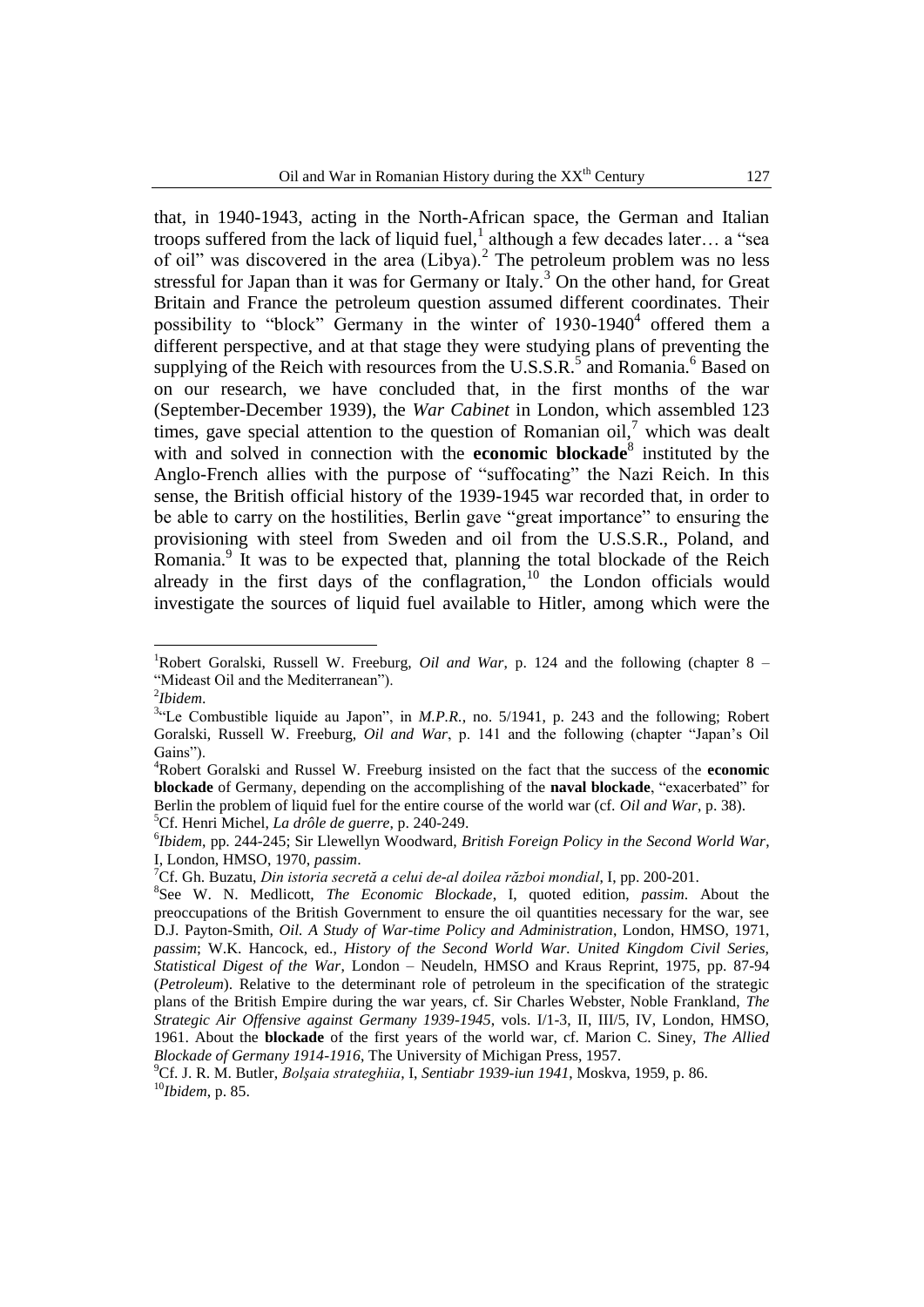Romanian ones.<sup>1</sup> The common French-British plans elaborated in 1939 and 1940 had in view the destruction of Romania"s oil region and the blocking of the land and sea transports in the direction of the Reich. The general evolution of the hostilities prevented the application of these plans.<sup>2</sup> For the moment we shall mention that, on September 12, 1939, several members of the British *War Cabinet* made proposals meant to prevent the "oil stocks and the future oil production of Romania from getting into the hands of Germany."<sup>3</sup> A program was adopted expressing in essence the decision of Great Britain to immediately acquisition, in collaboration with France, all the quantities of liquid fuel that Romania had in stock and to sign firm contracts for the production of the next six months. Lord Halifax, the titular of the Foreign Office, admitted that the adopted measures could present a risk, namely that the Nazi Reich could be determined "to invade Romania."<sup>4</sup> In the following days, the *War Cabinet*, having in view the evolutions evolutions in Poland, opined that the *Wehrmacht* could intend to prolong its campaign in Romania as well, in order to capture its resources and to have access to the Black Sea, which, certainly, would have affected the entire south-east of the continent.<sup>5</sup> With a view to Germany's intended operations, especially the **campaign in the West of Europe**, it was of great importance – specified the head of the Imperial General Staff in London – to prevent the immediate use by Hitler of the oil resources found in Galiţia and Romania. The debates on the issue of Romanian petroleum were initiated at the recommendation of the Foreign Office and of the Imperial Defence Committee (IDC).<sup>6</sup> The seriousness of the situation and the importance of the matter determined the *War Cabinet* to create a **special committee** presided by Lord M. Hankey,<sup>7</sup> Minister without portfolio.<sup>1</sup> Great

 $\overline{a}$ 

<sup>5</sup>Great Britain, PRO, War Cabinet 15 (39), September 14, 1939.

<sup>1</sup> *Ibidem*, p. 87.

<sup>2</sup>Gh. Buzatu, *Din istoria secretă a celui de-al doilea război mondial*, I, p. 209.

<sup>&</sup>lt;sup>3</sup>Great Britain, Public Record Office, Kew, London, 766, War Cabinet 65/1, War Cabinet 13 (39) (according to Arhivele Naţionale ale României, Arhivele Istorice Centrale, Bucureşti/ANIC, fund *Microfilme Anglia*, roll 7). See details in the fundamental work of W.N. Medlicott, *The Economic Blockade*, I, pp. 250-251. It is worth mentioning the belief of British public opinion in the period that the **economic blockade** represented the "secret weapon" that could give decisive results in the war (cf. also V.G. Truhanovski, *Vneşneaia politika Anglii v period vtoroi mirovoi voinî*, *1939- 1945*, Moskva, Nauka, 1965, p. 64). It mentions the example of the famous British historian Arnold Toynbee according to whom, in the winter of 1939-1940, the Allies had the conviction that, through the blockade, Germany could be forced into moderation (*ibidem*, p. 65).

<sup>4</sup>Great Britain, PRO 766, War Cabinet 65/1, War Cabinet 13 (39), September 12, 1939.

<sup>6</sup> *Ibidem*.

<sup>7</sup> See Stephen Roskill, *Hankey. Man of Secrets*, I-III, London, Collins, 1970-1974. Sir Maurice Hankey"s committee was officially entitled **Preventing Oil Reaching Germany (POG)**, which says everything about its purpose (*ibidem*, III, p. 431). In connection with **Hankey Committee** (1939-1940), in the year 1940 and afterwards there functioned, with identical purposes, the socalled *[Sir Geoffrey] Lloyd Committee* (cf. Sir Charles Webster, Noble Frankland, *The Strategic Offensive against Germany 1939-1945*, I, pp. 158-159).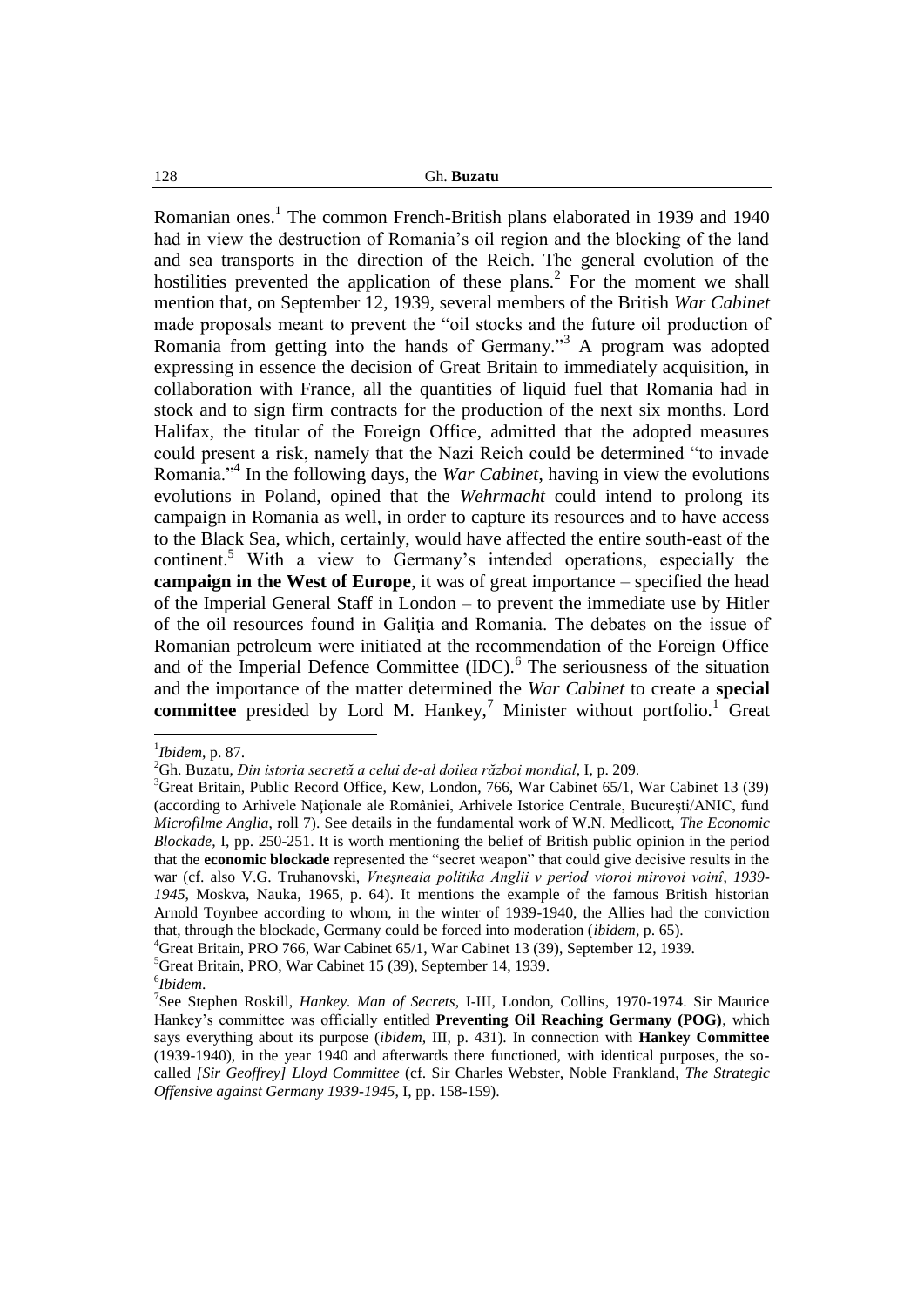Britain intervened through certain private companies – *Royal Dutch-Shell*, *Steaua-British*, and *Phoenix Oil Co.*<sup>2</sup> On September 16, 1939, the members of the British War Cabinet re-examined the issue of buying Romania"s available stocks, John Simon, the Minister of Finance, considered unnatural the position of the trust *Royal Dutch-Shell*, which, although of integrally Allied affiliation, was, by virtue of the contracts already signed before the outbreak of the hostilities, supplying… Germany with oil derivates. $3$  At the meeting from October 18, 1939, the issue of Romanian petroleum was again called forth, $4$  at a moment when the British "economic offensive" in Romania had registered successes against the Reich, $5$  the effects being considered "catastrophic" for Berlin (the level of the prices and the decrease of the exports to Germany).<sup>6</sup> The issue of the Romanian oil derivates continued to come to the attention of the *War Cabinet* a few more times: on November 3, 1939<sup>7</sup> or on November 16, 1939,<sup>8</sup> when Lord Hankey informed his colleagues that, the *Committee* that he directed monitored all the oil supplies that went to Germany; it did not ignore the fact that, compared to the successes registered by the Allies, Germany was exerting serious pressures on Bucharest, threatening it even with invasion.<sup>9</sup> Appealing to statistics, the speaker estimated that the Reich could buy from Romania, in the first year of war, approximately 2- 4 million tons of oil products, in which situation he recommended that the *War Cabinet* approve that Sir Reginald Hoare, the Minister in Bucharest, intervene so that the Reich should not benefit from deliveries that exceeded 1 million tons.<sup>10</sup> Constantly preoccupied with the economic blockade of the Reich, the British cabinet examined, on November 24, 1939, the general situation of Germany"s supplies with oil products. The discussions were based on a report of Lord Hankey, proposing new measures for the increasing of the effectiveness of the economic "barrage" instituted around the Reich, more precisely: 1) the firm control of the contraband trade in the Dardanelles; 2) the supervision of the acquisitions through neutral India and 3) of the other neutral countries; 4) the supervision of the Romanian exports; 5) instructions for Hoare to support the London mission sent to Bucharest; 6) the control of the grain barges used by the

<u>.</u>

<sup>1</sup>Great Britain, PRO, War Cabinet 15 (39), September 14, 1939; Philippe Marguerat, *Le III-e Reich et le pétrole roumain*, pp. 168-169.

<sup>2</sup> *Ibidem*, p. 169.

<sup>3</sup> Idem, War Cabinet 15 (39), September 14, 1939; Philippe Marguerat, *Le III-e Reich et le pétrole roumain*, pp. 168-169.

<sup>4</sup> Idem, War Cabinet 50 (39), October 18, 1939.

<sup>5</sup>Cf. Phillipe Marguerat, *Le III-e Reich et le pétrole roumain*, pp. 168-169.

<sup>6</sup> *Ibidem*, pp. 170-172.

<sup>&</sup>lt;sup>7</sup>Great Britain, PRO 766, War Cabinet 65/2, War Cabinet 69 (39), November 3, 1939.

<sup>8</sup> Idem, War Cabinet 85 (39), November 16, 1939.

<sup>9</sup> *Ibidem*.

<sup>10</sup>*Ibidem*.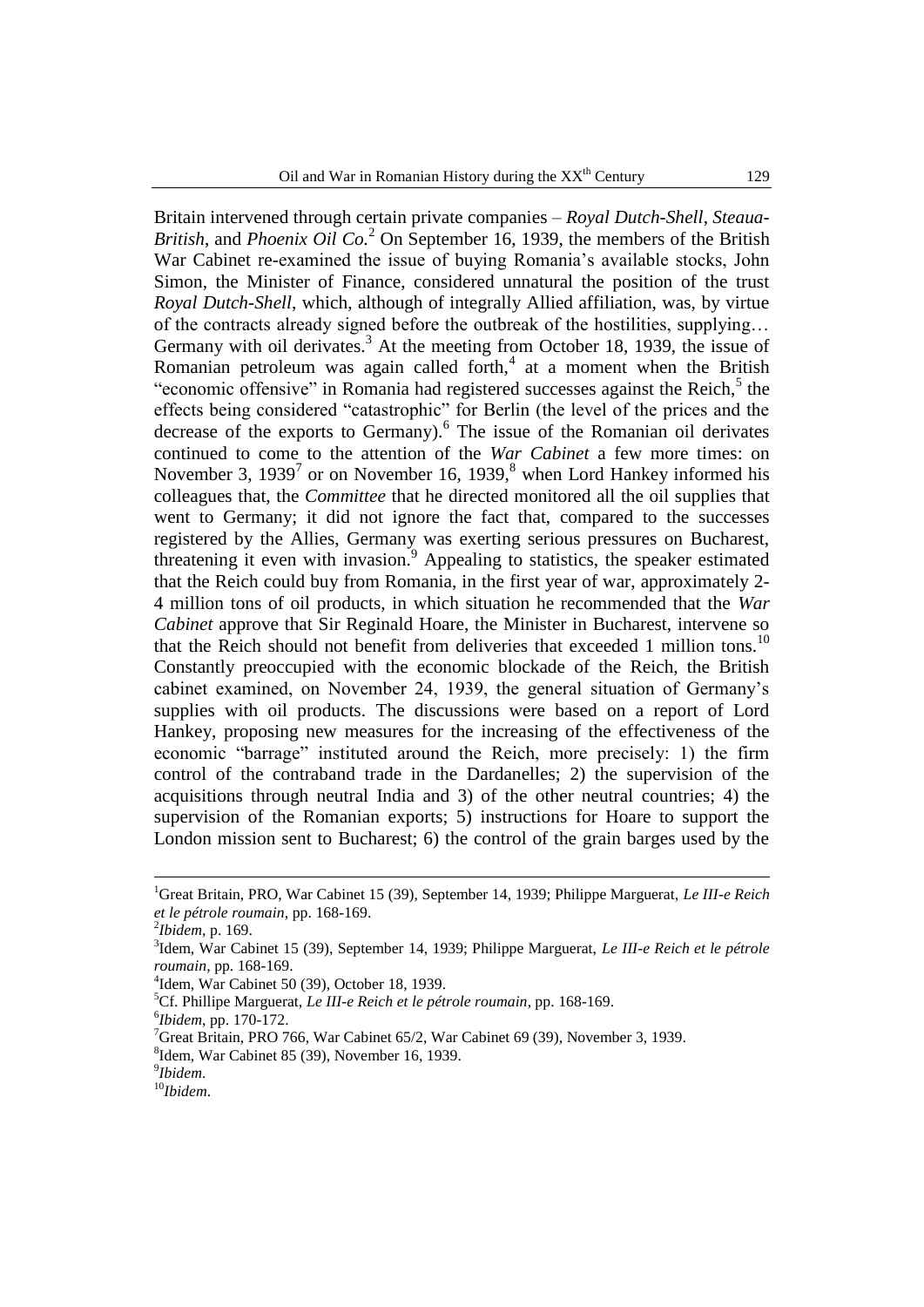Germans for the transport of oil derivates on the Danube.<sup>1</sup> Thus, Lord Hankey's report clearly defined the **place** of Romanian petroleum in the Allied economic strategy in the winter of 1939-1940. Germany, of course, did not take long, as we shall further see, to react.<sup>2</sup>

\*\*\*

Naturally, under these circumstances, it was not surprising that, soon after the outbreak of the Second World War, Bucharest was "assailed" in the most various manners on the theme of petroleum. On September 11-12, 1939<sup>3</sup> Premier Armand Călinescu met with the official representatives of Great Britain and France, Sir Reginald Hoare and, respectively, A. Thierry.<sup>4</sup> On September 18, 1939, Călinescu received W. Fabricius, the German Minister in Bucharest.<sup>5</sup> After the death of the prime minister, the discussions with the representatives of the great powers continued, on November 3, 1939, for example, when Grigore Gafencu and the Allied ministers tackled the question of the destruction of the oil industry "if the circumstances will require it."<sup>6</sup> In September 1939, in Paris, R. Franasovici engaged in negotiations with an American group, being questioned with brutality "whether we could stop all the oil deliveries to certain countries [Germany and Italy?!]."<sup>7</sup> On the other hand, Berlin often intervened in Bucharest, soliciting the assurance of the oil deliveries to the Reich according to the war necessities, $8$  which remained a topical issue in the winter 1939-1940, to which others were constantly added, especially the prevention of the sabotage of the petroliferous region by the Anglo-French.<sup>9</sup> In London, in August-October 1939, the Romanian Minister V.V. Tilea had intense negotiations with the leader of the

<sup>&</sup>lt;sup>1</sup>Idem, War Cabinet 93 (39), November 24, 1939.

<sup>2</sup>Gh. Buzatu, *Din istoria secretă a celui de-al doilea război mondial*, I, p. 211.

<sup>3</sup> See Viorica Moisuc, *Diplomaţia României*, p. 269.

<sup>4</sup>Arhiva Ministerului Afacerilor Externe al României, Bucureşti/ Arh. M.A.E., fund 71 England, vol. 40, f. 369.

<sup>5</sup> See Armand Călinescu, *Însemnări politice*, p. 432. Details in Victor Slăvescu, *Note şi însemnări zilnice*, II, p. 427-429 (The Premier relates the contents of the discussions with Fabricius which laid the basis for a future agreement – from May 1940 – based on the petroleum/armament exchange, p. 428).

<sup>6</sup>Arh. M.A.E., fund 71 England, vol. 40, ff. 369-374; Viorica Moisuc, *Diplomaţia României*, p. 270.

 $^7$ Arh. M.A.E., fund 71 France, vol. 69 bis, f. 66 (telegram no. 565/Paris, September 8, 1939).

<sup>8</sup> See the meeting Fabricius-Călinescu from September 15, 1969, in *Akten zur deutschen auswärtigen Politik 1918-1945*, Series D: *1937-1945*, Band VIII, *Die Kriegsjahre*, I, *4. September 1939 bis 18. Marz 1940*, Baden/Baden – Frankfurt/Main, P. Keppler Verlag KG, 1961, pp. 57-58 (telegram no. 549/Bucharest, September 15, 1939, Fabricius to the German Ministry of Foreign Affairs).

 $9^9$ Arh. M.A.E., fund 71 Germany, vol. 78, f. 202 (telegram no. 39 665/Berlin, December 6, 1939), Crutzescu to the Ministry of Foreign Affairs in Bucharest); *Ibidem*, ff. 188-189 (verbal note no. 7 125/November 18, 1939, Germany"s Legation to the Ministry of Foreign Affairs in Bucharest).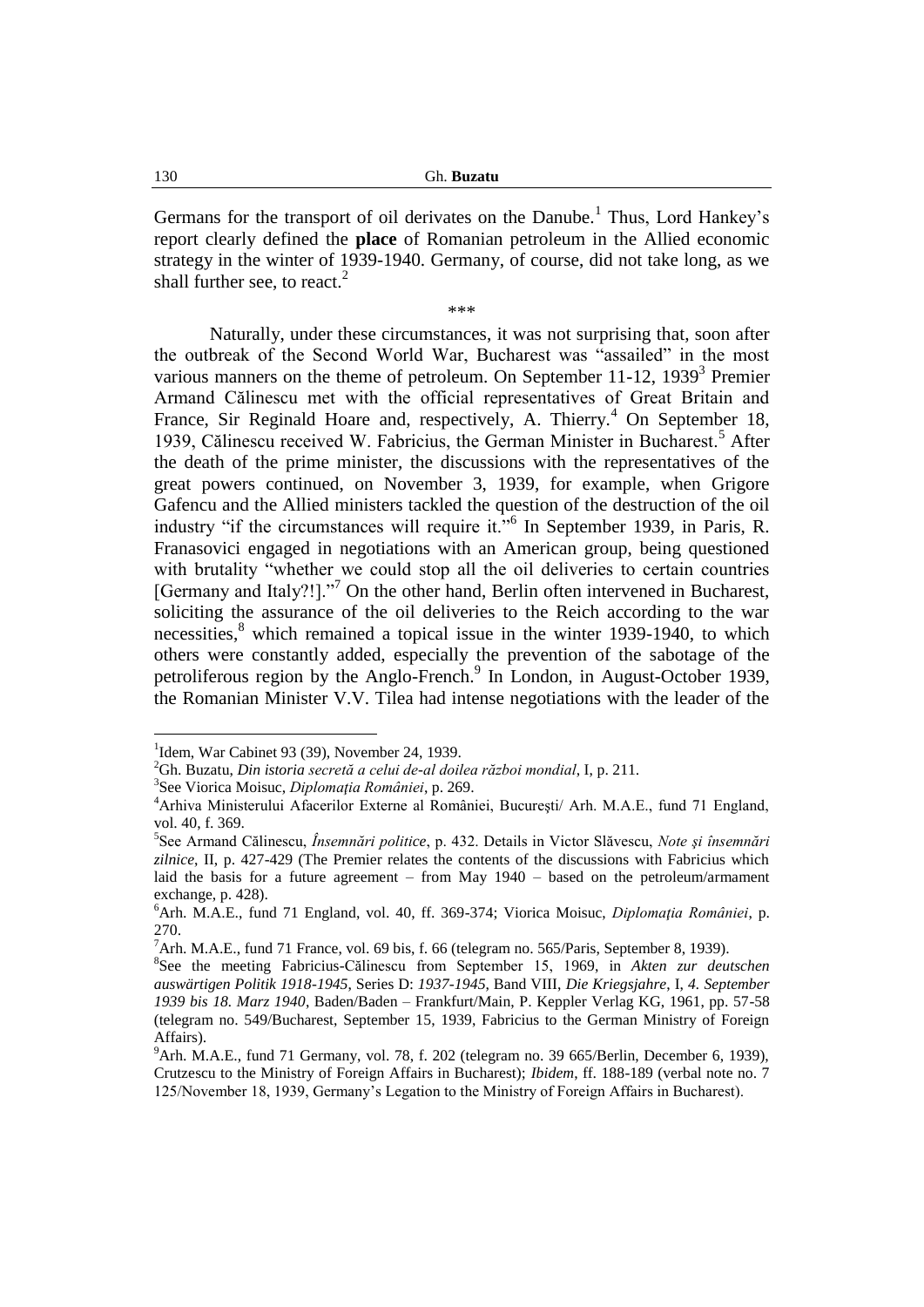Foreign Office, Lord Hallifax,<sup>1</sup> the Romanian diplomat being often warned about the possibility of the extension of the German aggression from Poland towards Romania, situation in which – on October 17, 1939 – the destruction of the oil derricks and the ceasing of the oil deliveries to Germany were solicited.<sup>2</sup> In December 1939, Tilea and Lord Halifax discussed the issue of a conjugated Germany-U.S.S.R. aggression against Romania,<sup>3</sup> Bucharest's delegate inquiring about the validity of the guarantees from August 1939, but receiving a totally disappointing answer.<sup>4</sup> The end of the year 1939 marked important successes for Germany as far as ensuring, through agreements, $5$  important oil imports from Romania, concretized in the economic agreement from September  $29^6$  or those from December 21, 1939,<sup>7</sup> interpreted by Berlin as "a new development" of the understanding from March  $23$ ,  $1939$ .<sup>8</sup> For several months there took place a constant **British and French counteroffensive**, <sup>9</sup> with manifest tendencies to limit

 $\overline{a}$ 

<sup>8</sup>Viorica Moisuc, *Diplomaţia României*, p. 250.

<sup>1</sup>Great Britain PRO, London-Kew, FO – 23 852, *passim*.

<sup>&</sup>lt;sup>2</sup>*Ibidem*, ff. 279-285 (the minute of Lord Halifax on the meeting with Tilea). Tilea replied that, in only six weeks, Germany could repair the destructions, but that the invasion of Romania would be "disastrous" for the Anglo-French allies (*Ibidem*, f. 280).

<sup>3</sup> *Ibidem*, f. 338 and the following (minute of the discussion from December 4, 1939).

<sup>4</sup>Cf. Paul D. Quinlan, *Clash over Romania. British and American Policies towards Romania: 1938-1947*, Los Angeles, 1977, p. 57; Gh. Buzatu, *Din istoria secretă a celui de-al doilea război mondial*, I, p. 216-217.

<sup>5</sup>On September 13, 1939, King Carol II wrote in his *Jurnal* that "Gafencu is worried because he is afraid of Clodius"s coming one of these days and making exorbitant requests [for export]" (Carol II, *Între datorie şi pasiune. Însemnări zilnice*, I, p. 431).

<sup>&</sup>lt;sup>6</sup>See ADAP, Series D, vol. VIII, pp. 134-135 (telegram no. 673/Bucharest, September 29, 1939, Fabricius and Clodius to the German Ministry of Foreign Affairs); *Ibidem*, pp. 315-316 (report of Claudius, Berlin/November 1939, about the agreement from September, 1939 through which the Reich delivered war materials to Romania in value of 100 million marks in exchange for 600 000 tons of oil products); *Ibidem*, p. 342 (report from November 21, 1939 of Wiehl); Philippe Marguerat, *Le III-e Reich et le pétrole roumain*, pp. 160-163, 178-179; Viorica Moisuc, *Diplomaţia României*, pp. 246-248.

<sup>7</sup> *Ibidem*, p. 250; *ADAP*, Series D, vol. VIII, pp. 726-727 (von Ribbentrop to Göring, Berlin/March 16, 1940 – about the agreement from September 21, 1939, which ensured monthly 130 000 ton oil deliveries, with the prospect of their increase, starting with March 1, 1940, to 200 000 tons per month).

<sup>9</sup> Philippe Marguerat, *Le III-e Reich et le pétrole roumain*, pp. 168-178. The fact results from the French documents captured in the summer of 1940 by the German troops and which, after the war, reached Moscow, being returned to Paris in 1993. In 1939-1940, the Ministry of War in Paris, benefiting from the famous **Bureau 2** of the General Staff of the French Army, drew up various syntheses examining the German penetration in the Romanian economy (including, if not especially, in the area of petroleum). In this sense, we refer to the synthesis *La penetration allemande en Roumanie* (from April 21, 1940, Ţentralnîi Gossudarstvennîi Arhiv Sovetskii Armii, Moskva/ ŢGASA, fund 375, ff. 108-156) or *Activité allemande en Roumanie* (May 2, 1940, *ibidem*, f. 157 and the following). The last synthesis showed that the German expansion was "systematic" at an economic and political level, preparing in fact the military intervention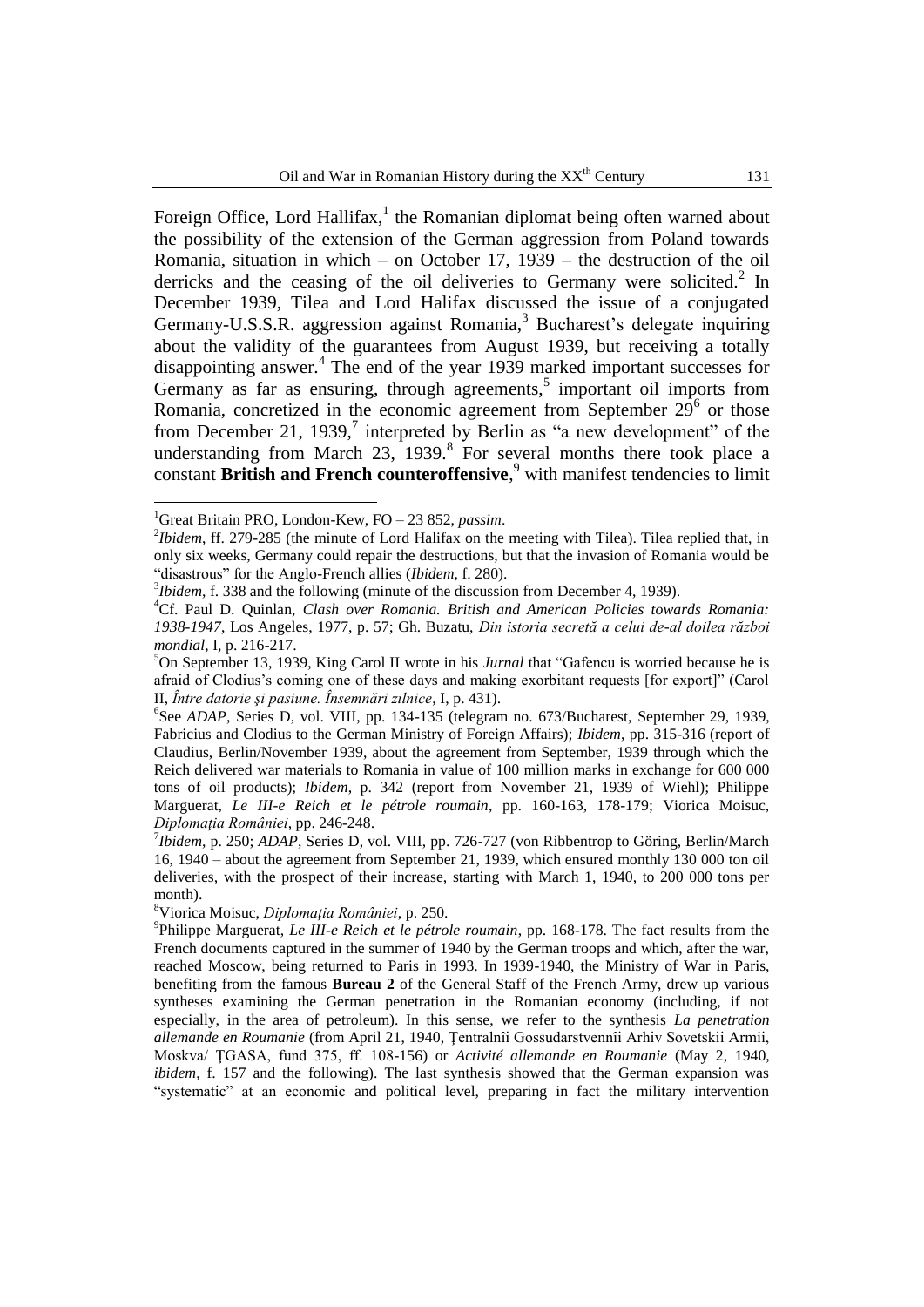limit or even stop, be it even through massive acquisitions, the Romanian oil deliveries to the Nazi Reich, to determine the big trusts" branches in Romania to reorient their exports.<sup>1</sup> Carried on especially at a commercial level, the Allied offensive had positive results, $\frac{2}{3}$  confirmed by the statistics regarding the Romanian exports of oil products to Germany and the British and French Empires in the period September 1939-March 1940.<sup>3</sup> The decrease of the oil exports to the Reich, $4$  in the first months of the war, "alarmed" the at one point the Ministry of Economy in Berlin, which acted immediately regarding its delegates in Bucharest,<sup>5</sup> who – it appears – made efficient representations to the Romanian officials. According to Andreas Hillgruber, in the winter of 1939-1940, the Romanian oil exports to the Reich "were much under the rising requests of Germany,"<sup>6</sup> but the causes had to do mostly with transportation.

\*\*\*

On the eve and in the first phase of the conflagration from 1939-1945, the European protagonists (the British, the French, and the Germans) had in view a few **radical solutions** regarding Romanian petroleum, namely – **the destruction of the Ploieşti area**<sup>7</sup> or **the occupation of Romania.**<sup>8</sup> Under completely different circumstances, the same scenario was being repeated that had been applied in World War  $I<sub>1</sub><sup>9</sup>$  the objective being the same: the decision of the Anglo-French in 1916 to deprive Germany, in the conditions of the "total blockade" they imposed on it,<sup>10</sup> of the possibility to procure oil products from Romania. As it was learned later on, on November 19, 1916, the Romanian Minister for Foreign Affairs, Em. Porumbaru, addressed Premier I. I. C. Brătianu, informing him that the British Minister in Romania, Sir Barclay, had solicited that measures be taken so that the oil companies "proceed to the destruction of the oil, derricks, and refineries that they own. The Allied countries [England and France] promise to compensate the

<u>.</u>

<sup>6</sup>Andreas Hillgruber, *Hitler, Regele Carol şi Mareşalul Antonescu*, p. 119.

<sup>7</sup>ŢGASA, Moskva, fund 198, opis 2, files 395-396, *passim*.

<sup>(</sup>*ibidem*). Under those circumstances, the Allied response was expected (cf. **Note sur la politique alliée roumain**, My 1, 1940, *ibidem*, ff. 159-162) (see also Gh. Buzatu, *Românii în arhivele Kremlinului*, quoted edition, pp. 200-201).

<sup>1</sup> Philippe Marguerat, *Le III-e Reich et le pétrole roumain*, p. 169, 173, 175.

<sup>2</sup> *Ibidem*, p. 174.

<sup>3</sup> *Ibidem*, p. 177.

<sup>4</sup>According to the German statistics: from 70 000 tons in October 1939 to 60 000 tons in November 1939.

<sup>&</sup>lt;sup>5</sup>ADAP, vol. VIII, p. 367 (telegram no. 835/ Berlin, November 30, 1939, Wiehl to Clodius).

<sup>8</sup> See Galeazzo Ciano, *The Ciano Diaries*, p. 233 (entry from April 8, 1940: the decision of the German General Staff to occupy the Ploieşti petroliferous area in case the U.S.S.R. attacked Romania).

<sup>9</sup> See Gh. Buzatu, *România şi trusturile petroliere internaţionale până la 1939*, quoted edition, p. 31, 39.

<sup>10</sup>Cf. Marion C. Siney, *The Allied Blockade of Germany 1914-1916*, p. 192.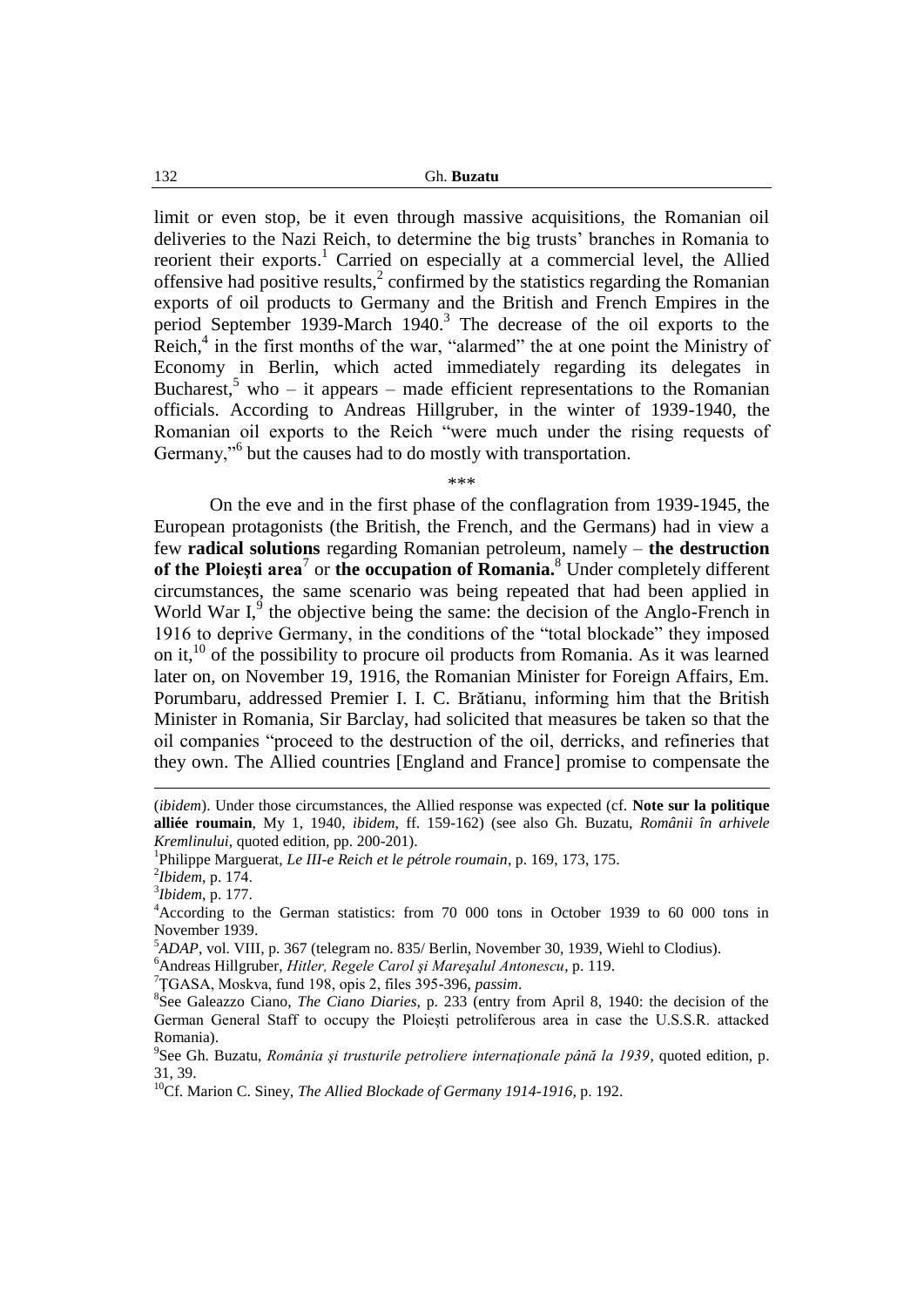Romanian government for the losses that will result from this measure."<sup>1</sup> The British diplomat specified that his government attributed to the petroleum destruction issue **"primary importance, because the duration of the war** [the 1914-1918 world war] **depends greatly on it** (author"s bold)**."**<sup>2</sup> As we know, the sacrifice asked by the Allies was accepted by the Romanian government: teams of specialists proceeded without delay, in the counties of Prahova, Dâmboviţa, and Buzău, to the destruction of the 1 677 oil derricks (of which 1 047 in production), 26 refineries, tanks on oilfields and in factories, and to the burning of 827 000 tons of oil derivates.<sup>3</sup> Appreciating the exceptional importance of the oil resources, after the occupation of most of Romania, the German General Headquarters took measures for the immediate repair of the damages, beginning with February 1917 the first oil derricks being put back into service, and the production continued – and estimated as considerable.<sup>4</sup> Although later the Allied ministers in Romania, especially Sir Barclay, gave repeated assurances that the Romanian government and the oil companies would be compensated for the destructions,<sup>5</sup> after the end of the world war in 1918, there began the great spectacle of establishing **committees**,<sup>6</sup> of **evaluating the damages**,<sup>7</sup> and establishing the **method of payment** (compensations for/against the Romanian  $debts$ ).<sup>8</sup>

<sup>1</sup>Apud "Istoricul chestiunii distrugerilor din 1916 (Actele şi documentele oficiale)", in *M.P.R.*, no. 24/1925, p. 1983-1988.

<sup>2</sup> *Ibidem*, pp. 1983-1984.

<sup>3</sup> *Ibidem*, pp. 1984-1985.

<sup>4</sup> See *M.P.R.*, no. 1/1919, p. 3-6; *M.P.R.*, no. 2/1919, p. 41 and the following; *M.P.R.*, no. 2/1919, p. 50 and the following; *M.P.R.*, no. 6/1919, p. 182-184.

<sup>5</sup> *Ibidem*.

<sup>6</sup>The first committee met on February 9, 1922, including L. Mrazec, I. Tănăsescu, and L. Wenger. <sup>7</sup>In October 1922 the losses of the private companies were estimated to 9 980 527 pounds (cf. *Istoricul chestiunii distrugerilor…*, p. 1986), while the Minister for Foreign Affairs in the years 1922-1926, I. G. Duca, estimated the total value of the losses to 15 million pounds (see Arh. M.A.E., fund 71 England, 1921-1929, vol. 15/Press, ff. 48-49). On March 6, 1922, L. Mrazec wrote a **report** that established the value of the losses to 15 537 389 pounds, compared to the sum of 8 872 998 pounds admitted by the Anglo-French (the National Library of Romania, fund Al. Saint-Georges, stock XCII/6, ff. 114-115).

<sup>8</sup> See Arh. M.A.E., fund 71/1914, E/2, Compensations vol. 5, *passim*; *idem*, E/2, Compensations 7, vol. 76, *passim*; idem, fund 71/1914, E/2 Petroleum, vol. 231 (1916-1927), *passim* (especially about the negotiations of N. Titulescu in London in 1925-1926); idem, fund 71/1914, E/2 Petroleum, vol. 232 (1928-1933), *passim* (the conventions signed by N. Titulescu with the British on November 1, 1926 and the French and Belgians on November 8, 1926, ff. 221-230); idem, fund 71/1914 – E/2 Petroleum, vol. 233 (1934-1940), *passim*; A.N.R., the Royal House fund, file 21/1925, *passim*; the National Library of Romania, fund Al. Saint-Georges, stock CCCLXVIII/15, *passim*; *M.P.R.*, no. 22/1926, pp. 21663-2165; "Rezolvarea problemei despăgubirilor pentru distrugerile din ordin", in *M.P.R.*, no. 24/1926, pp. 2291-2295; *M.P.R.*, no. 1/1927, pp. 35-38; *M.P.R.*, no. 7/1929, pp. 621-623.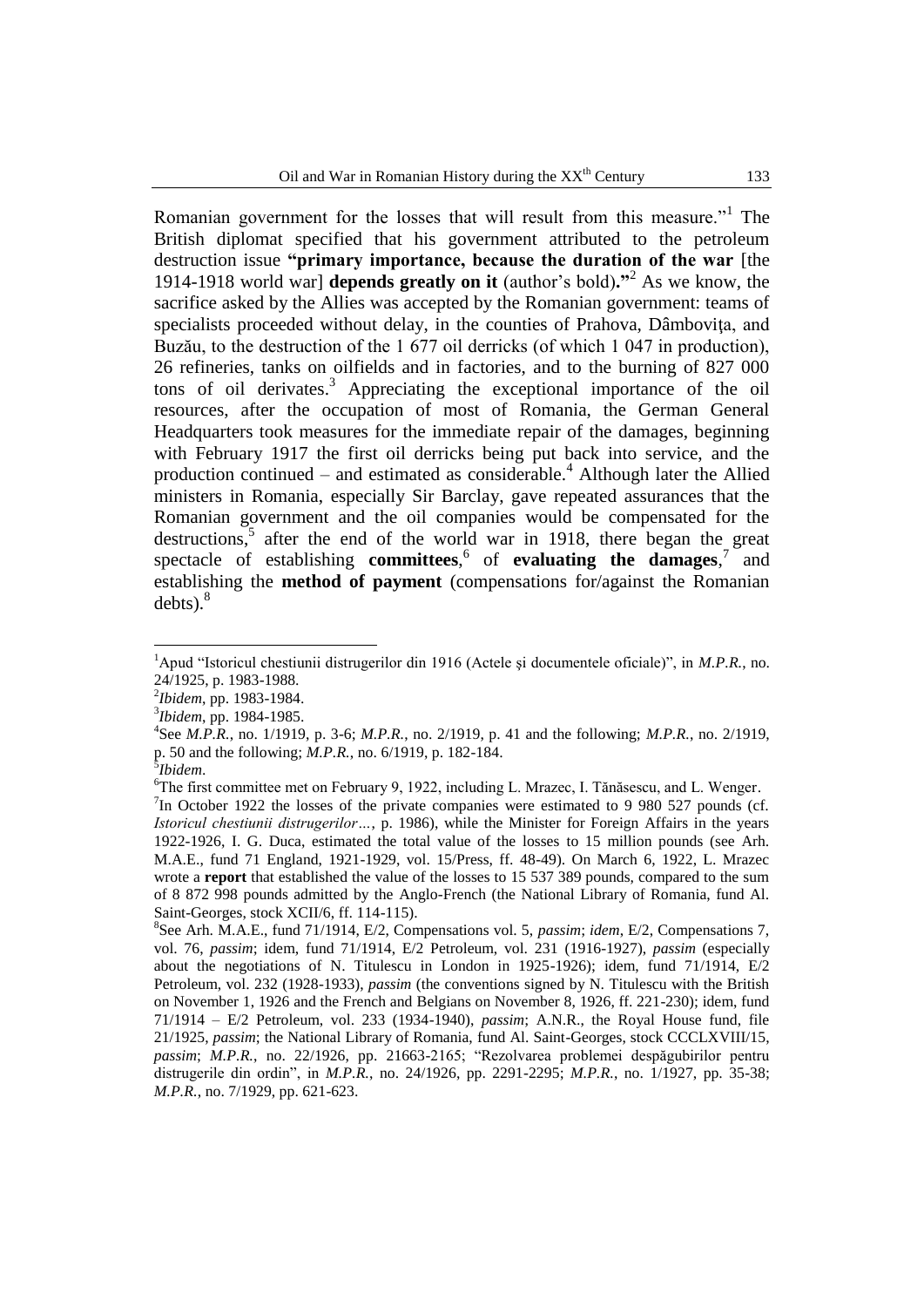The experience of the First World War determined the governments in Bucharest, in 1939-1940, to be extremely cautious regarding the Anglo-French propositions of destruction of the petroliferous area, because, on the other hand, Germany was interested to prevent such an upshot and, in order to avoid it, planned even the conquering of Romania. In the previous pages we presented the opinions of Grigore Gafencu, the Minister for Foreign Affairs, according to whom Romania had finalized **all the technical and military preparations** in order to take action.<sup>1</sup> Numerous and extremely well documented studies published in the last decades invalidate such a point of view, proving that the preparations were minute and important, that the decision factors in Bucharest (the King, the governments, the General Staff) picked up on the signals of the Anglo-French, that studies were performed and hypotheses were analyzed, but that **there was no question of taking action**, the variant of the oil destructions being considered a *ultima ratio* in the case of a direct military aggression by the Reich, supported by the revisionist neighbours (especially Hungary and the U.S.S.R.). As between 1939 and 1940 Romania, in conformity with the general development of the hostilities, was not confronted with such a situation, it clearly inclined towards Germany, the solution of the oil destructions was **gradually eliminated by Bucharest**, and the Romanian authorities, while negotiating with the Anglo-French, $2$  established with the Germans effective measures to prevent the possible sabotages.<sup>3</sup> In Bucharest it was often considered in the period 1939-1940 defending the neutrality of the country<sup>4</sup> implied measures for saving petroleum

<sup>1</sup>Cf. Gregoire Gafenco, *Préliminaires de la Guerre à l'Est*…, p. 327 and the following (chapter XIII – *L'agonie de la neutralité roumaine*).

<sup>&</sup>lt;sup>2</sup>They considered at the time that Romanian oil was "of supreme importance" for the German war economy (cf. Hammerton and collaborators, *The Second Great War*, II, London, 1945, p. 557, 566).

<sup>3</sup> See, in this sense, Horia Brestoiu, *Acţiuni secrete în România. În preajma şi la începutul celui deal doilea război mondial*, quoted edition, *passim*; idem, *Impact la paralela 45. Incursiune în culisele bătăliei pentru petrolul românesc*, Iaşi, Editura Junimea, 1986, *passim*; Viorica Moisuc, *Diplomaţia României*, p. 267 and the following. An very important role in preventing the sabotages was played by the agents of the famous military espionage and counterespionage service *Abwehr*, under the command of Admiral W. Canaris (*ibidem*, pp. 272-273), which enjoyed the cooperation of M. Moruzov, the head of the *Romanian Secret Service* (Horia Brestoiu, *Actiuni secrete…*, pp. 247-252).

<sup>&</sup>lt;sup>4</sup>Soon after the audience that Carol II had granted him on August 28, 1939, Colonel Gerstenberg informed Berlin, while the war **had not started** yet, that the King of Romania **"rejected the Anglo-French sabotage offer against the oil fields in Romania, given the neutrality of the country"** (apud Horia Brestoiu, *Impact la paralela 45*, p. 105). Carol II wrote in his *Jurnal* that Gerstenberg had come with a message  $-$  a "serious" one, in fact "an attempt of intimidation"  $$ from Göring: the adoption of a neutral position in case of war (cf. Carol II, *Însemnări zilnice*, I, p. 415).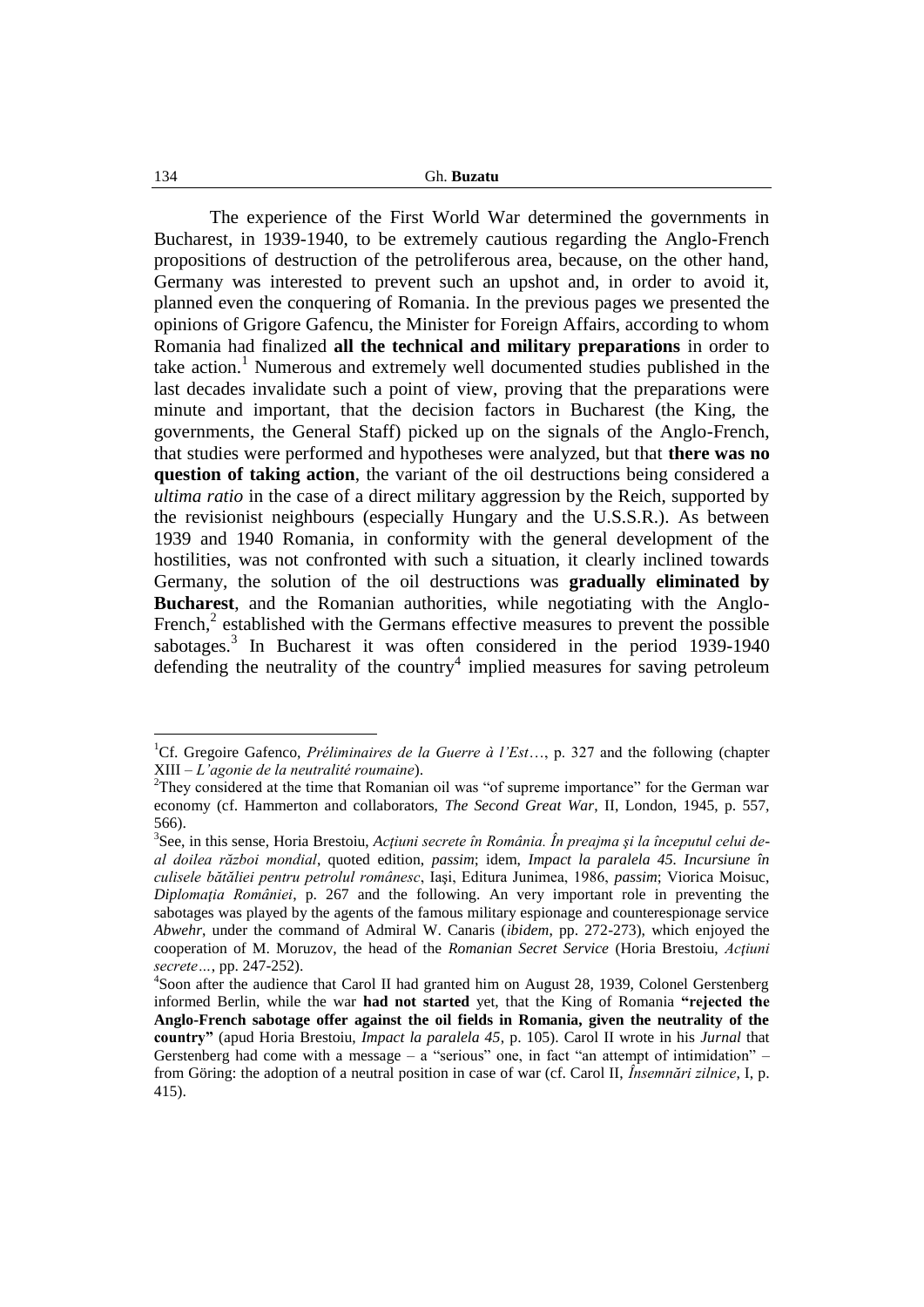from destruction by the Anglo-French.<sup>1</sup> There is no need, of course, to discuss here the French-British preparations, examined and presented in detail in the mentioned works signed by Viorica Moisuc and Horia Brestoiu, as well as in the **memoirs** left by King Carol II, Armand Călinescu, Victor Slăvescu, Grigore Gafencu, or in various works published even in the first phase of the world war<sup>2</sup> on the basis of the interesting revelations made by Berlin after the capture, during the military fall of France in May-June 1940, of the French documents, especially in La-Charité-sur-Loir. As we have already mentioned, the respective documents were capitalized towards a propagandistic purpose in Berlin and, at the end of the world war, they were captured from the territory of the Reich by the forces of the Red Army and were transported and deposited in Moscow, where we had the possibility to study them in  $1992$ <sup>3</sup> Based on the existent documentation, we can establish that there were several plans regarding the destruction of the Romanian petroliferous area in a manner as systematic as possible, to avoid, as in 1916, an action that would allow the Germans to repair the damages without too much delay. Under those circumstances, the so-called **Léon Wenger plan** from October 1, 1939 prevailed, a plan that, on October 18,  $1939<sup>4</sup>$  was recommended to the

<sup>&</sup>lt;sup>1</sup>See the opinion expressed in the daily paper *Timpul* from July 28, 1940 (apud *Acestea erau garanţiile anglo-franceze. Planurile de distrugeri ale Aliaţilor în regiunea petroliferă şi pe Dunăre*, Bucureşti, Institutul Grafic "Arta" [1940], p. 13).

<sup>2</sup>*Acestea erau garanţiile anglo-franceze. Planurile de distrugeri ale Aliaţilor în regiunea petroliferă şi pe Dunăre*, quoted edition, *passim*; Paul Allard, *Les plans secrets de G.Q.G. pendant la Guerre*, quoted edition, *passim*; Rudolf van Wehrt, *Astfel s-a făcut războiul*, Bucureşti, Editura Cartea Românească, f.a., *passim*.

<sup>3</sup> See Gh. Buzatu, *Românii în arhivele Kremlinului*, cap. IX – "Arhive pierdute, arhive capturate, arhive regăsite" (p. 167 and the following). We studied the respective files only a year before they were restituted, through an agreement, to the French government (December 1993): see ŢGASA, Moskva, fund 198, opus 2, file 295, 203 pages (entitled *Roumanie: Destruction des puits de pétrole*); idem, file 396, 229 pages (*Rumänien: Mission Wenger*).

<sup>4</sup>ŢGASA, Moskva, fund 198, opis 2, file 395, ff. 129-146 (*Rapport sur la destruction de l'industrie pétrolière*; two photocopies of the document, in Horia Brestoiu, *Acţiuni secrete…*, pp. 64-65). The plan of the former director of the French-Belgian consortium *Petrofina*, which controlled *Concordia* in Romania, stipulated **two variants** – the first one a **rapid destruction** (executed in 24 hours) and a **methodical destruction** (in 10-30 days), paralyzing the production in a proportion of 90% and the means of transportation (cf. *Acestea erau garantiile anglo-franceze...*, quoted edition, p. 7; Horia Brestoiu, *Impact la paralela 45*, pp. 111-112). A coordinating "general staff" was constituted (Roger Sarret, Pierre Angot, Jacques Pierre Coulon, etc.), which established contacts, on the Romanian territory, with the group of officers of the *Intelligence Service* (Colonel Colin Gubbins, Major Garfit Watson, and Ted Masterson). The French-British plan was communicated to the General Staff of the Romanian army (*ibidem*, p. 113). In their preparations, the British gave attention to the "actions of sabotage" in the petroliferous area (the adopted common plan had in view that "especially the oil derricks, the production, transportation, and refining equipment needed to be destroyed", in *Acestea erau garanţiile anglo-francezilor*…, p. 6), without ignoring the paralyzing of the traffic on the Danube (see Horia Brestoiu, *Actiuni secrete...*, p. 115 and the following). On the Romanian side, at the level of the General Staff, we know that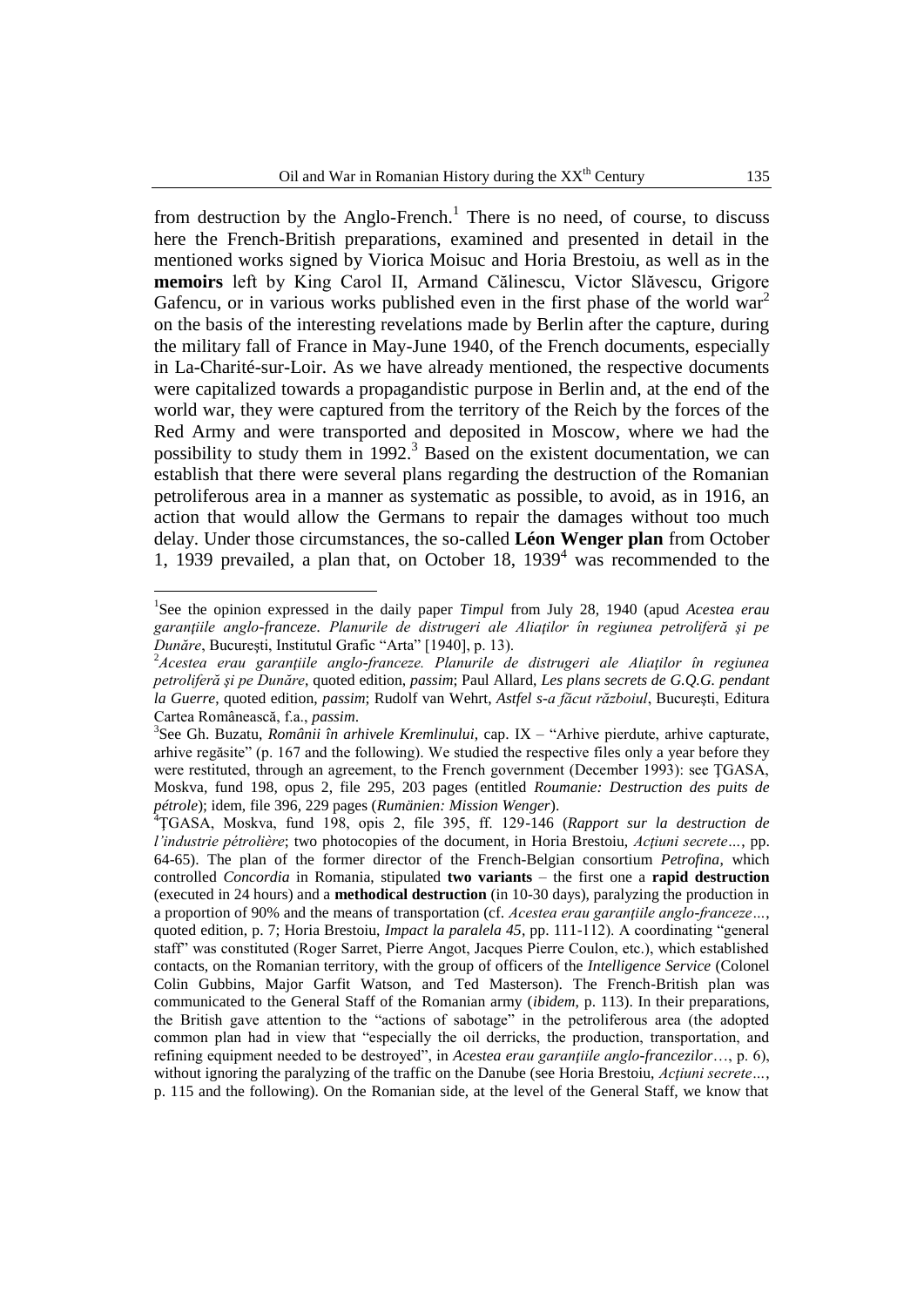government in Paris by General Maurice Gamelin, the French Chief of Staff.<sup>1</sup> **The Wenger plan** had in view the destruction of the oil derricks and the blocking of the Danube line in order to drastically reduce or interrupt the Romanian-German fluvial connections.<sup>2</sup> In order to attain their objectives, the French and British governments maintained close diplomatic contacts, and the secret services in London and Paris, as we have found, took action,  $3$  as did, on the other hand, Admiral Canaris's *Abwehr*, to counteract the Western plans.<sup>4</sup> Under this last aspect, the documents published under the care of Cristian Troncotă<sup>5</sup> prove to be truly fundamental. They prove that Mihail Moruzov, the head of the *Romania Secret Service*, was the one that **initiated**, at the end of October 1939, an "informative collaboration" with the counterpart service of the German army (the *Abwehr*), headed by Wilhelm Canaris. In general, the collaboration had in view the entire **Eastern Europe**, 6 but mainly – with reference to the period of the Second World War – Moruzov had in view the economic area, being known the major interest of the Reich in the Romanian agricultural and subsoil products.<sup>7</sup> In the discussions held in Berlin by the special delegate of the *R.S.S.*, Major C. Gh. Ionescu-Micandru, the proposition of collaboration made by Bucharest was received with "great satisfaction" by the Germans.<sup>8</sup> It was established that the connections, without having an official character, $9$  should be maintained directly between the two intelligence services,<sup>10</sup> and the *Abwehr* should delegate with this purpose Major Dr. Hans Wagner to Bucharest.<sup>11</sup>On November 8, 1939, Wagner

3 *Ibidem*, p. 41 and the following; Ian Colvin, *L'amiral Canaris*, Paris, 1952, pp. 204-205; Henri Michel, *La drôle de guerre*, p. 240 and the following.

4 See Horia Brestoiu, *Acţiuni secrete*…, *passim*.

7 *Ibidem*, pp. 302-303.

8 *Ibidem*, p. 310 (Report of C. Gh. Ionescu-Micandru, doc. no. 48).

9 *Ibidem*, pp. 313.

<u>.</u>

intense preparations were made (cf. Viorica Moisuc, *Diplomaţia României*, p. 289), but, under the circumstances of the Reich"s pressures and the orientation of Bucharest towards Berlin, of the Canaris-Moruzov **collaboration** in 1939-1940 precisely in the petroleum area, they were in no way materialized nor disclosed (see Horia Brestoiu, *Acţiuni secrete…*, p. 172 and the following).

<sup>1</sup>Apud Paul Allard, *Les plans secrets…*, p. 39; Horia Brestoiu, *Acţiuni secrete…*, pp. 95-96 (photocopy).

<sup>2</sup> Paul Allard, *Les plans secrets…*, p. 40. The strictly secret telegram no. 1 114 from September 28, 1939 sent by Adrien Thierry to his Center in Paris pointed out the following: "In my opinion, we have a decisive interest to realize, without delay, a blocking of the Danube, so that the fluvial traffic between Romania and Germany may be completely interrupted", which "would mean for us an advantage at least equivalent to the destruction of the oil fields, because it would paralyze at the same time all the oil and cereal transports" (apud *Acestea erau garantiile anglo-franceze...*, p. 9).

<sup>5</sup> See Cristian Troncotă, *Mikhail Moruzov şi Serviciul de Informaţii al Armatei Române. Studii şi documente*, Bucureşti, Editura I.N.I., 1996, p. 177 and the following.

<sup>6</sup> *Ibidem*, p. 300 (doc. no. 47).

<sup>10</sup>*Ibidem*.

<sup>11</sup>*Ibidem*, p. 314.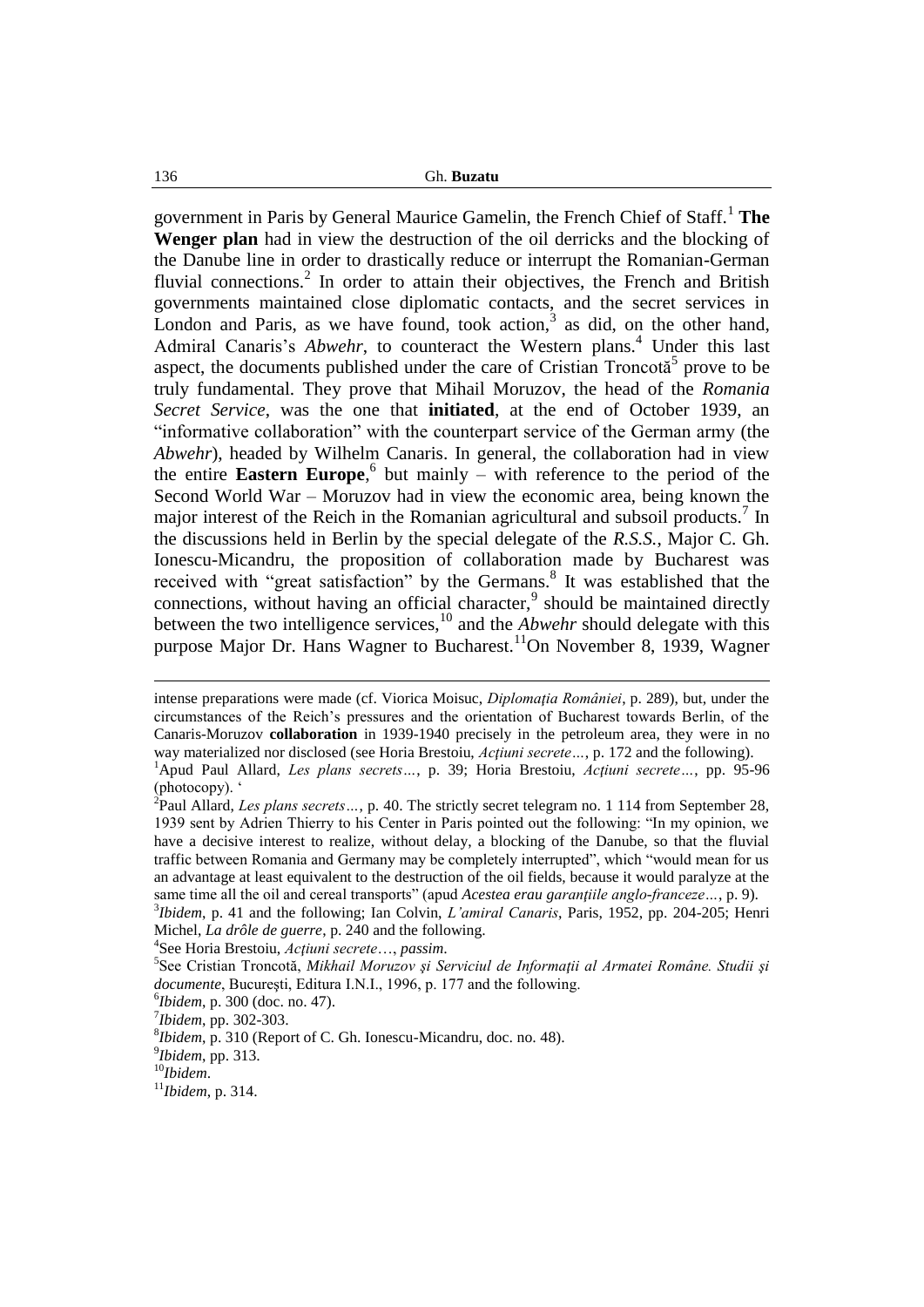arrived in Bucharest for a short visit, $\frac{1}{1}$  and during the discussions he revealed Berlin's attention the observance by Romania of the principles of neutrality, as well as for the fulfilment with the utmost correctness of the obligations assumed towards Germany. The **Abwehr**"s delegate did not conceal the fact that Germany would soon make new proposals for "an economic cooperation as close as possible with Romania."<sup>2</sup> Returning to Romania on November 22, 1939, Wagner – with special messages from the Reich"s Marshal Göring and Admiral Canaris – expressed the "considerable importance" of the cooperation between the *R.S.S.* and the *Abwehr*,<sup>3</sup> insisting directly on the concern for the common supervision of two objectives: **the port of Giurgiu** and the **Ploieşti region**, for which special people were delegated.<sup>4</sup> Both objectives were inspected and discussions were held held at the *Second Section (Intelligence)* of the Romanian General Staff, the main preoccupation being to **avoid the sabotage acts** towards the oil industry and the Danubian oil transports.<sup>5</sup> On December 8, 1939, Moruzov had the surprise of receiving in Bucharest Admiral Canaris himself, who communicated to him from the first moment, in very categorical terms, the purpose of his visit and the possible reaction of the Reich in case Romania did not carry out the oil deliveries.<sup>6</sup> We extract from a **note** written by Moruzov soon after the departure of the eminent guest: **"First of all, the German High Command and government are in a state of extreme irritation due to the considerable importance that is given to the possible sabotage actions in Romania, having in view** *that this country – at this time – is the only source of supply for the Third Reich, especially with petroleum. Secondly, I considered it necessary to see personally whether the measures taken by the Romanian authorities for the prevention of the sabotage acts are sincere and sufficient, in order to offer*  Germany the necessary security and reassurance in this matter (author's bold).<sup>"</sup><sup>7</sup> On May 28-30, 1940, Admiral Canaris returned to Bucharest,<sup>8</sup> after the collaboration of the Romanian-German secret services for the protection of the petroliferous area and of the fluvial and land transports towards Germany had proven effective, preventing the sabotage acts. Not without good reason, at the conference from May 29, 1940, the head of the *Abwehr* thanked King Carol II and M. Moruzov, expressing, for the "invaluable assistance", the appreciation of

<sup>&</sup>lt;sup>1</sup>*Ibidem*, p. 320-324 (Report of Ionescu-Micandru on the visit, doc. no. 49).

<sup>2</sup> *Ibidem*, p. 323.

<sup>3</sup> *Ibidem*, p. 336 (Report from December 4, 1939, doc. no. 55).

<sup>4</sup> *Ibidem*.

<sup>5</sup> *Ibidem*, pp. 336-344.

<sup>6</sup>We extract from the **note** written by Moruzov himself (*ibidem*, p. 351, Note of Moruzov from December 11, 1939, doc. no. 58).

<sup>7</sup> *Ibidem*, p. 352 (doc. no. 59).

<sup>8</sup> *Ibidem*, pp. 445-450 (Note of M. Moruzov, doc. no. 106).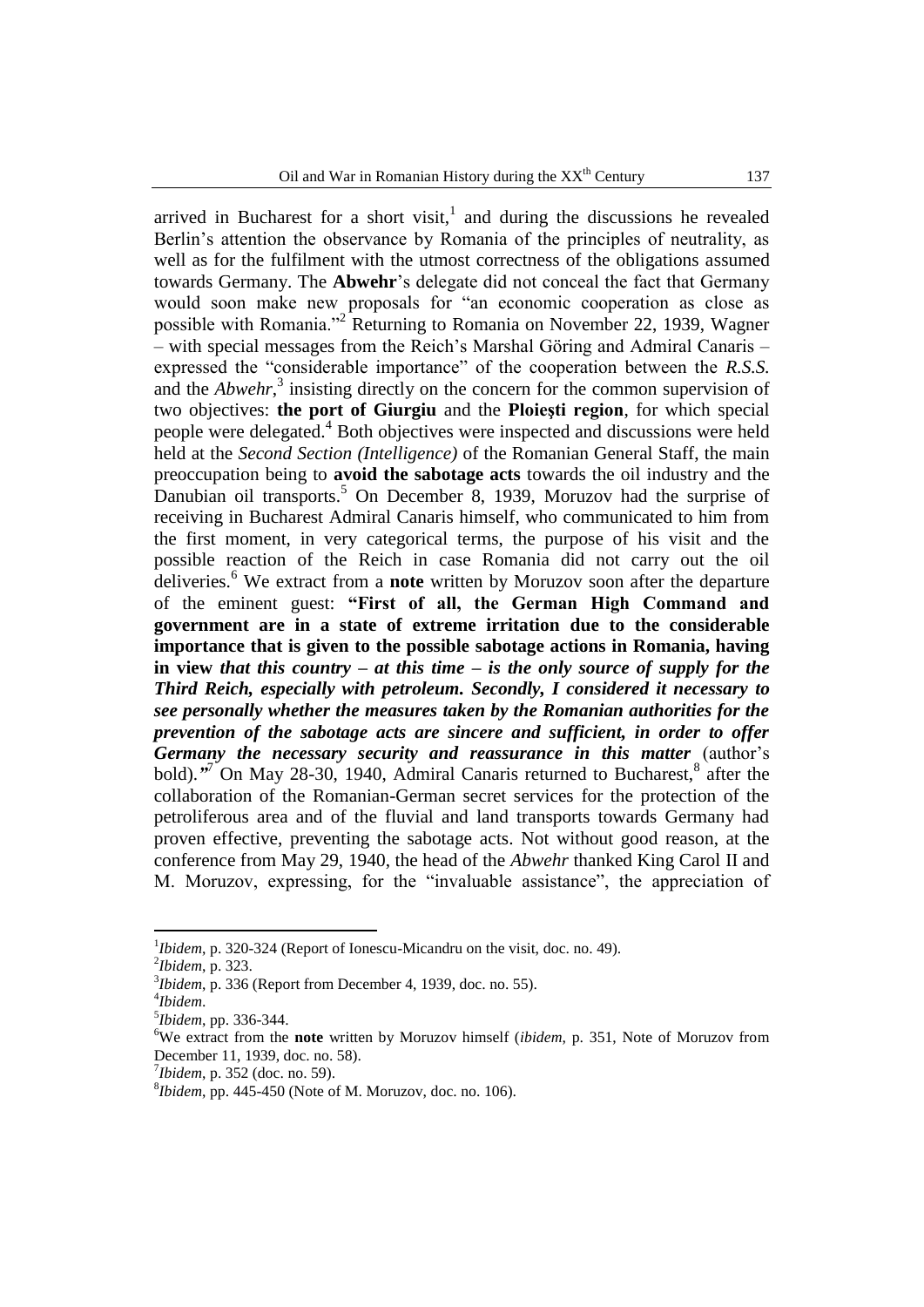Adolph Hitler and "the entire Germany."<sup>1</sup> Also, M. Moruzov travelled to Berlin,<sup>2</sup> as well as to Paris and London. $3$  In the meantime, Bucharest received numerous signals from Berlin, from Hitler and Göring personally, both of whom declared themselves more than once impressed with the "loyalty" proven by the Romanian officials regarding the economic collaboration $4$  and who, precisely because of that, committed themselves to guarantee the "territorial integrity of Romania"<sup>5</sup> in the face of all the dangers, including the Soviet one.<sup>6</sup> Received at the beginning of of March 1940 in Berlin by General Wilhelm Keitel, the head of the **O.K.W.**, M. Moruzov was shown the appreciation of the former **"for the spirit of complete loyalty in which the collaboration between the German and the Romanian intelligence services is taking place, regarding the issue of the security of the petroliferous regions and the transports from Romania to Germany** (author"s bold).<sup>"</sup> The assistance of the **R.S.S.** proved substantial in discovering and preventing the sabotage acts on the Danube<sup>8</sup> or ignored the German illegal weapon transports destined for the guarding of the refineries, $9$  just as it cooperated cooperated in the application of a common Romanian-German plan for the protection of the petroliferous area in case of a possible Anglo-French attack.<sup>10</sup> Everything unfolded normally, and M. Moruzov's credit in Berlin was permanently consolidated, until the unforeseen occurred: in June 1940, during the decisive battle for France, the German troops captured important politicaldiplomatic and military archives of Paris. From the immediate examination of the funds discovered in La-Charité-sur-Loire, the Germans had irrefutable proof about the **double game** of M. Moruzov, namely that, while in the winter of 1939-1940 he had assisted the *Abwehr* in the mentioned operations, he had not ceased the collaboration with *Deuxième Bureau* or with the *Intelligence Service*. <sup>11</sup> From **that** 

<sup>1</sup> *Ibidem*, p. 447.

<sup>2</sup> *Ibidem*, pp. 419-421 (Report, doc. no. 92).

<sup>3</sup> *Ibidem*, pp. 389-397 (doc. no. 77), 407-415 (doc. no. 90), 416-419 (doc. no. 91), 421-425 (doc. no. 92).

<sup>4</sup> *Ibidem*, p. 368 (doc. no. 62).

<sup>5</sup> *Ibidem*, p. 369 (doc. no. 63).

<sup>6</sup> *Ibidem*.

<sup>7</sup> *Ibidem*, p. 391 (doc. no. 77).

<sup>8</sup> *Ibidem*, pp. 425-430 (doc. no. 93).

<sup>9</sup> *Ibidem*, pp. 440-441 (doc. no. 103).

<sup>10</sup>*Ibidem*, pp. 437-438, 438-439 (doc. nos. 100-101, from May 16, 1940).

<sup>&</sup>lt;sup>11</sup>See M. Moruzov's report on the visit to France in which he inserted the confessions of Colonel Rivet, the head of the supreme French military espionage organism, in the sense that: "The informative material that the French Intelligence Service has – especially on Germany – **is in majority the material procured by our Service** (author"s bold)**"** (apud Cristian Troncotă, *Mihail Moruzov*, p. 407, doc. no. 90). In London, as well, the head of the *Intelligence Service* congratulated him **"for the informative activity of our Service"** (author"s bold) (*ibidem*, p. 416, doc. no. 91).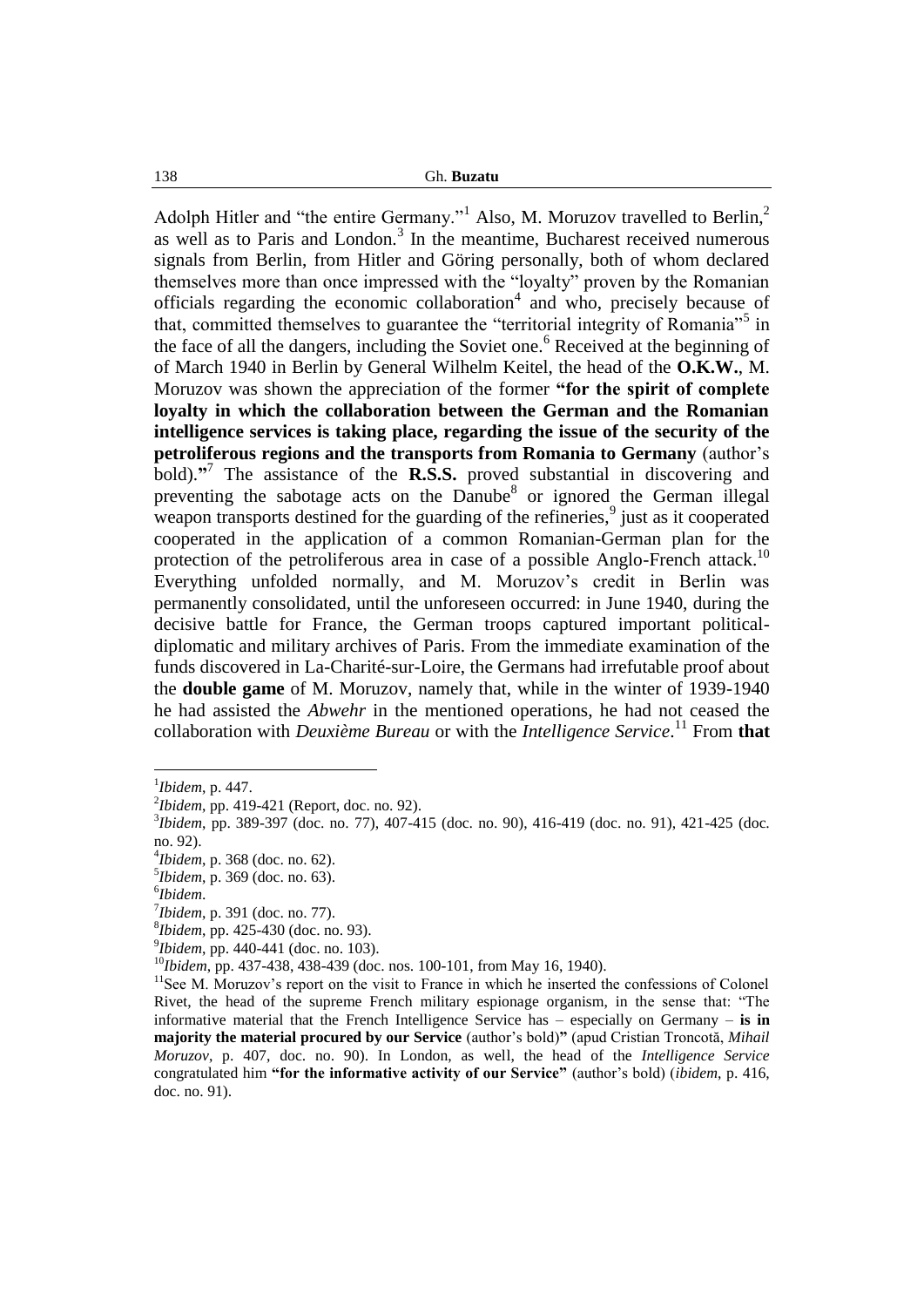**moment**, we can consider that Moruzov's destiny was determined; as it is well known, he was arrested upon the installation of Ion Antonescu"s regime and executed by the Legionaries at Jilava in November 1940. Previously, in the night of July 24-25, 1940, Major Hans Wagner solicited M. Moruzov, after the publication in the Romanian press of some of the secret documents discovered in La-Charité-sur-Loire regarding the French-British preparations for the destruction of the Ploieşti petroliferous area and the blocking of the Danube traffic, to urgently proceed to the identification and expulsion from Romania of the people involved in the deal. This was immediately carried out,<sup>1</sup> but for the head of the *R.S.S.* it was, however, too late.<sup>2</sup>

Without suspecting such an unfolding of events, M. Moruzov continued in the meantime to show himself loyal to the "German card". Thus, no later than May 20, 1940, in a meeting with Manfred von Killinger,<sup>3</sup> the future Minister of the Reich in Bucharest, he presented himself unconditionally as a Germanophile and supporter of the immediate collaboration between Berlin and Bucharest. Moreover, Moruzov assured the special delegate of the Reich that, in case the U.S.S.R. came to close to the region of Ploieşti, he would personally direct the destruction of the area. $4$  On May 17, 1940, while in Paris, Wenger officially presented to the Ministry of Public Works the purpose of his mission in Romania, asking the proper quarter to take action.<sup>5</sup> In the same sense, on May 15, 1940, A. Thierry, the French Ambassador to Bucharest, received the text relative to the destruction plan, at the same time with the assurance that he would return to Romania after 12 days, but that it was not necessary to wait for him in order to take action.<sup>6</sup> The fall of France, the efficiency of the German countermeasures,

<sup>1</sup> *Ibidem*, pp. 481-482 (doc. no. 126).

 $2$ In July 1940, Fabricius met with General Ion Antonescu, who declared that he had asked King Carol II to dismiss M. Moruzov, a "traitor". Fabricius stood up for the head of the **R.S.S.** (cf. ANIC, the Collection *Microfilme S.U.A.*, roll T 120-175, frames 137 086-137 088, telegram no. 1 142 from July 9, 1940, Fabricius to the Ministry of Foreign Affairs in Berlin).

 $3$ In April 1940, he was received by King Carol II, to whom he presented data regarding the role of Romanian petroleum in the continuation of Germany"s war. The sovereign did not reject the importance of the issue, but he insisted on the Soviet danger in Bessarabia, alluding to the possibility, in case of emergency, of the defending of the petroliferous region by the Reich (cf. *ADAP*, Series D, vol. IX, pp. 134-135, report from April 14, 1940, Bucharest, Manfred von Killinger to the German Ministry of Foreign Affairs). Von Killinger recommended to his Center to pay serious attention to the collaboration of the *Abwehr* and the *S.D.* with the *Romanian Secret Service* and *General Security* for the protection of the Romanian petroliferous area from possible sabotage (*ibidem*, p. 135).

<sup>4</sup> See Larry L. Watts, *Romanian Cassandra. Ion Antonescu and the Struggle for Reform, 1916- 1941*, New York/Boulder, Columbia University Press, 1993, p. 214; Gh. Buzatu, *Din istoria secretă a celui de-al doilea război mondial*, II, p. 97.

 ${}^{5}$ <del>TGASA, Moskva, fund 198, opis 2, file 395, ff. 75-77.</del>

<sup>6</sup> *Ibidem*, p. 78.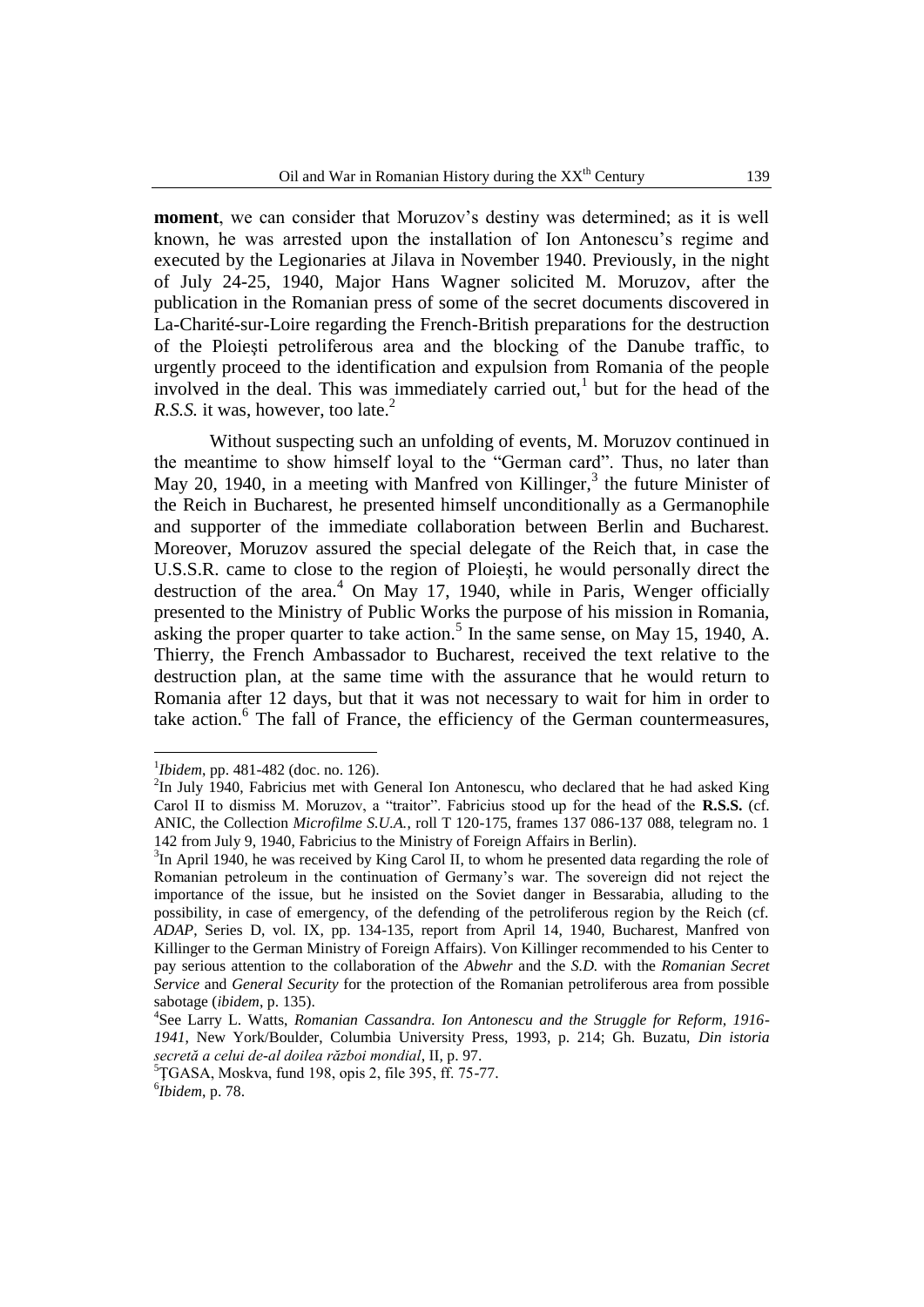and Romania"s fears regarding the immediate prospects of the war determined the quashing of the Wenger file.<sup>1</sup>

In the meantime, in Bucharest and Paris, in Berlin, Moscow, and London, in Rome and Washington, sensation was created<sup>2</sup> by the revelations made, first of all by the German and Romanian agencies, about the attempts of the British, at the beginning of April 1940, to block the Danube,<sup>3</sup> primarily the area of the Iron Gates.<sup>4</sup> The discovery made at Giurgiu did not allow for any doubts that the purpose of the planned operation was "the blocking of the Romanian oil from being transported to Germany."<sup>5</sup> Consequently, strict measures were imposed for

<sup>1</sup>Among the documents found in the original Wenger "file", we mention: *Roumanie – Destruction des puits de pétrole. Pièces antérieures à la guerre* (ŢGASA, fund 198, opis 2, file 395, ff. 168- 203); *Mission Wenger – Pièces de base* (*ibidem*, ff. 72-167; idem, file 396, ff. 4-191); *Pétroles – Lutte contre les achats roumains* (*ibidem*, ff. 192-229); *Note sur une politique du pétrole en Roumanie pendant sa neutralité*, study by L.W. dated November 6, 1939 (*ibidem*, ff. 59-75); the study *La politique pétrolière en Roumanie*, dated February 7, 1940 (*ibidem*, ff. 129-142); **bulletins**  regarding the maritime traffic and the oil exports of Romania in 1939-1940 (*ibidem*, ff. 143-158); the synthesis *Sur une politique économique en Europe Orientale*, April 4, 1940 (*ibidem*, ff. 163- 167); *Note au sujet de la Mission Wenger*, November 24, 1939 (*ibidem*, ff. 39-41); the official record of the "Wenger meeting" from December 28, 1939 which resulted in the decision to initiate an action that would paralyze the oil production and transports in Romania (*ibidem*, ff. 13-24). It also results from these documents that, in the **month of May 1939**, the French official circles tackled the issue of the oil destructions in Romania (idem, fund 198, opis 2, file 395, ff. 170-172). 2 See Horia Brestoiu, *Acţiuni secrete…*, p. 167 and the following.

<sup>3</sup>About the preparations for the operation, details in Horia Brestoiu, *Acţiuni secrete…*, pp. 143-167; Paul Allard, *Les plans secrets…*, pp. 42-44. On April 3, 1940, a convoy arrived at Giurgiu, formed of several tug boats and barges (**Britannia, Elisabeth, King George, Scotland, Lord Byron, Thermond**, etc.). On the ships, served by predominantly British crews, there were important quantities of armament, with regard to which the Romanian government decided initially to "seal them on board". Informed, the German Minister in Bucharest, Fabricius, intervened immediately, soliciting firm measures for the blocking of the operation of dynamiting certain sections along the Danube and, especially, of the sluice gates (Horia Brestoiu, *Acţiuni secrete…*, pp. 163-164; Viorica Moisuc, *Diplomaţia României*, p. 289).

<sup>4</sup>On April 10, 1940, the U.S. Minister to Bucharest, F. M. Günter, transmitted to the Secretary of State Cordell Hull that the information about the intentions of the British had been intercepted by the Nazi spies, who had pervaded Romania (apud National Archives of the U.S.A., Washington, D.C., Record Group 59, Department of State, Box No. 2 113, telegram no, 118). See the special reports written by Gunther to Hull). In this period, Gunther was closely following the statistics registering Romania"s oil exports – the monthly quantities and the countries of destination (cf. idem, Box No. 2 115 A, telegram no. 221/Bucharest, May 21, 1940, Gunther to Hull).

<sup>&</sup>lt;sup>5</sup>Idem, Box No. 2 113 (telegram no. 95/Belgrade, April 9, 1940, Lane to Hull). At the end of March 1940, Clodius met with Premier Tătărescu, discussing among other things the issue of the oil exports to Germany. They agreed that the transportation was difficult, that measures were necessary from both sides for the prevention of sabotage (cf. *ADAP*, Series D, vol. IX, pp. 39-42, report from Bucharest/March 30, 1940, Clodius and Fabricius to the German Ministry of Foreign Affairs). Killinger informed Berlin about the sabotage on the Danube planned by the British (*ibidem*, pp. 134-135, the mentioned report from April 1940).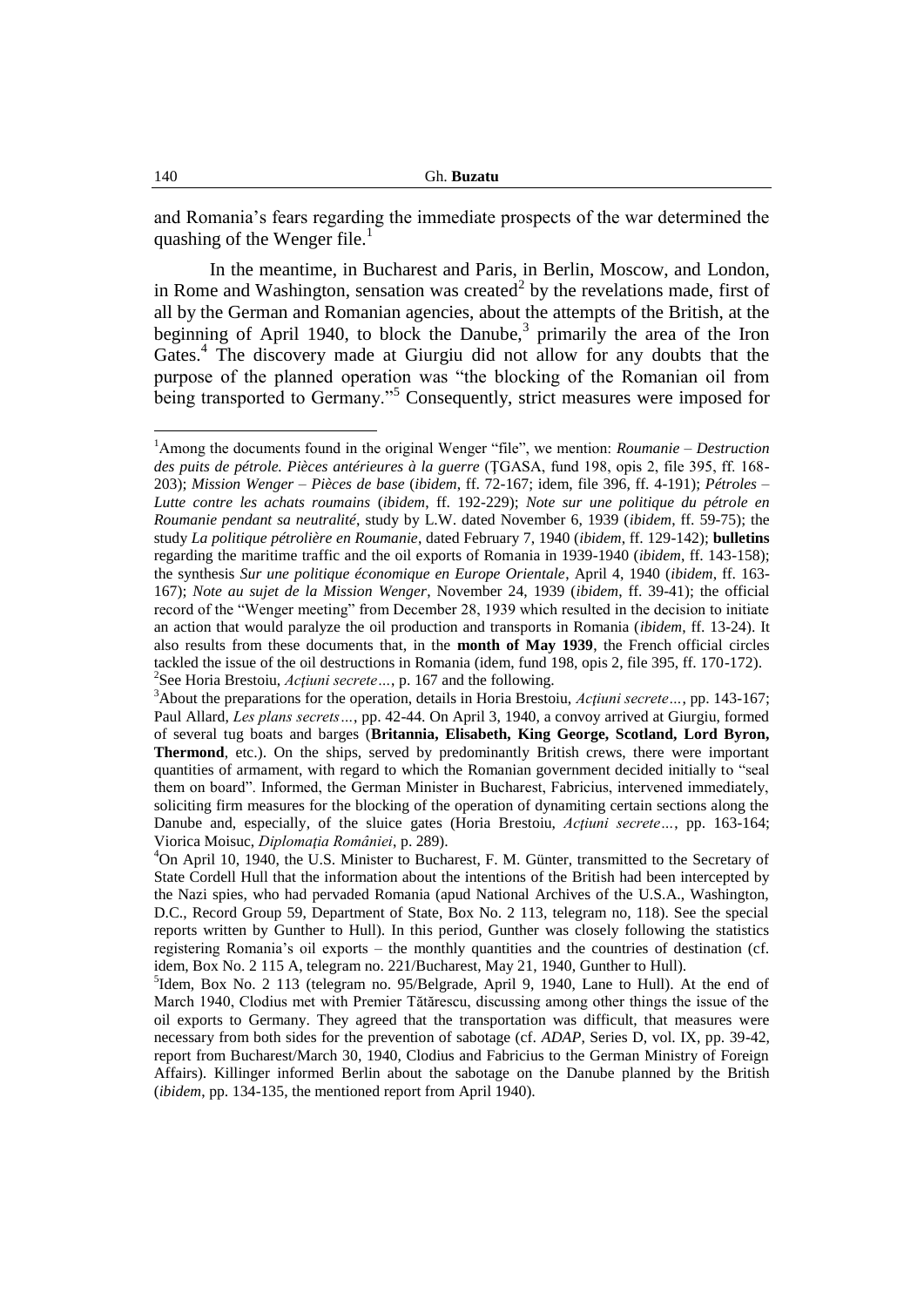the supervision of the Danube traffic, both by Romania as well as by Yugoslavia.<sup>1</sup>At one point, it was said that Germany asked Hungary for the right to patrol on the Danube,<sup>2</sup> but later on the rumour was denied by Berlin,<sup>3</sup> which declared itself satisfied with the prompt intervention of the Gh. Tătărescu government.<sup>4</sup> In March-May 1940, the delegates of the Reich to Bucharest (Fabricius, von Killinger, Clodius, Neubacher), concomitantly with the efforts to reach a **Petroleum Pact** with Romania ( $\ddot{O}$ **lpakt**),<sup>5</sup> finally realized on May 27, 1940,<sup>6</sup> discussed with King Carol II,<sup>7</sup> with the Romanian Premier, $^8$  and with the Minister of Foreign Affairs<sup>9</sup> the issue of preventing the Anglo-French sabotaging of the oil industry and transportation. The strictly financial-economic issues were discussed by the German delegates with Victor Slăvescu and Mircea Cancicov, the Romanian Ministers of Endowment and of Economy, and the negotiations took place in the period February-March 1940, with certain periods of crisis.<sup>10</sup> Some of the agreements signed in the meantime were temporary (March 1939).<sup>11</sup> At one point, Berlin's delegates left Bucharest, and on May 27, 1940 the famous Petroleum Pact, also known as the Armament-Petroleum Pact,<sup>12</sup> was signed by Cancicov and Neubacher, establishing that Romania would deliver to the Reich the quantities of oil the latter was entitled to as state dues, and the Reich would send weapons, including those captured in Poland. For the exchange, the parties

<sup>&</sup>lt;sup>1</sup>National Archives, Washington, Record Group 59, Box No. 2 113 (telegram no. 122/Bucharest, April 12, Gunther to Hull).

<sup>&</sup>lt;sup>2</sup>Idem, Box No. 2 112 (telegram no. 76/Budapest, April 12, 1940, Montgomery to Hull).

<sup>3</sup> *Ibidem* (telegram no. 940/Berlin, April 12, 1940, Kirk to Hull).

<sup>4</sup> *Ibidem* (telegram no. 31/Sofia, April 13, 1940, Earle to Hull; telegram no. 127/Bucharest, April 14, 1940, Gunther to Hull); idem, Box No. 2 114 (telegram no. 1 027/Berlin, Kirk to Hull). The U.S. Department of State drew up a synthesis about the British attempts of sabotage on the Danube for the period April 4-11, 1940 (*ibidem*, 7400011/2384).

<sup>&</sup>lt;sup>5</sup>See *ADAP*, Series D, vol. IX, p. 35 (telegram no. 400/Bucharest, March 29, 1940, Fabricius and Neubacher to the German Ministry of Foreign Affairs).

<sup>6</sup> *Ibidem*, pp. 375-377 (secret report from Bucharest/May 28, 1940, Neubacher to the German Ministry of Foreign Affairs); Viorica Moisuc, *Diplomaţia României*, pp. 293-294. See the complete text of the *Petroleum Pact* in Mircea Muşat, Ion Ardeleanu, *România după Marea Unire*, II/2, Bucureşti, Editura Ştiinţifică şi Enciclopedică, 1988, pp. 1082-1084. Cf. also Margot Hegemann, *Die Grenze…*, p. 75 and the following.

<sup>7</sup>*ADAP*, vol. IX, p. 285 (telegram no. 712/Bucharest, May 16, 1940, Fabricius to the German Ministry of Foreign Affairs).

<sup>8</sup> *Ibidem*, pp. 39-42 (the mentioned report of Clodius and Fabricius from March 30, 1940).

<sup>9</sup> *Ibidem*, pp. 354-356 (telegram no. 790/Bucharest, May 25, 1940, Fabricius to the German Ministry of Foreign Affairs).

<sup>10</sup>Cf. Andreas Hillgruber, *Hitler, Regele Carol şi Mareşalul Antonescu*, pp. 119-120.

<sup>&</sup>lt;sup>11</sup>Viorica Moisuc, *Diplomația României*, p. 278; Philippe Marguerat, *Le III-e Reich et le pétrole roumain*, pp. 189-191.

<sup>12</sup>Andreas Hillgruber, *Hitler, Regele Carol şi Mareşalul Antonescu*, p. 120.